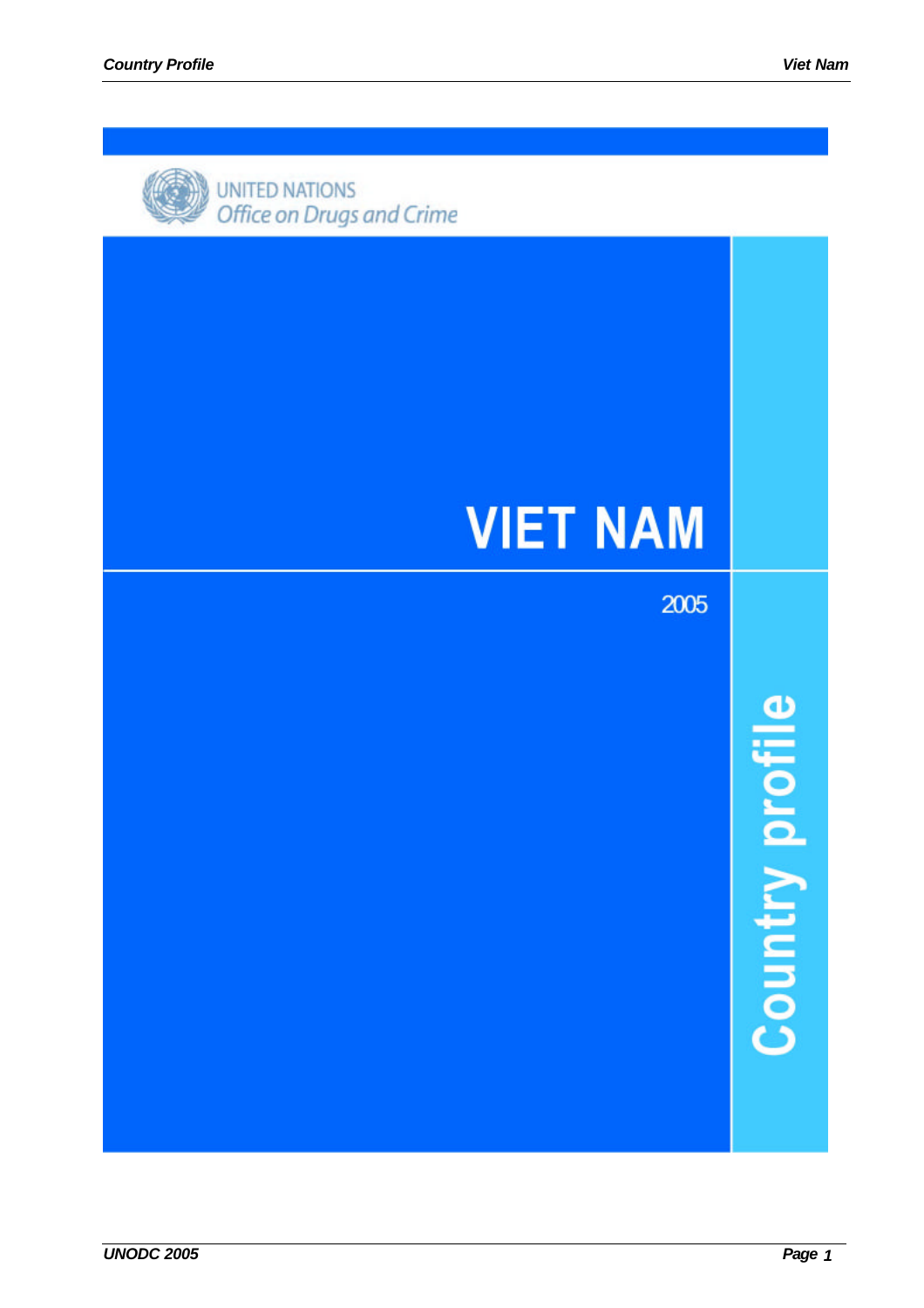## **Prepared by**

UNODC Country Office Viet Nam 25-29 Phan Boi Chau Street Hanoi Viet Nam

Ms. Narumi Yamada – UNODC Representative Mr. Nguyen Tuong Dung – National Programme Officer Mr. Troels Vester – Programme Officer Ms. Nina Rehn – Programme Officer Mr. Jason Eligh – AD/VIE/H61 Project Coordinator

| Telephone | $+8449421495$          |
|-----------|------------------------|
| Fax       | $+8448220854$          |
| E-mail    | fo.vietnam@unodc.org   |
| Web site  | www.unodc.org/Vietnam/ |

## **This is not an official document of the United Nations.**

The designations employed and the presentation of the material in this document do not imply the expression of any opinion whatsoever on the part of the Secretariat of the United Nations Office on Drugs and Crime concerning the legal status of any country, territory, city or area or its authorities, or concerning the delimitation of its frontiers and boundaries.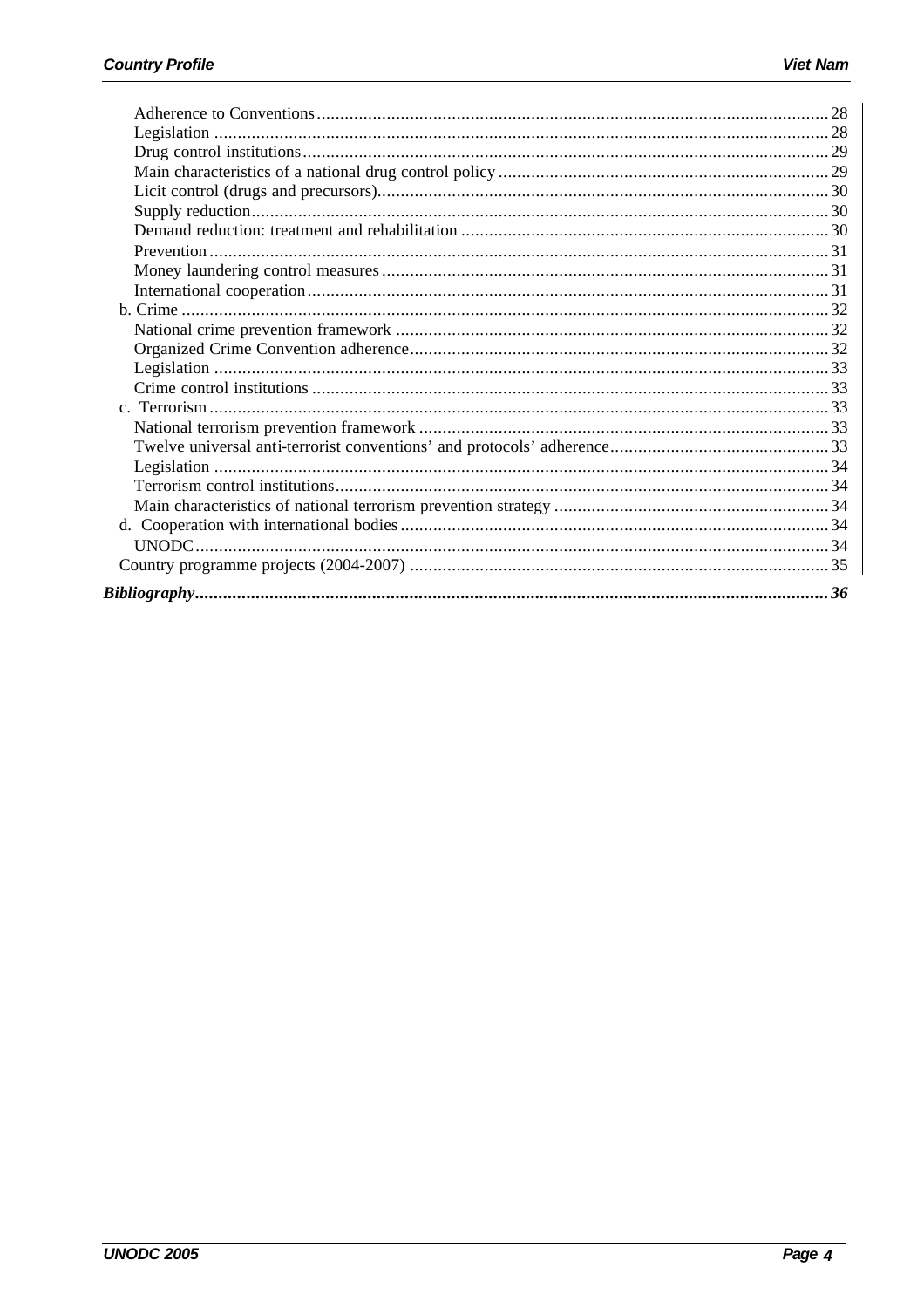# **Abbreviations**

| <b>ACCORD</b>    | ASEAN and China Cooperative Operations in Response to Dangerous Drugs                                                                              |
|------------------|----------------------------------------------------------------------------------------------------------------------------------------------------|
| <b>AFD</b>       | French Development Agency                                                                                                                          |
| <b>AIDS</b>      | Acquired Immune Deficiency Syndrome                                                                                                                |
| <b>AMMTC</b>     | <b>ASEAN Ministerial Meeting on Transnational Crimes</b>                                                                                           |
| <b>ASEAN</b>     | Association of Southeast Asian Nations (Brunei, Cambodia, Indonesia, Lao<br>PDR, Malaysia, Myanmar, Philippines, Singapore, Thailand and Viet Nam) |
| <b>ASEM</b>      | Asia-Europe meeting                                                                                                                                |
| <b>ATS</b>       | Amphetamine-type Stimulants                                                                                                                        |
| <b>CEM</b>       | <b>Committee for Ethnic Minorities</b>                                                                                                             |
| <b>DESA</b>      | Department of Economic and Social Affairs                                                                                                          |
| <b>EIU</b>       | Economist Intelligence Unit                                                                                                                        |
| EU               | European Union                                                                                                                                     |
| <b>FAO</b>       | Food and Agriculture Organization                                                                                                                  |
| FIU              | Financial Intelligence Unit                                                                                                                        |
| <b>GDP</b>       | <b>Gross Domestic Product</b>                                                                                                                      |
| GOV              | Government of Viet Nam                                                                                                                             |
| HA               | Hectares                                                                                                                                           |
| <b>HCMC</b>      | Ho Chi Minh City                                                                                                                                   |
| <b>HDI</b>       | Human Development Index                                                                                                                            |
| <b>HIV</b>       | Human Immunodeficiency Virus                                                                                                                       |
| IDU              | <b>Injecting Drug Use/User</b>                                                                                                                     |
| <b>ILEC</b>      | International Law Enforcement Community in Viet Nam                                                                                                |
| <b>Lao PDR</b>   | Lao People's Democratic Republic                                                                                                                   |
| M.T.             | <b>Metric Tonnes</b>                                                                                                                               |
| <b>MOH</b>       | Ministry of Health                                                                                                                                 |
| <b>MOLISA</b>    | Ministry of Labour, Invalids and Social Affairs                                                                                                    |
| <b>MOU</b>       | Memorandum of Understanding                                                                                                                        |
| MPI              | Ministry of Planning and Investment                                                                                                                |
| <b>MPS</b><br>NA | Ministry of Public Security                                                                                                                        |
| <b>NCADP</b>     | National Assembly                                                                                                                                  |
|                  | National Committee for Prevention and Control of AIDS, Drugs and<br>Prostitution                                                                   |
| <b>NGO</b>       | Non-Government Organization                                                                                                                        |
| <b>ODA</b>       | Official Development Aid                                                                                                                           |
| <b>ODCCP</b>     | United Nations Office for Drug Control and Crime Prevention                                                                                        |
| <b>PAF</b>       | Programme Acceleration Funds                                                                                                                       |
| <b>PPP</b>       | <b>Purchasing Power Parity</b>                                                                                                                     |
| <b>SODC</b>      | Standing Office on Drug Control                                                                                                                    |
| <b>SOE</b>       | <b>State-Owned Enterprise</b>                                                                                                                      |
| <b>SOMTC</b>     | Senior Officials Meeting on Transnational Crime                                                                                                    |
| <b>UNDAF</b>     | United Nations Development Assistance Framework                                                                                                    |
| <b>UNDCP</b>     | United Nations International Drug Control Programme                                                                                                |
| <b>UNDP</b>      | United Nations Development Programme                                                                                                               |
| <b>UNESCO</b>    | United Nations Educational, Scientific and Cultural Organization                                                                                   |
| <b>UNFPA</b>     | United Nations Population Fund                                                                                                                     |
| <b>UNHCR</b>     | United Nations High Commissioner for Refugees                                                                                                      |
| <b>UNICEF</b>    | United Nations Children's Fund                                                                                                                     |
| <b>UNODC</b>     | United Nations Office on Drugs and Crime                                                                                                           |
| <b>VBARD</b>     | Viet Nam Bank of Agriculture and Rural Development                                                                                                 |
| <b>VBP</b>       | Viet Nam Bank for the Poor                                                                                                                         |
| WHO              | World Health Organization                                                                                                                          |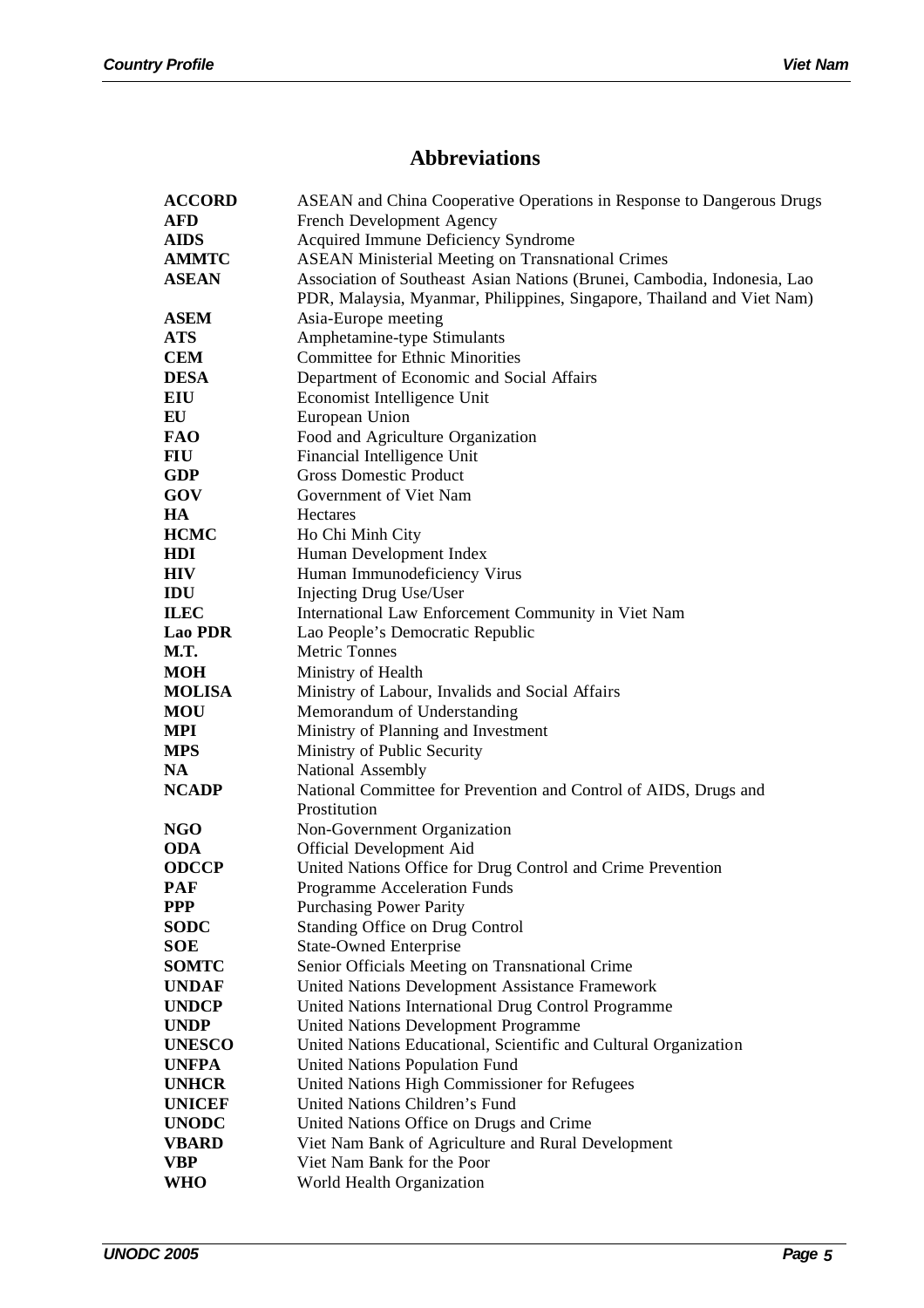## **Executive Summary**

The Government of Viet Nam is firmly committed to implementing its comprehensive national drug control programme. However, the country's rapid economic development and increasing cross-border trade have exacerbated some drug-related problems, most noticeably in the areas of drug trafficking and the domestic consumption of illicit drugs. In addition to drug related problems, the HIV/AIDS epidemic among drug users threatens both the health status of the population as a whole and the socio-economic development of the country.

In terms of cultivation, the Government continued strong effort to eradicate poppy cultivation has resulted in a significant decrease in land area planted with opium poppy. In June 2004, official figures indicated that opium poppy cultivation covered 32.4 hectares, down from 12,199 hectares in 1992. Cultivation takes place mainly in some of the remote Northern and Central provinces. Typically, these are areas struggling with chronic poverty and a lack of socio-economic development alternatives. Successful alternative development projects have been initiated over the past years in some of these areas.

Although the Government has made good progress in reducing opium poppy cultivation, drug trafficking has emerged as an important concern for Viet Nam. Heroin and opium come mainly from Myanmar and the Lao People's Democratic Republic (Lao PDR), but seizure statistics also indicate that heroin, amphetamines and cannabis are increasingly flowing in via the borders with China and Cambodia. Trafficking of illicit drugs in the region is unfolding in an ever more complex manner as traffickers take advantage of Viet Nam's extensive and poorly-controlled borders.

With the growing traffic of illicit drugs, an increasing amount is diverted to the domestic market. Drug abuse continues to increase, especially in urban areas. In 2004 there were 170,400 recorded drug abusers. Heroin continues to be the preferred drug among younger drug abusers, and amphetamines are gaining popularity in the major cities. Opium smoking is still prevalent in highland rural areas, where drug users are often found among the older population. Injecting drug use (IDU) is widespread and the cause of at least 60% of all known HIV infections.

The lack of resources, experience, and qualified staff have adversely affected national treatment and rehabilitation efforts. This has resulted in relapse rates exceeding 70 per cent. The escalation in trafficking and domestic drug consumption is also reflected in crime statistics, where drug-related crimes have increased sharply over the past decade.

National legislation on drug control and prevention has been fragmented, although the Law on Narcotic Drugs Prevention and Suppression is seen as an important step towards enhanced law enforcement. The Government continues to pursue international cooperation efforts in the area of drug control and prevention; however, limited finances and technical expertise restrict domestic efforts.

Given the nature and extent of drug control problems in the sub-region, Viet Nam is an active participant in the Greater Mekong Sub-region Memorandum of Understanding (MOU) on Drug Control Cooperation established in 1993 through which regional needs are determined and joint efforts are undertaken to address the problems of illicit drug production, trafficking, and abuse. Viet Nam is also a partner in the "ASEAN and China Cooperative Operations in response to Dangerous Drugs (ACCORD)" Plan of Action.

Trafficking in persons, both international and domestic, is seen as an increasing phenomenon. Legislation to combat trafficking as a phenomenon of organised crime is insufficient and not fully in compliance with relevant international conventions and protocols. In 2004 the Government, in collaboration with UNODC and UNICEF, completed a legal assessment of the situation to ascertain national capacity to ratify or accede to and implement the Protocols and to support the design of legislative and other required measures. Moreover, a revised draft law on child care, protection and education was approved by the National Assembly in May 2004.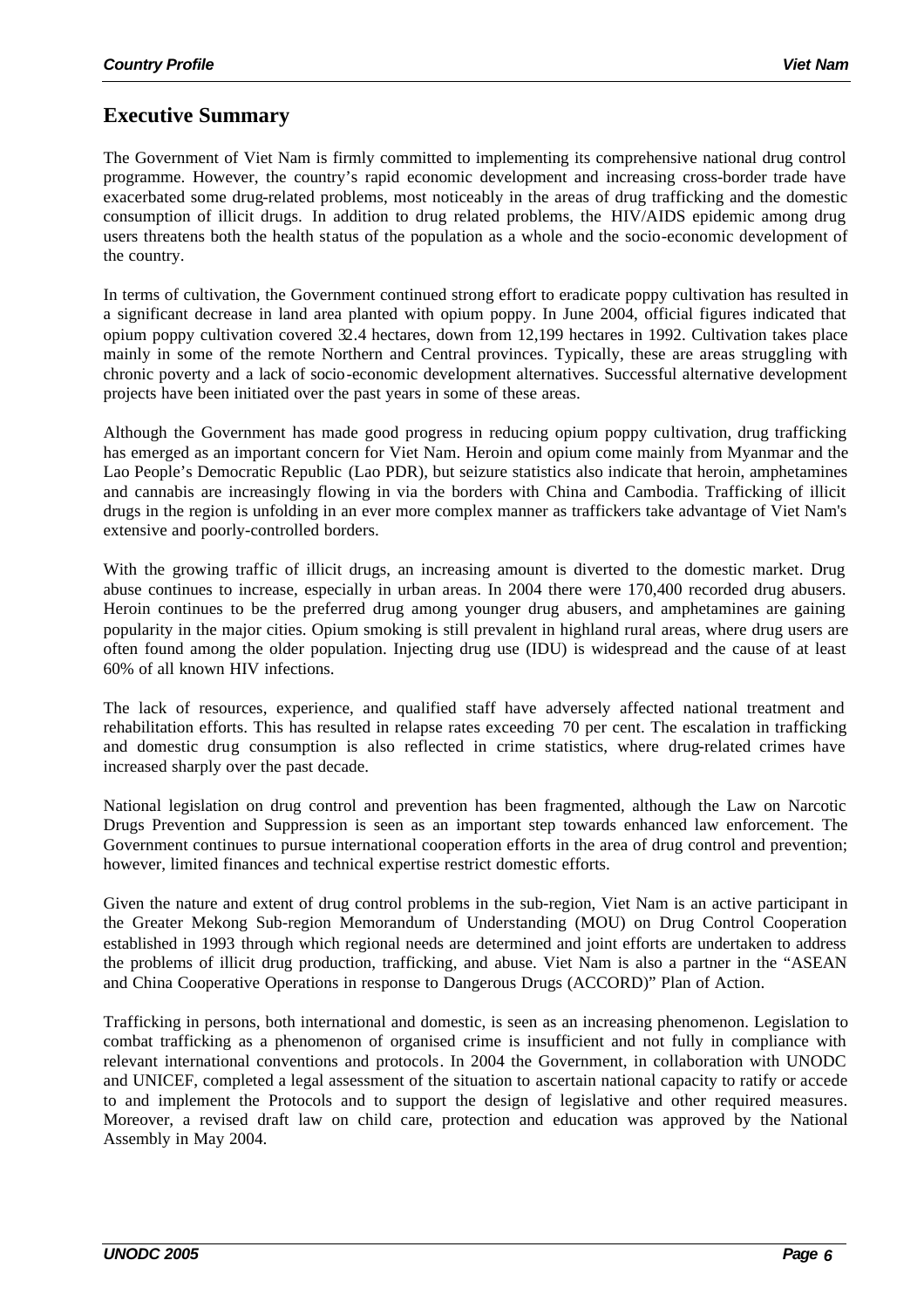Viet Nam faces numerous challenges in the area of drug control, including lack of financial resources, lack of technical drug control and crime prevention expertise, and growing drug trafficking and drug use problems. In addition, there are rising crime concerns, including corruption, money-laundering and trafficking in human beings. The Government has demonstrated commitment to addressing these issues.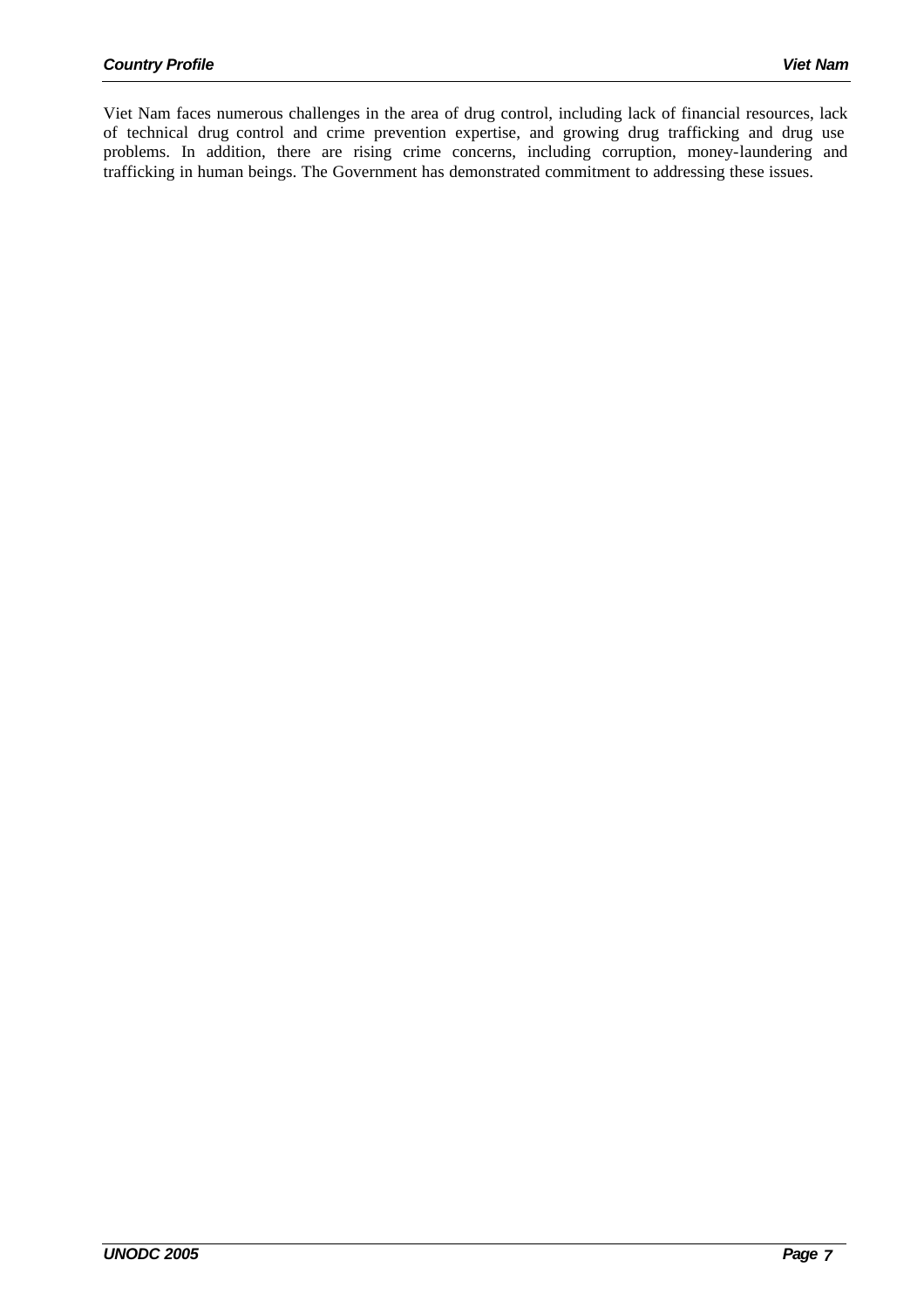## **1. Background and Overview of the Drug, Crime & Terrorism Situation**

## **a. Drug**

### **Production and cultivation**

While a country possessing a long history of producing and consuming opium, the Government of Viet Nam's strong commitment to enforce a comprehensive national drug control programme has largely succeeded in eradicating the domestic cultivation of opium poppy.

Under French colonial rule opium production was systemized, and cultivation continued to be widespread in central and northern mountainous provinces until the early  $1990s$ .<sup>1</sup> However throughout this decade the Government began targeted domestic poppy eradication efforts. In June 2004, the official estimate of land planted with opium poppy was 32.4 hectares, grown in seven provinces. This is a reduction from 105 hectares grown in twelve provinces the year before, and a significant reduction from the 12,199 hectares in 1992<sup>2</sup>

In contrast to these eradication efforts, little focus has been given to socio-economic development alternatives for these areas; and, in concert with geographic isolation, chronic poverty and a lack of access to basic social services small-scale re-cultivation continues to occur in highland areas. In response, the Government, assisted by UNODC, has launched a number of alternative development projects targeting these affected areas. Initial results have been positive, as indicated by the absence of re-cultivation in areas where this support has been made available. $3$ 

## **Trafficking**

Over the past five years, Viet Nam has experienced and increase in illicit drug trafficking. The country's close proximity to the 'Golden Triangle' (Lao PDR, Myanmar, Thailand) region, combined with porous national land borders and a long coastline, results in conditions amenable for smuggling. Inadequate enforcement capacity, and corruption at many levels of society, contribute to the problem. Statistics on seizures and drug-related arrests confirm that throughout the 1990s, Viet Nam had become an important drug transit country, particularly for heroin, ATS and opium. As a consequence of this expanding transnational flow of illicit drugs, an increasing amount began to be diverted for domestic consumption needs.

## **Demand**

According to the Standing Office on Drug Control (SODC) there were 170,400 drug abusers recorded nationwide in 2004. This is an increase of 6% when compared to 2003. The Ministry of Labour, Invalids, and Social Affairs (MOLISA) reported over 30,000 drug users in Ho Chi Minh City (HCMC) and 15,697 in Hanoi in 2004. Together these cities accounted for 36% of all drug abusers that year, not including the number of drug users in prison.<sup>4</sup> The Viet Nam General Confederation of Labour and the Ministry of Education & Training have estimated that over 3,000 government employees and 652 students were current drug abusers. 93% of all drug users are male, and around 70% of drug users are IDUs.<sup>5</sup> According to a survey conducted by UNODC and MOLISA, in 2000 around 80% of drug abusers were below the age of 35, and 52% were below the age of 25.<sup>6</sup>

Heroin is the most common drug used, especially among young users, and especially in urban areas. While opium smoking continues to occur it is restricted largely to elderly users in rural and highland areas, and

 1 UNODC, Ethnic Minorities, Drug Use and Harm in the Highlands of Vietnam, UNODC, Hanoi, 2003.

<sup>2</sup> Ministry of Agriculture and Rural Development; UNODC Drug Statistics Viet Nam, 2003

<sup>3</sup> Ministry of Agriculture & Rural Development, 2004

<sup>4</sup> MOLISA, 2003. Based on data from MOLISA and MPS, UNODC has calculated that currently there are some 33,531 drug users in prison.

<sup>5</sup> Ministry of Public Security, 2003

<sup>6</sup> UNODC / MOLISA Project RAS/C75, 2000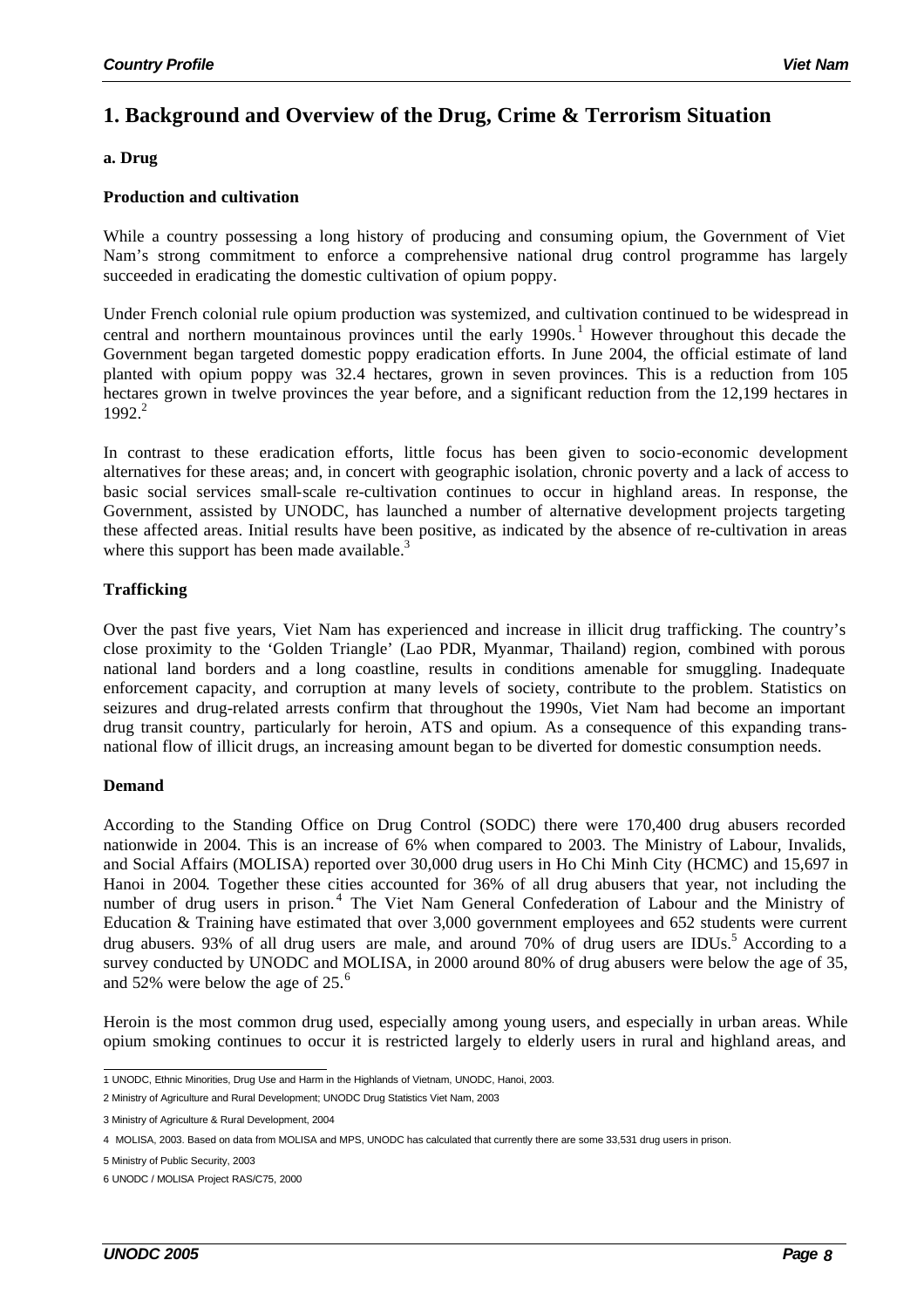according to UNODC baseline assessment research it is being replaced rapidly by heroin smoking and injection.<sup>7</sup> Nationwide an increasing number of heroin users are shifting to IDU.<sup>8</sup> The sharing of needle syringes by IDUs is widespread,<sup>9</sup> and therefore HIV transmission risk is high among a sizeable proportion of the country's drug users. According to official data of the Government, 29.3% of all IDUs tested nationwide for HIV were positive.<sup>10</sup> According to a report compiled in 2004 by the Reference Group on HIV/AIDS, Prevention, and Care Among IDUs and in Prison Settings, the number of IDUs in Viet Nam is 113,000 (midpoint estimate) with HIV prevalence rates as high as  $89.4\%$  in some areas.<sup>11</sup> Estimates published by the Ministry of Health (MOH) record 215,425 HIV cases in 2003, and a general HIV prevalence rate of 0.25%.<sup>12</sup> Unofficial estimates indicate that the figure could reach  $350,975$  by  $2010$ .<sup>13</sup> In response to this increasing domestic HIV situation the Prime Minister approved the "National Strategy on HIV/AIDS Prevention and Control in Viet Nam up to 2010 with a Vision to 2020" in March 2004. The strategy supports harm reduction efforts through the expansion of needle and syringe distribution programmes, and widespread condom promotion.

The recent emergence of amphetamine type substances' (ATS) use is causing concern. In 2004, the price of ATS was reported to be about US\$4.4.-6.3 per tablet in HCMC and US\$3.8-5.7 in Hanoi, while the price for ecstasy were \$16-19 in both cities.<sup>14</sup> Expensive, its use mainly occurs among affluent youth in urban centres.<sup>15</sup> Further, psychotropic substances are becoming increasingly popular among injecting drug users who mix heroin with, for example, Seduxen (valium), Pipolfen, Novocain, Dolargan or Diazepam. <sup>16</sup>

The Government has made significant efforts to reduce drug abuse, especially among young people. The primary approach has been through increased efforts around the treatment of existing drug users. Currently there are 82 drug treatment institutions at the provincial level run by MOLISA and the Youth Union and 7,100 treatment facilities providing treatment at district and local levels.<sup>17</sup> In June 2004 the number of drug users in treatment facilities was approximately 49,000.<sup>18</sup> However results have been mixed and relapse rates are high because the treatment has focused mainly on detoxification, with little attention given to relapse prevention and community involvement.

#### **Legislation and convention adherence**

Viet Nam acceded, in 1997, to the 1961 UN *Convention on Narcotic Drugs*, the 1971 UN *Convention on Psychotropic Substances* and the 1988 UN *Convention against Illicit Trafficking in Narcotic Drugs and Psychotropic Substances*. This established the framework for formulating and adopting comprehensive national legislation on drug control and prevention. The formulation process for the new *Law on Narcotic Drugs Prevention and Suppression* began in 1993 and is mainly based on the three aforementioned UN Conventions, providing an important boost to law enforcement in the area of drug control and crime prevention. The law was approved by the National Assembly in December 2000 and came into effect on 1<sup>st</sup> June 2001. The law provides the Government with instruments to step up the fight against drugs, and especially against drug trafficking. Successful enforcement of the new law will very much depend on whether the coordination, among the various authorities, sectors and mass organizations involved, is carried out effectively. Insufficient inter-ministerial cooperation and cooperation among other authorities involved in drug control has been identified as one of the key factors in the lack of law enforcement.

 7 UNODC Project AD/VIE/04/H61, unpublished data, 2005.

<sup>8</sup> MOLISA Annual Report, 2004

<sup>9</sup> UNODC Project AD/VIE/01/B85, unpublished data, 2003; other sources.

<sup>10</sup> National Strategy on HIV/AIDS Prevention and Control in Viet Nam up to 2010 with a Vision to 2020

<sup>11</sup> UNAIDS, 2004

<sup>12</sup> National Strategy on HIV/AIDS Prevention and Control in Viet Nam up to 2010 with a Vision to 2020

<sup>13</sup> It is important to note that information concerning the HIV/AIDS situation in prisons and other 'closed settings' is not available.

<sup>14</sup> Counter Narcotics Police Department. 2004

<sup>15</sup> MPS/SODC Report at the Conference to Review Three-Years' Implementation of National Action Programme 2001-2005 in Hanoi, March 2004

<sup>16</sup> UNODC Project AD/VIE/01/B85, unpublished data, 2003; other sources.

<sup>17</sup> MOLISA Report, 2004

<sup>18</sup> UNODC, Monthly situation report, June 2004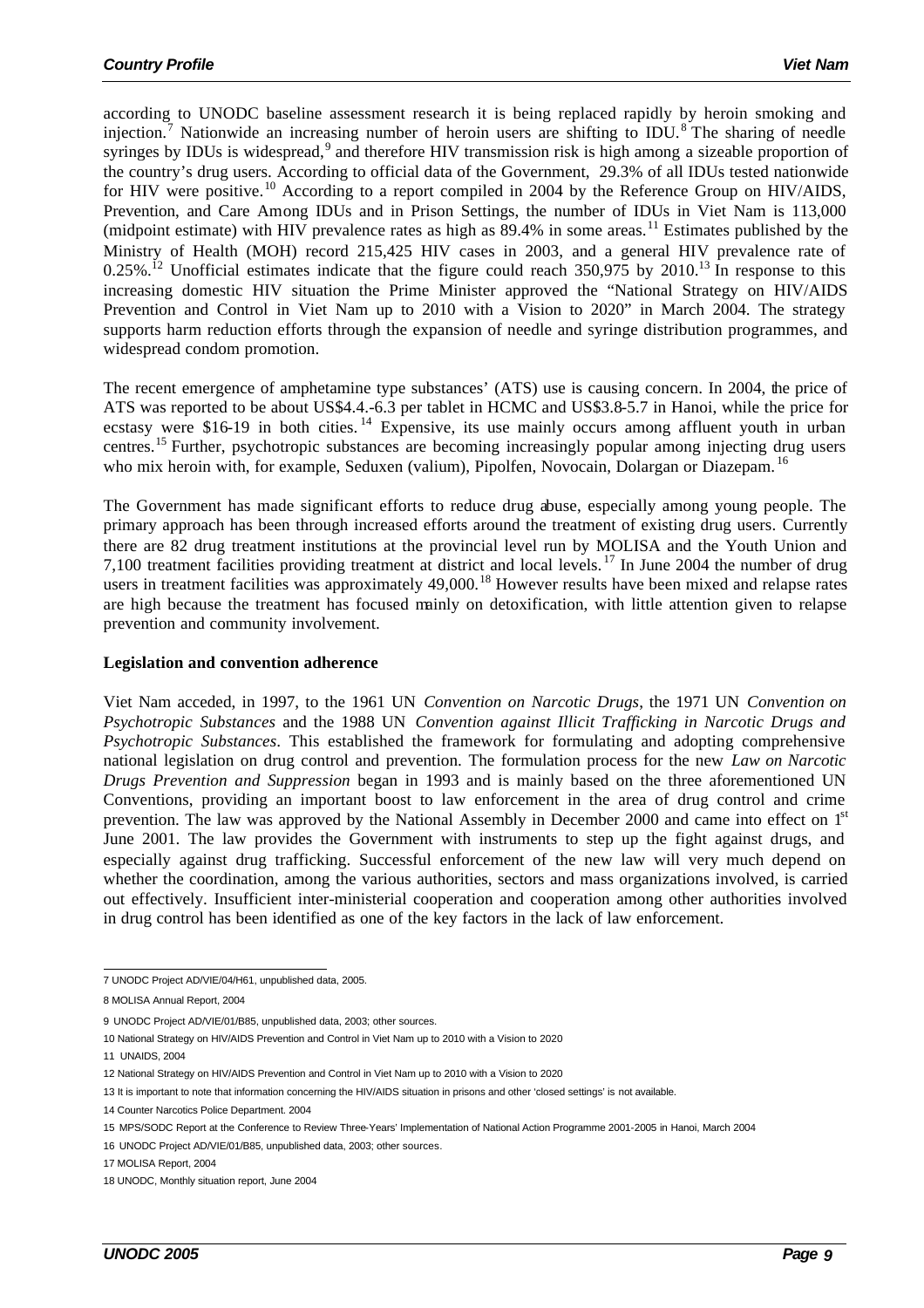#### **International cooperation**

Viet Nam is stepping up its international cooperation, especially with neighbouring countries. Special attention is given to the trafficking of illicit drugs, including the enhancement of border controls, information sharing and training activities. The Government has taken an active part in the implementation of the Sub-region MOU on Drug Control Cooperation and ACCORD action plan. Drug control cooperation agreements with Australia, the Philippines, the Republic of Korea, Cuba and India are being drafted; and, a hotline on drug crime has been set up with China, Lao PDR, Cambodia and Thailand.<sup>19</sup> A bilateral Letter of Agreement on Counter-narcotics Cooperation was signed with the United States in December 2003; and an agreement on crime prevention cooperation between Viet Nam and Thailand was ratified in April 2004.

#### **International assistance**

During the previous programme period 1995-2000 the Government allocated around 18 million USD from national resources to drug control and drug prevention activities. According to a National Committee for the Prevention and Control of AIDS, Drugs and Prostitution (NCADP) Conference which reviewed the initial three-year implementation of the national 2001-2005 drug control action plan, the allocated state budget was an estimated 16 million USD over these three years.<sup>20</sup> In addition, around 80 million USD were taken from local budgets.<sup>21</sup> However the Conference acknowledged that due to insufficient funding several objectives set in the action plan would probably not be achieved by 2005.

Between 1993-2004 UNODC and other donors have provided financial and technical support of over USD10 million for drug control-related efforts. While the Government requires significantly more assistance from the international community, it is not expected that current allocations will increase in coming years.

#### **b. Crime**

The Police Department used to be responsible for crime statistics and remains playing a major role in data collection. Although the People's Supreme Prosecution Office has been assigned with the responsibility to maintain crime statistics since March 2003, crime related data are not available and difficult to obtain. Over the last decade, Viet Nam has experienced an increase in reported crime, particularly drug-related offences and economic crimes. <sup>22</sup> Between 1987-1988, when the country experienced the most critical period of it transitional economic development the number of criminal cases increased from 55,000 to 70,000 cases per year.<sup>23</sup> Between 1992-2000, the annual crime rate averaged 60,000 cases.<sup>24</sup> Figures collected in the past five years show an annual average of 80,000 crimes, including approximately 55,000 street crimes, 14,000 economic fraud cases and 11,000 drug-related crimes. <sup>25</sup>

Drug related crime is on the rise. On the average, the number of drug cases increases by 27.6% per year, and the number of drug offenders increases by 28.55% per year.<sup>26</sup> The Government reports that 90% of people involved in the offences of murder, robbery and theft have been identified as drug addicts.<sup>27</sup> The occurrence of money-laundering related to drug trafficking also has been confirmed by the Ministry of Public Security. <sup>28</sup> Transnational organized crimes account for 2-10 per cent of total criminal cases countrywide.<sup>29</sup> Human trafficking is seen as an increasing problem. Women and children are trafficked to China and Cambodia, and to other countries in the South and East Asia region.<sup>30</sup> About 70% of women

20 MPS/SODC Report at the Conference to Review Three-Years' Implementation of National Action Programme 2001-2005 in Hanoi, March 2004 21 Idem

 19 MPS/SODC Report at the Conference to Review Three-Years' Implementation of National Action Programme 2001-2005 in Hanoi, March 2004

<sup>&</sup>lt;sup>22</sup> Ministry of Public Security, December 2004

<sup>23</sup> Nguyen Xuan Yem, "Extradition, mutual legal assistance and transfer of international offenders in crime prevention", 2000, pp.17 and 67.

<sup>24</sup> Ibidem

<sup>&</sup>lt;sup>25</sup> Ministry of Public Security, December 2004<br><sub>26 Draft Masterplan on Drug Control, page 6, 2003</sub>

<sup>27</sup> Ministry of Public Security

<sup>28</sup> Bruce Russel, Mission Report on AML-CFT Mentorship in **Vietnam, Lao and Cambodia – February 2005**

<sup>29</sup> Nguyen Xuan Yem, "Extradition, mutual legal assistance and transfer of international offenders in crime prevention", 2000, p.53 30 Anti-human trafficking project document VIE/R21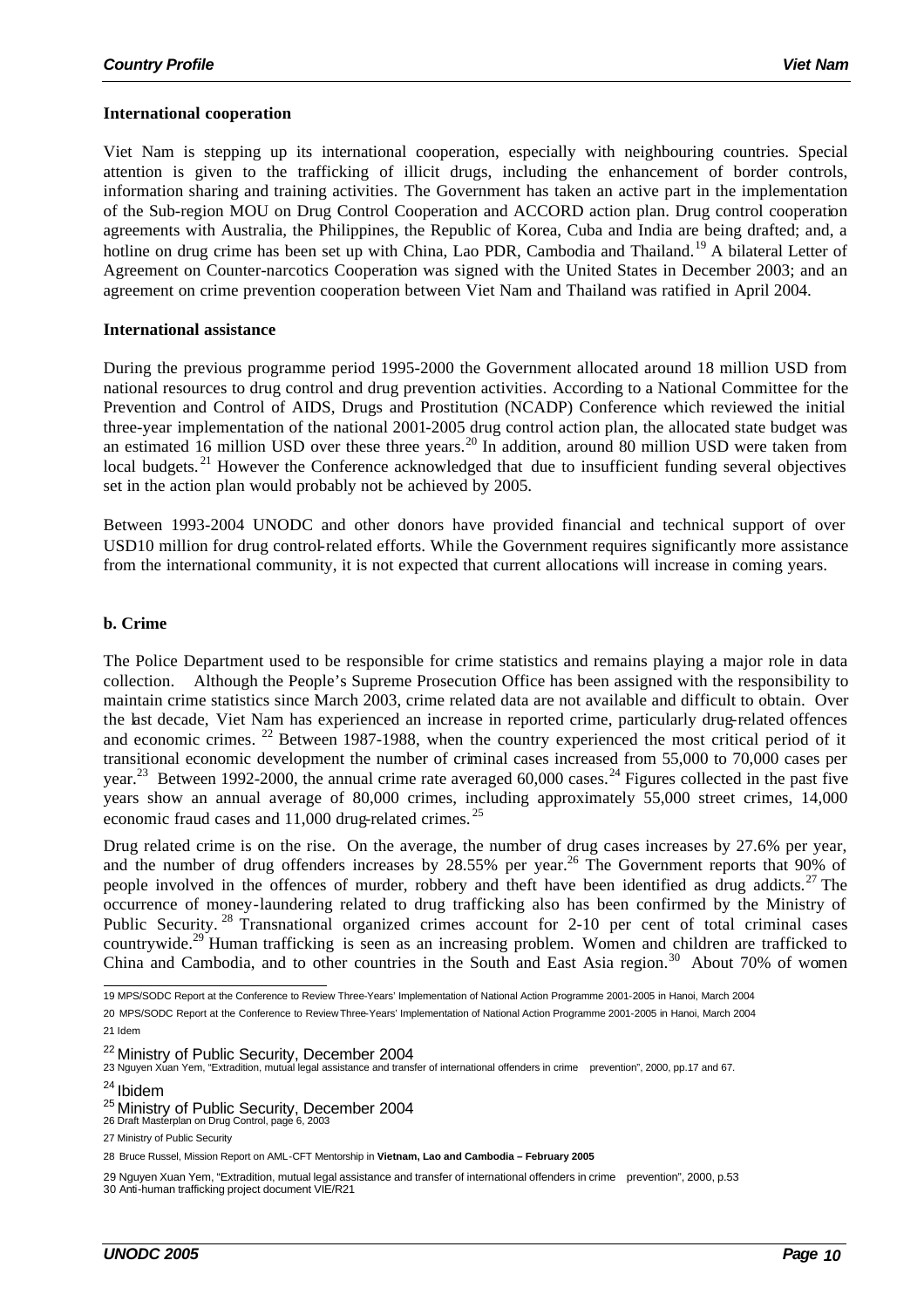trafficked in Viet Nam are under the age of  $20<sup>31</sup>$  The Government has reported 9,454 cases of corruption between 1994-2004 causing a loss of VND10,760 billion (approx. US\$800 million).<sup>32</sup> Although various measures have been taken to cope with increasing corruption, enforcement of these measures has generally been poor.

#### **c. Terrorism**

The Government does not consider terrorism a serious threat to domestic security. Viet Nam is party to eight of the 12 international instruments on terrorism. It is in the process of ratifying the remaining four.

l 31 Ministry of Foreign Affairs

<sup>32</sup> General Department of Police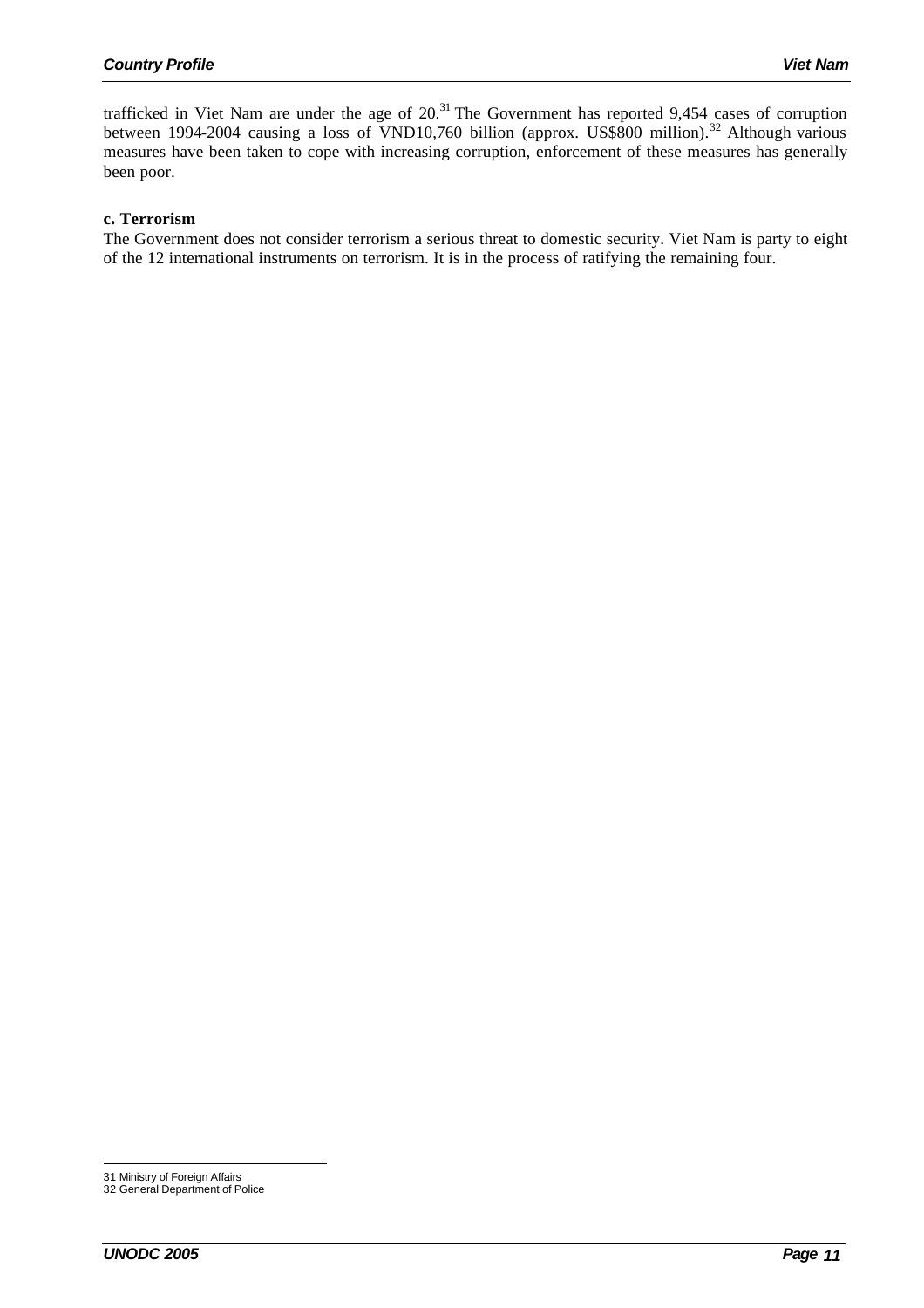## **2. Summary Statistics – Drugs and Crime**

#### **a. DRUGS**

| Can randii varda in nodan obl boldinan |               |               |               | <u>na venande anen enameanni</u> |               |               |               |
|----------------------------------------|---------------|---------------|---------------|----------------------------------|---------------|---------------|---------------|
| Drug type                              | 2000          | 2001          | 2002          | 2003                             | 2004          | % change      | latest year   |
|                                        |               |               |               |                                  |               | (latest year) | as a % of     |
|                                        |               |               |               |                                  |               | compared to   | global        |
|                                        |               |               |               |                                  |               | 2003)         | estimate      |
| Opium poppy                            | 429           | 324           | 125           | 105                              | 32.4          | $-30.85$      | Insignificant |
| Coca bush                              |               |               |               |                                  |               |               |               |
| Cannabis                               | Insignificant | Insignificant | Insignificant | Insignificant                    | Insignificant | Insignificant | Insignificant |

Cultivation (area in hectares, potentially harvestable after eradication)<sup>1</sup>

<sup>1</sup> The figures are based on Government report on planted and eradicated area Source: UNODC *Drug Statistics Viet Nam*

Production (in tonnes)

| Drug type      | 2000          | 2001          | 2002          | 2003          | 2004          | % change      | latest year   |
|----------------|---------------|---------------|---------------|---------------|---------------|---------------|---------------|
|                |               |               |               |               |               | (latest year) | as a $%$ of   |
|                |               |               |               |               |               | compared to   | global        |
|                |               |               |               |               |               | 2003)         | estimate      |
| Opium          | ر،            |               | Insignificant | Insignificant | Insignificant | Insignificant | Insignificant |
| Coca leaf      |               |               |               |               |               |               |               |
| Cannabis herb  | Insignificant | Insignificant | Insignificant | Insignificant | Insignificant | Insignificant | Insignificant |
| Cannabis resin |               |               |               |               |               |               |               |

Source: UNODC *Drug Statistics Viet Nam*, 2004 (figures for 2001 are based on the Government's official statistics), UNDCP *Global Illicit* 

*Drug Trends 2001*

Potential manufacture (in kg)

| Drug type | 2000 | 2001 | 2002          | 2003          | 2004          | % change      | latest year   |
|-----------|------|------|---------------|---------------|---------------|---------------|---------------|
|           |      |      |               |               |               | (latest year) | as a % of     |
|           |      |      |               |               |               | compared to   | global        |
|           |      |      |               |               |               | 2003)         | estimate      |
| Heroin    | 200  | 200  | Insignificant | Insignificant | Insignificant | Insignificant | Insignificant |
| Cocaine   |      |      |               |               |               |               |               |

Source: UNODC *Viet Nam Country Office*

Number of drug cases discovered

| Drug type                                                                                           | 2000   | 2001   | 2002   | 2003   | 2004   | % change       | latest year |
|-----------------------------------------------------------------------------------------------------|--------|--------|--------|--------|--------|----------------|-------------|
|                                                                                                     |        |        |        |        |        | (latest year)  | as a % of   |
|                                                                                                     |        |        |        |        |        | compared       | global      |
|                                                                                                     |        |        |        |        |        | to $2003$      | estimate    |
| Heroin, opium,<br>cannabis, ATS,<br>pharmaceutical<br>drugs including<br>psychotropic<br>substances | 10,300 | 12.811 | 14,167 | 12,031 | 12,000 | $\overline{0}$ |             |

Source: Standing Office on Drugs Control (SODC)

#### Number of drug traffickers arrested

| Drug type                                                                                           | 2000   | 2001   | 2002   | 2003   | 2004   | % change     | latest year |
|-----------------------------------------------------------------------------------------------------|--------|--------|--------|--------|--------|--------------|-------------|
|                                                                                                     |        |        |        |        |        | (latest year | as a % of   |
|                                                                                                     |        |        |        |        |        | compared     | global      |
|                                                                                                     |        |        |        |        |        | to $2003$    | estimate    |
| Heroin, opium,<br>cannabis, ATS,<br>pharmaceutical<br>drugs including<br>psychotropic<br>substances | 19,500 | 21,103 | 23,199 | 20,440 | 18,000 | $-12\%$      |             |

Source: Standing Office on Drugs Control (SODC)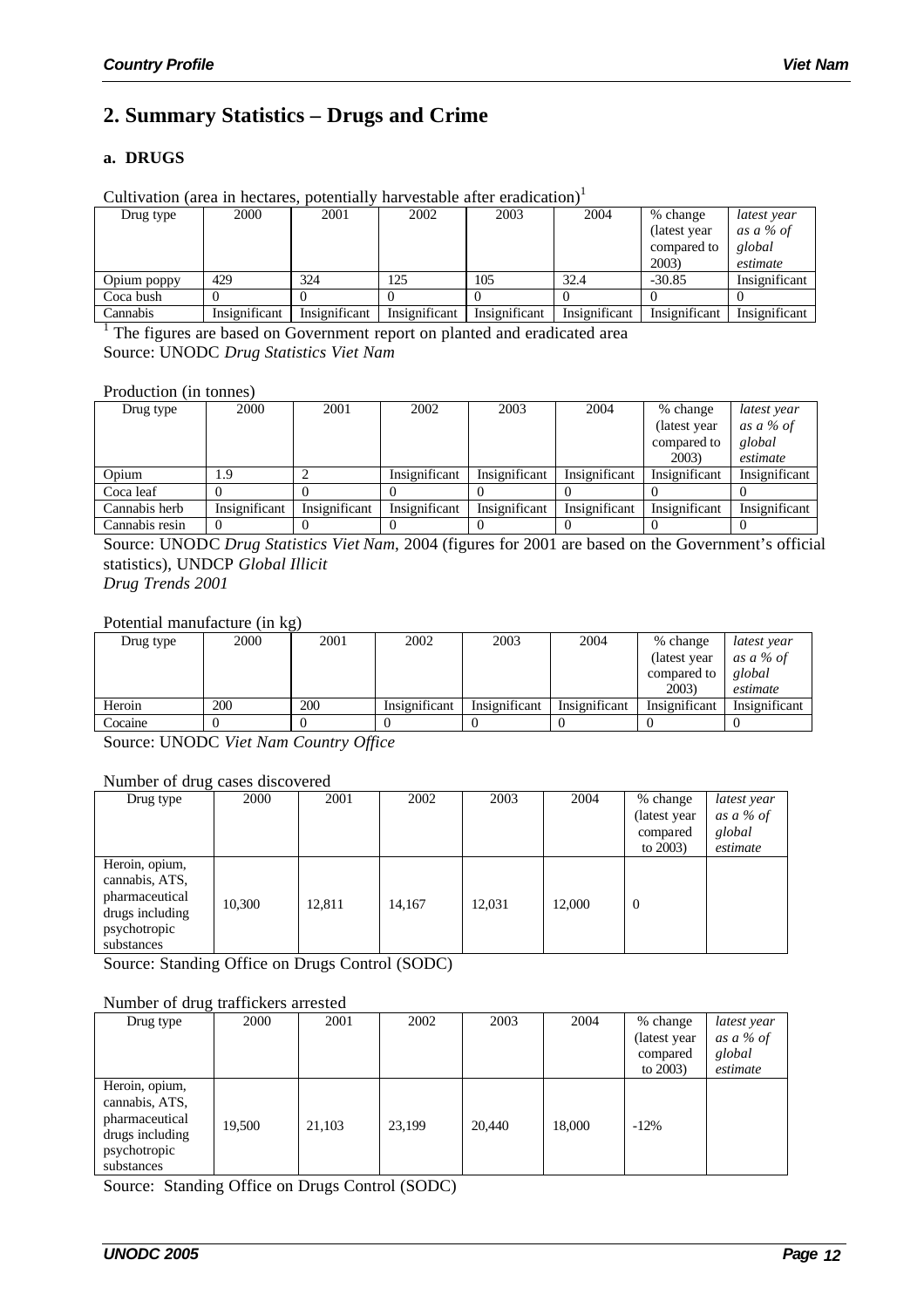#### Seizures (in kg or kg equivalents)

| Drug type                | 2000                       | 2001                              | 2002    | 2003    | 2004   | % change<br>(latest year)<br>compared<br>to $2003$ ) | latest year<br>as a % of<br>global<br>estimate |
|--------------------------|----------------------------|-----------------------------------|---------|---------|--------|------------------------------------------------------|------------------------------------------------|
| Opium                    | 460 567<br>(WDR)<br>2005)  | 583                               | 613     | 280     | 58.6   | $-20.92$                                             |                                                |
| Heroin                   | 49.3 60<br>(WDR<br>2005    | 40.3                              | 57.39   | 160     | 239.4  | $+49.62$                                             |                                                |
| Cannabis herb            | 2,200                      | 1,272 1289<br>(WDR)<br>2005       | 243     | 750     | 1,021  | $+36.13$                                             |                                                |
| ATS (units)              | 17,000<br>30876<br>(ICPO5) | 43,160<br>72391<br>(WDR)<br>2005) | 47,852  | 27,000  | 39,467 | $+46.17$                                             |                                                |
| Psychotropics<br>(units) | 119,465<br>no report       | 593,662                           | 110,232 | 236,830 |        |                                                      |                                                |

Source: UNODC *Drug Statistics Viet Nam*, 2004; and UNODC *World Drug Report*, 2004

#### Annual prevalence of drug abuse (as a percentage of age 15-64)

| Drug type        | Viet Nam | East and S.E. Asia | Global estimates |
|------------------|----------|--------------------|------------------|
| Cannabis         | 0.3      | 0.72               | 4.15)            |
| Cocaine          | n.a.     |                    | 0.3 (WDR 2005)   |
| Opiates          |          | 0.37               | 0.41             |
| Stimulants (ATS) | n.a.     | l.07               | 0.64             |
| Others (specify) |          |                    |                  |

Source: UNODC, *World Drug Report*, 2004; 2005

#### **b. Crime**

(*Research has been done to seek relevant information but the field office is not able to obtain these crime data. They are considered state secrets*)

#### Personnel, budget / financial resources

| Description                              | 2000 | 2001 | 2002 | 2003 | 2004        |
|------------------------------------------|------|------|------|------|-------------|
| Total police personnel                   |      |      |      |      |             |
| Females                                  |      |      |      |      |             |
| Males                                    |      |      |      |      |             |
| Total police budget/financial resources  |      |      |      |      |             |
| (million local currency units)           |      |      |      |      |             |
| Total prosecution personnel              |      |      |      |      | $6,000$ (*) |
| Females                                  |      |      |      |      |             |
| Males                                    |      |      |      |      |             |
| Total prosecution budget/financial       |      |      |      |      |             |
| resources (million local currency units) |      |      |      |      |             |
| Total professional judges or magistrates |      |      |      |      | 4,000 $(*)$ |
| Females                                  |      |      |      |      |             |
| Males                                    |      |      |      |      |             |
| Total lay judges or magistrates          |      |      |      |      |             |
| Females                                  |      |      |      |      |             |
| Males                                    |      |      |      |      |             |
| Total court budget / financial resources |      |      |      |      |             |
| (million local currency units)           |      |      |      |      |             |

*Source: (\*) AML Mentor Mission Report Feb.05*

Crime recorded in criminal (police) statistics, by type of crime including attempts to commit crimes (latest year and five years earlier): Not available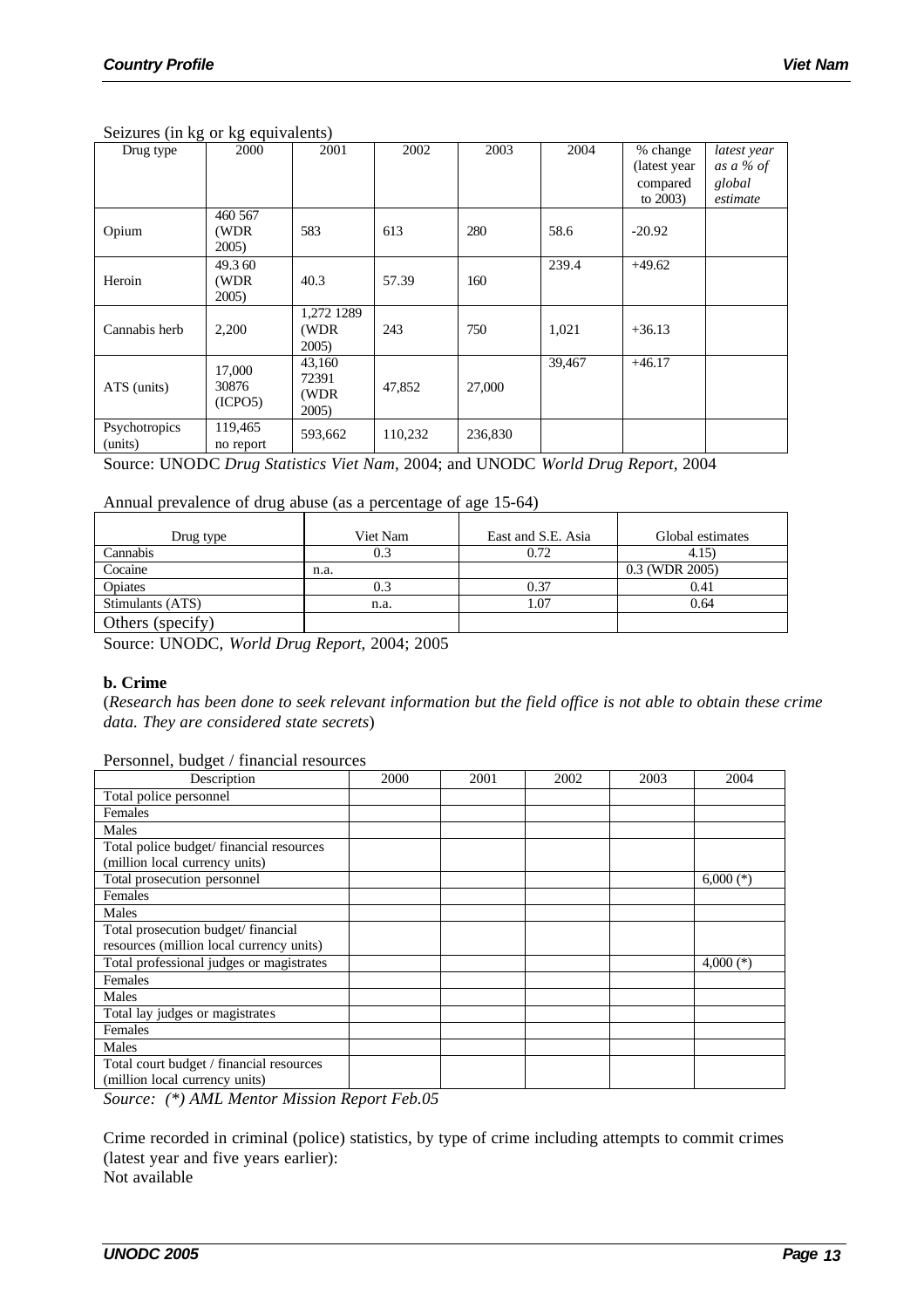c. Organized crime (latest year and five years earlier) Not available

d. Terrorism (latest year and five years earlier) Not available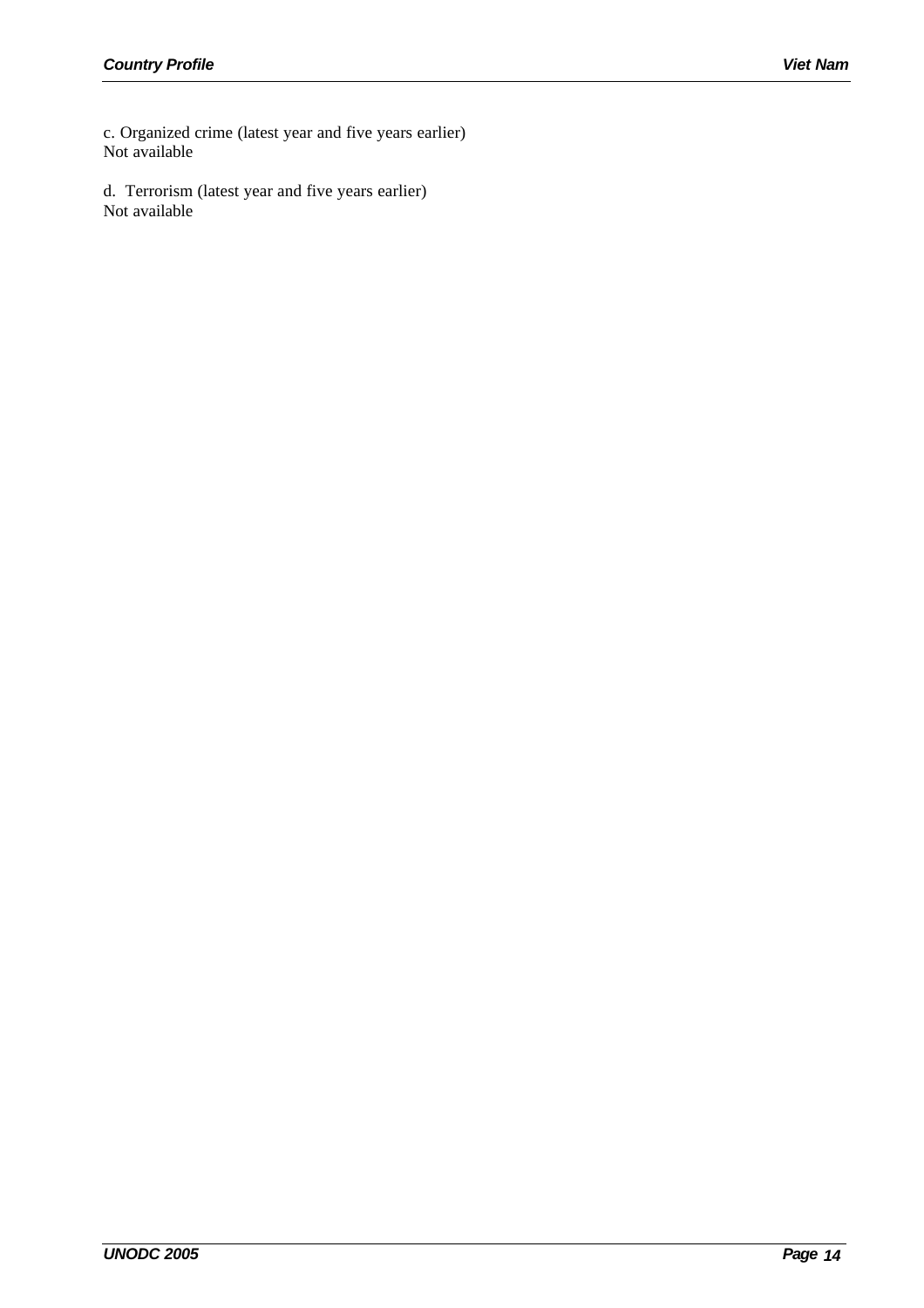# **3. The Year in Review: Main Events**

### **Major political and economic events**

The Ninth Communist Party Congress was held in 2004 and it identified national socio-economic development strategies for 2005-2010. The Government has set a target to reach an economic growth rate of 8.5 per cent in 2005.<sup>33</sup> The country's gross domestic product (GDP) grew by 7.5 per cent in 2004. According to the World Bank (WB), Viet Nam has the second highest economic growth in East Asia after China.<sup>34</sup> It predicts that GDP in 2005 would reach between  $7.0-7.2$ ,<sup>35</sup> while the Asian Development Bank (ADB) estimates a level between  $7.5-7.6\%$ .<sup>36</sup>

International donors pledged \$2.839 billion in development assistance in 2004.<sup>37</sup> The commitment reached \$3.44 billion in 2005 as the country enters the crucial year leading up to its accession to the World Trade Organisation (WTO).<sup>38</sup> Donors have expressed continued support for Viet Nam's Comprehensive Poverty Reduction and Growth Strategy (CPRGS), which advocates an economic development agenda combined with a plan to resolve social issues.

According to the Ministry of Planning & Investment (MPI) figures, foreign direct investment (FDI) was expected to reach US\$4 billion for 2004, 30% above the Government's target. In 2005 a FDI level of US\$4.2-4.5 billion is expected if improvements in the investment environment continue. MPI states that Viet Nam needs US\$90-105 billion in domestic and foreign investment to ensure an annual economic growth rate of 7.5 – 8% between 2006 and 2010. About US\$30 billion of this amount is expected to be raised from foreign investors.

The Government will empower public supervision in order to eliminate corruption at grassroots levels and it proposed the establishment of a specialized anti-corruption agency and the adoption of an anti-corruption law by 2005. The National Assembly discussed and passed the revised Criminal Procedure Code in November 2003, and it came into effect in July 2004. It approved also the revised Law on Child Care, Protection and Education in May 2004, which will come into effect at the beginning of 2005. The UN Convention against Corruption was signed in December 2003. An anti-corruption initiative for Asia and the Pacific launched by the ADB and OECD also was signed in July 2004.

## **Drugs**

IDU continues to be the main cause of HIV transmission in Vietnam. The Government has introduced harm reduction efforts including the expansion of needle and syringe distribution programmes, condom promotion and substitution treatment. This is outlined in "The National strategy on HIV/AIDS Prevention and Control in Viet Nam up to 2010 with a Vision to 2020".

The SODC continues to be the coordinating authority for issues related to drug control and is UNODC's direct counterpart. The first *National Drug Control Master Plan*, for the period from 1996 to 2000 was successfully completed. The results from the implementation of the first master plan have been reviewed and incorporated into the next master plan covering the ten-year period from 2001 until 2010. The Government approved the new master plan in March 2005.

## **Crime**

One of the most important areas of organized crime development over the last year has been in the illegal trafficking of women and children. Despite recent efforts by the Government and neighbouring countries to tackle the problem, human trafficking, particularly between countries in the Mekong Region, is on the

 33 Vietnam News, 25 January 2005

<sup>34</sup> World Bank annual report, 2004

<sup>35</sup> Idem

<sup>36</sup> Vietnam News, 7 April 2005

<sup>37</sup> UNODC Monthly Situation Report, 2004

<sup>38</sup> Vietnam News, 4 December 2005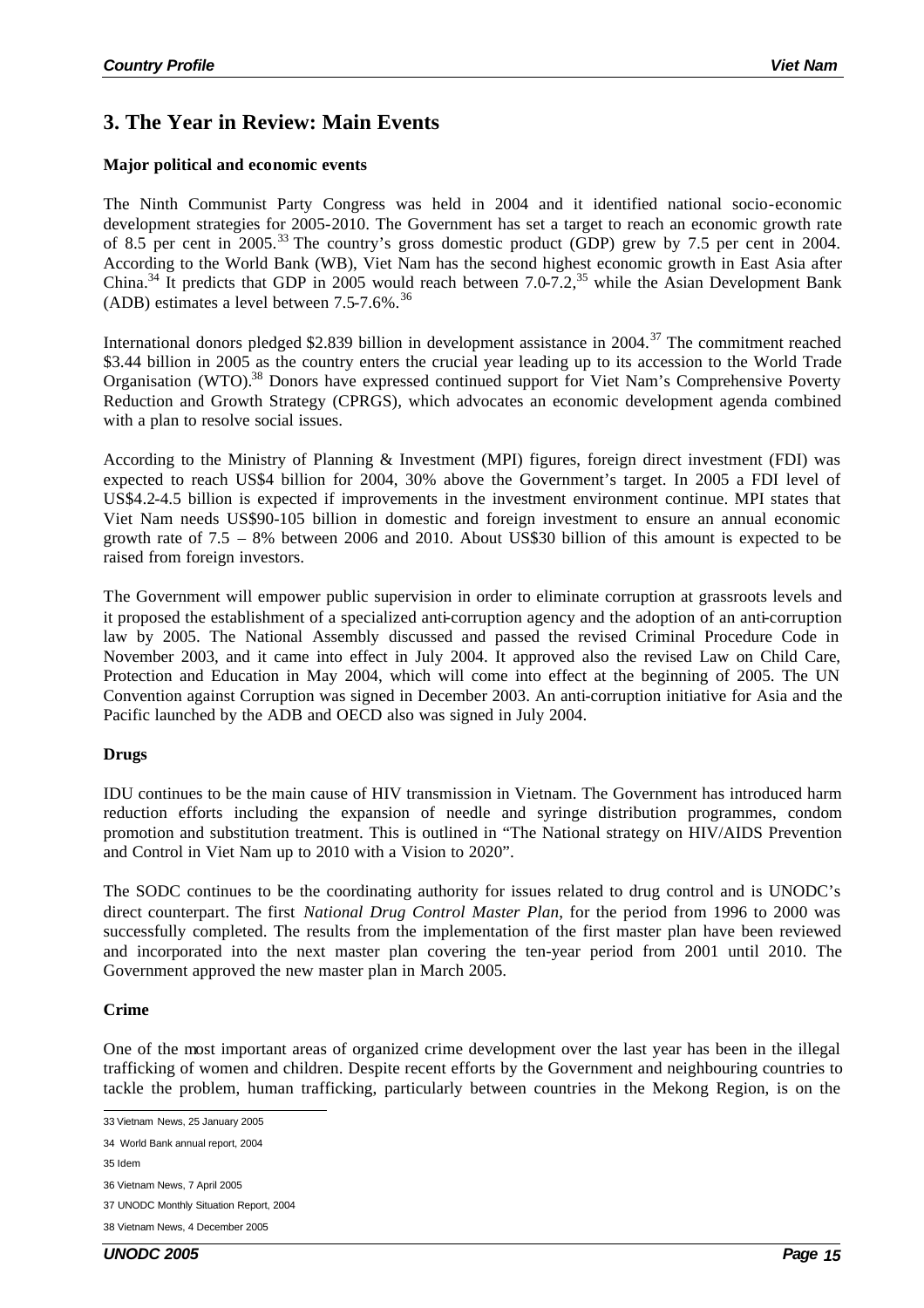rise.<sup>39</sup> Viet Nam has signed the UN Convention against Transnational Organized Crime, but not the UN Trafficking and Smuggling Protocols. In 2004 the Government, in collaboration with UNODC and UNICEF, completed a legal assessment to ascertain the capacity of Viet Nam to ratify or accede to and implement the Protocols and to support the design of legislative and other required measures.

## **4. General Setting**

#### **Major socio-economic characteristics of Viet Nam**

Viet Nam stretches 1,650 kilometers from the southern border of China, to the southern tip of the Indochina peninsula, covering an area of 331,690 square kilometers. Viet Nam is bordered to the north by China, to the west by Lao PDR and Cambodia, and to the east by the East Sea and Gulf of Tonkin with 3,444 kilometers of coastline (excluding islands). Mountains and hills cover around 75 per cent of the total land area.

According to the Economist Intelligence Unit (EIU), currently 22 per cent of the total land area is devoted to agriculture. In addition, the cultivated area per capita is just 0.12 hectares, which is one of the lowest rates in the world. The two rice-producing deltas, the Red River Delta and the Mekong River Delta, cover only 17% of Viet Nam's land area but contain over half the total cultivated land. It is estimated that there is potential to cultivate a further 900,000 – 1.4 million hectares of unused land. However, much of this land has been degraded by soil erosion. An estimated 70,000 hectares per year of cultivated land are lost to soil exhaustion and urban development.<sup>40</sup>

Viet Nam lies in the tropical monsoon zone of South East Asia, with distinctive diverse climates across the country. It is located in one of the most natural disaster-prone areas in the world, which causes both human losses and great material damage every year.

Viet Nam's population was 83.5 million in2005. HCMC (formerly Saigon) is the largest city, with a population of about 5.6 million. Hanoi, the capital, has a population of about 3 million. However, the actual number is likely to be higher as illegal migration to the big cities is substantial. Despite rapidly increasing migration to the cities (at a yearly rate of around 4.2 per cent), over 74 per cent of the population still live in rural areas and a vast majority of them are engaged in some form of agriculture. Seven out of every 10 households cultivate at least some rice.<sup>41</sup>

| <b>Table 7. Population structure</b>                      |        |  |  |  |  |  |
|-----------------------------------------------------------|--------|--|--|--|--|--|
|                                                           | 2005   |  |  |  |  |  |
| <b>Total population (July</b><br>2004 estimate; in mill.) | 83.536 |  |  |  |  |  |
| Less than 15 years old                                    | 27.9%  |  |  |  |  |  |
| 15 to 64 years old                                        | 66.4%  |  |  |  |  |  |
| More than 65 years old                                    | 5.8%   |  |  |  |  |  |
| <b>Median age in years</b>                                | 25.5   |  |  |  |  |  |
| Source: CIA, World Factbook Viet Nam 2005.                |        |  |  |  |  |  |

Viet Nam ranks second as the most populous country in South East Asia and 13<sup>th</sup> among the 200 states and territories in the world. The population density in Viet Nam is 242 per km2, 5-6 times higher than the world standard of 35-40/km<sup>2 42</sup> Population growth has been decreasing and currently stands at 1.5%, down from 2.2 per cent in 1995; and it is expected to decrease even further over the coming decade.<sup>43</sup> The age composition has been greatly influenced by the war against the United States, with the median age as low as an estimated 24.9 years in 2004.<sup>44</sup> The proportion of people under 15 years old is 27.9% of the total

 39 International Organisation for Migration (IOM) and the Inter Press Service Asia-Pacific's Anti-human trafficking workshop, Bangkok, October 2004 , Vietnam News 21 Oct 2004.

<sup>40</sup> EIU, Country Profile Viet Nam, 2004

<sup>41</sup> CIA, World Factbook Viet Nam 2005.

<sup>42</sup> World Bank, World Development Report, Making Services for Poor People, 2004

<sup>43</sup> UNDP, Basic Facts about Viet Nam, 2004

<sup>44</sup> CIA, The World Factbook-Viet Nam, 2004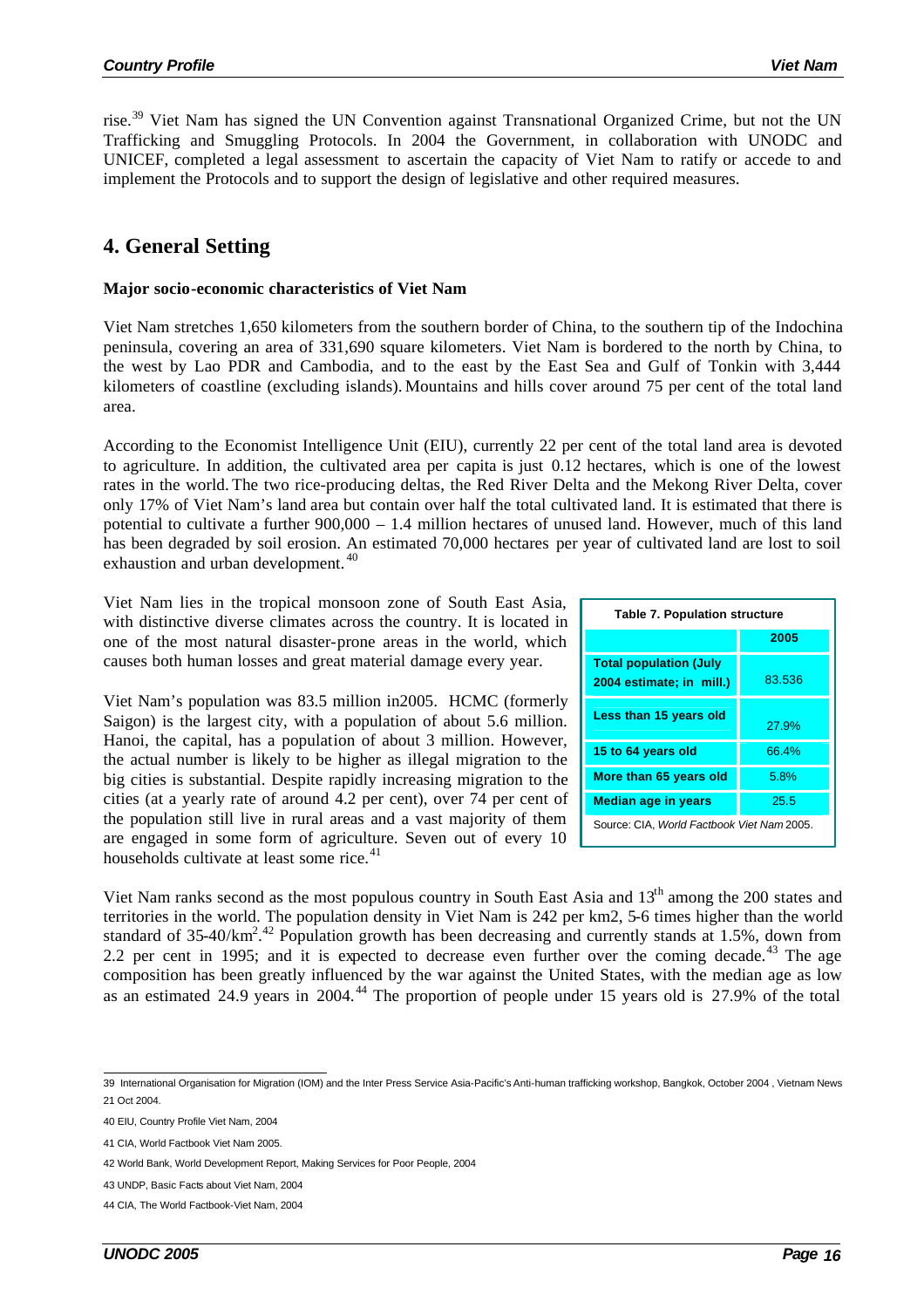population.<sup>45</sup> However, as outlined in the above table the median age is rising and will continue to do so over the coming decades.<sup>46</sup>

The country is divided into 64 provinces and cities (including three new provinces, Hau Giang, Dak Nong and Dien Bien, established in January 2004). The provinces are further divided into 540 districts and 9,760 communes. <sup>47</sup> The majority of the population is of Kinh ethnicity, accounting for 87 per cent. <sup>48</sup> The remaining 14% is made up of 53 distinctive ethnic minority groups, of which the Tay and Thai groups are the largest.<sup>49</sup> A majority of the ethnic minority groups live in the northern and central highlands.

Viet Nam has experienced dramatic changes in its transition from a centrally planned system to a marketoriented economy. Since the first economic reforms under the *doi moi* (renovation) policy were launched in 1986, the country has made considerable progress across a broad range of socio-economic development measures. With annual GDP growth averaging 6.1% from 1990 to 2003, Viet Nam has seen significant developments in all sectors.  $^{50}$  The change in the agricultural sector has been particularly remarkable.<sup>51</sup> Experiencing extreme food insecurity just 15 years ago, today it is one of the leading exporters of rice, coffee and other agricultural commodities. <sup>52</sup>

The poverty rate has fallen from 58% in 1993 to 29% in 2003;<sup>53</sup> with 95% of all poor households now located in rural areas.<sup>54</sup> The progress is represented quantitatively by rising per capita expenditures and improving social indicators. The GDP per capita for 2004 was USD 2,700 putting Viet Nam in rank order 161 of the total 232 countries in the world.<sup>55</sup> Despite declining poverty rates it remains widespread and a major challenge for the Government. Many households are living just above the poverty line in a precarious economic position with a high risk of falling back in to poverty. Moreover income disparities are increasing. For instance the urban poverty rate was 6 per cent, whereas the rural poverty rate was 35 per cent in 2002. In fact, currently, almost 80 per cent of total poverty in Viet Nam can be found in four regions. These are the Northern Mountains (23 per cent of total poverty), the North Central Coast (21 per cent), the Red River Delta (17 per cent), and the Mekong River Delta (17 per cent). Ethnic minorities, who comprise 14 per cent of the population and mainly inhabit these remote areas, are disproportionately affected by poverty.<sup>56</sup>

A lack of access to the formal banking system in rural areas, especially for the poor, is one of the major obstacles to development in these areas. In recent years, the Viet Nam Bank of Agriculture and Rural Development (VBARD) and the Viet Nam Bank for the Poor (VBP) have extended their coverage in rural areas and given a significant number of households the opportunity to obtain loans on very favorable terms. However the formal banking sector's coverage is still insufficient as many households, especially in remote areas, do not have access to formal financing institutions and have to rely on informal financial networks such as relatives and money lenders. Consequently, the poorest and most remote households are often prevented from accessing any kind of micro-financing, leaving these households with little opportunity to improve their standard of living.

Job creation is another means with which the Government addresses poverty. The Government reported 1.52 million new jobs were created in 2003. Of that figure, the domestic development programmes created 1.12 million jobs, the National Fund for Job Generation (NFJG) 330,000, and 75,000 were temporary overseas jobs. MOLISA expected to create 1.58 million jobs in 2004, planned to provide job training for

48 Common Country Assessment, Viet Nam, 2004

 45 ibid

<sup>46</sup> EIU, Country Profile Viet Nam, 2004

<sup>47</sup> EIU, Country Profile Viet Nam, 2004

<sup>49</sup> Danish Embassy Website, Viet Nam, 2005

<sup>50</sup> UNDP, Basic Facts about Viet Nam, 2004

<sup>51</sup> UNDP, Viet Nam Development Report, 2004

<sup>52</sup> ibid

<sup>53</sup> UN, MDG Closing the Millenium Gaps, 2003

<sup>54</sup> EIU, Country Report, January 2004

<sup>55</sup> CIA, The World Factbook, 2004

<sup>56</sup> UN, MDG Closing the Millennium Gaps, 2003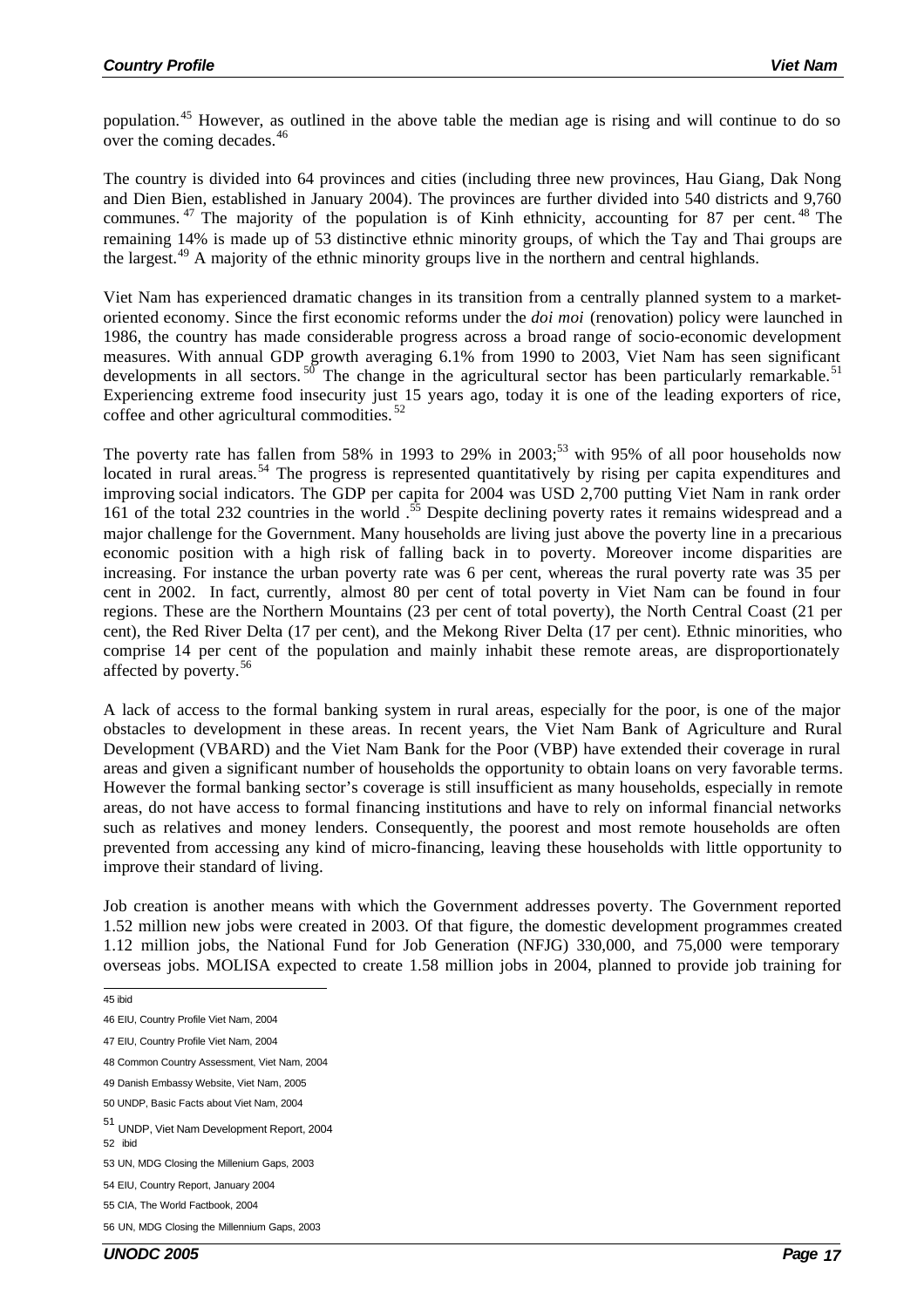about 1.45 million people, and hoped to cut the urban unemployment rate from 5.8% in 2003 to 5.6% in  $2004$ <sup>57</sup> However most job creation efforts will have to take place in the private sector rather than the public sector. In fact, since the Enterprise Law was enforced in January 2000 the private sector has been playing a larger role in the market. Increasing migration to cities also is a serious concern as urban unemployment, particularly among male migrants, is on the rise. Official predictions based on recent trends in migration and urbanization suggest that by 2020, only 45 per cent of the country's population will live in rural areas down from more than 75 percent today. <sup>58</sup>

However, these projections do not consider the significant underemployment that exists in mainly rural areas. <sup>59</sup> It is estimated that unemployment plus underemployment characterizes more than 30% of the available labor force.<sup>60</sup> Viet Nam's skewed age structure applies further pressure to the employment situation. The large proportion of young people results in a rapid natural increase in the labor force that in the coming years will increase by approximately 1.4 million people each year.<sup>61</sup> Furthermore, the process of restructuring state-owned enterprises (SOEs) is also expected to contribute to further unemployment. <sup>62</sup>

Viet Nam has achieved development success by many socio-economic indicators. <sup>63</sup> It has improved its Human Development Index (HDI) ranking from 121/174 countries in 1993, to 101/163 in 2001, and 112/173 in 2004.<sup>64</sup> Although the HDI has been improving in recent years the Government still faces serious development challenges with regard to the provision of both health and education services. The education sector has traditionally been a priority and national expenditure on primary education has more than doubled from 1.1% of GDP in 1995 to 3.7% in 2002.<sup> $\delta$ 5</sup> The Government has made a commitment to increase public spending on education by 20%, equal to around 4.2% of GDP, by 2015.<sup>66</sup> Net primary school enrolment rates stood at 92% in 2003, with a completion rate of 66% in 2000.<sup>67</sup> The net enrolment rate for lower secondary school was 74% and for upper secondary school, 38% in 2000.<sup>68</sup> The adult literacy rate has remained at a high level, reaching 91% in 2002. It is important to note that there still exist considerable geographical, gender and ethnic disparities in these rates.<sup>69</sup>

In the health sector, Viet Nam has recorded significant progress over the past decade. With a current life expectancy at birth of 69.7 years, the people in Viet Nam live significantly longer than those in other countries with a similar income level. Mortality rates also have decreased considerably. According to the World Bank, the under-five mortality rate in 2002 was 26/1,000 live births, down from the official figure of 55.4/1,000 live births in 1990.<sup>70</sup> There is an extensive health-care delivery network and well organized national public health programmes. However data on the utilization of and access to health care services show that there are increased inequalities between rich and poor. The poor use public health facilities less, are underrepresented in health insurance schemes, and find that the services are unresponsive to their needs. Further, while 78% of urban area residents had access to safe drinking water in 2002, only 44% of those in rural areas did.<sup>71</sup>

One of the major concerns of the population and obstacles to national development is corruption. Although various measures have been implemented in order to cope with increasing corruption, enforcement of these measures has generally been poor. A recent investigation concluded that more than 40% of the Communist

l <sup>57</sup> Minstry of Labour, Invalids, Social Affairs - <sup>Jan 2004</sup>

61 ibid

<sup>58</sup> EIU,Country Report Viietnam, January 2004

<sup>59</sup> Australian Government Website, Vietnam Fact Sheet, 2004

<sup>60</sup> UN, MDG Closing the Millennium Gaps, 2003

<sup>62</sup> EIU,Country Report Viietnam, January 2004

<sup>63</sup> UNDP, Human Development Report 2004, 2004

<sup>64</sup> ibid

<sup>65</sup> UNDP, IDT/MDG Progress, 2001, Viet Nam News, 13 August 2003

<sup>66</sup> Viet Nam News, 13 August 2003

<sup>67</sup> UN, MDG Closing the Millennium Gaps, 2003

<sup>68</sup> UNDP, Human Development Report, 2004

<sup>69</sup> UN, MDG Closing the Millennium Gaps, 2003,

<sup>70</sup> World Bank, Viet Nam Data Profile, 2004

<sup>71</sup> UN, MDG Closing the Millennium Gaps, 2003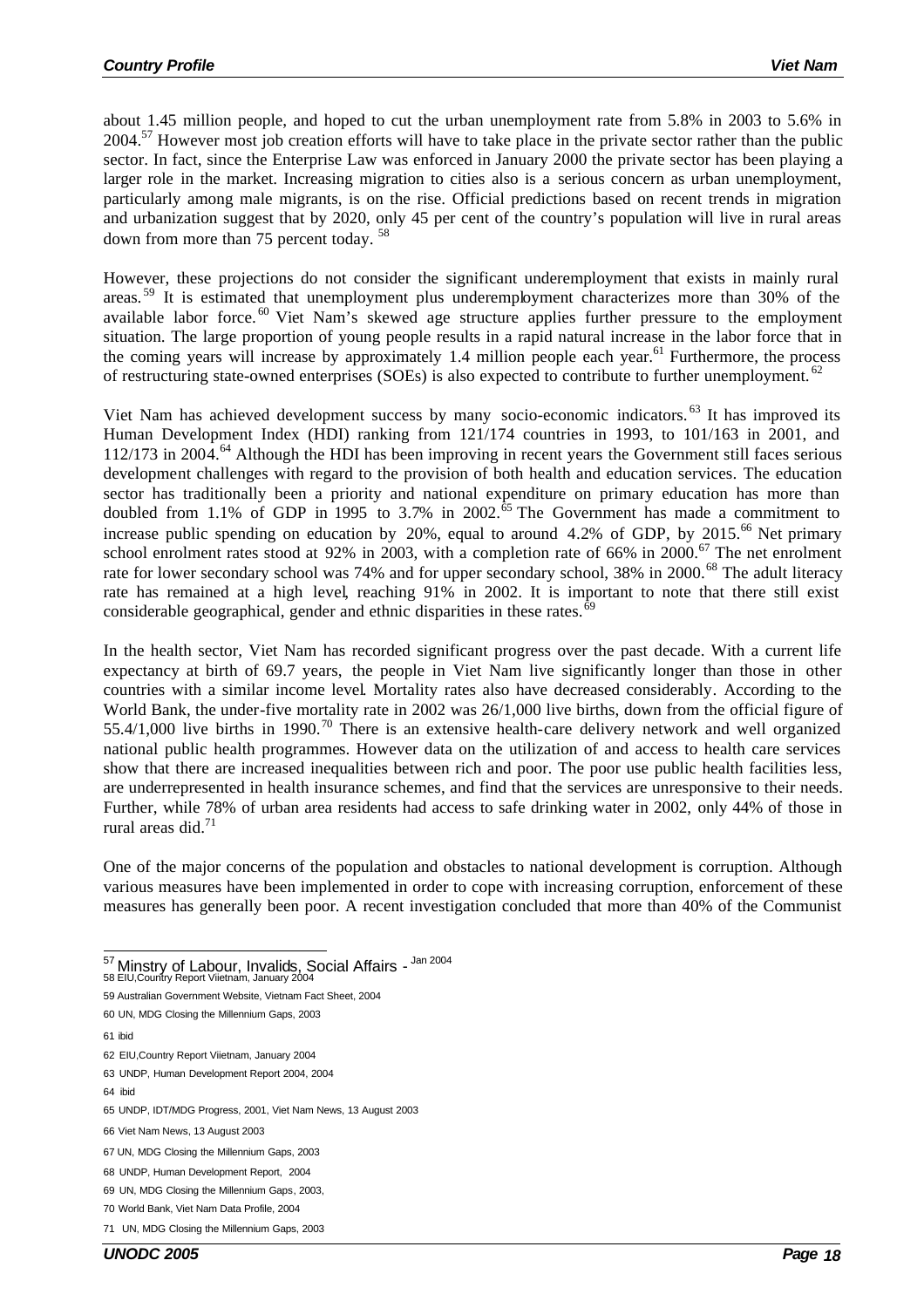Party's members under survey were found guilty of having taken a bribe within the past five years.<sup>72</sup> According to the report at the national conference to review the fight against corruption and smuggling organized by the Ministry of Public Security in HCM City in June 2005, from 1993 to present the police have discovered 9,960 corruption cases causing losses at a total of VND7,558 billion (over US\$480 million). In 2004, there were 506 corruption cases causing losses at VND712 billion (US\$45 million). Some cases involved corruption of millions of US dollars, such as in the field of petrol and gas exploitation and banking.<sup>73</sup> At the request of the Government and the voters, the draft Anti-Corruption Law was reviewed and discussed at the National Assembly 7<sup>h</sup> Session. The law was planned to be adopted at the next session of the National Assembly in November 2005 and come into effect from 1 July 2006.

 72 EIU, Country Report Viet Nam, June 2001

<sup>73</sup> Minstry of Public Security, June 2005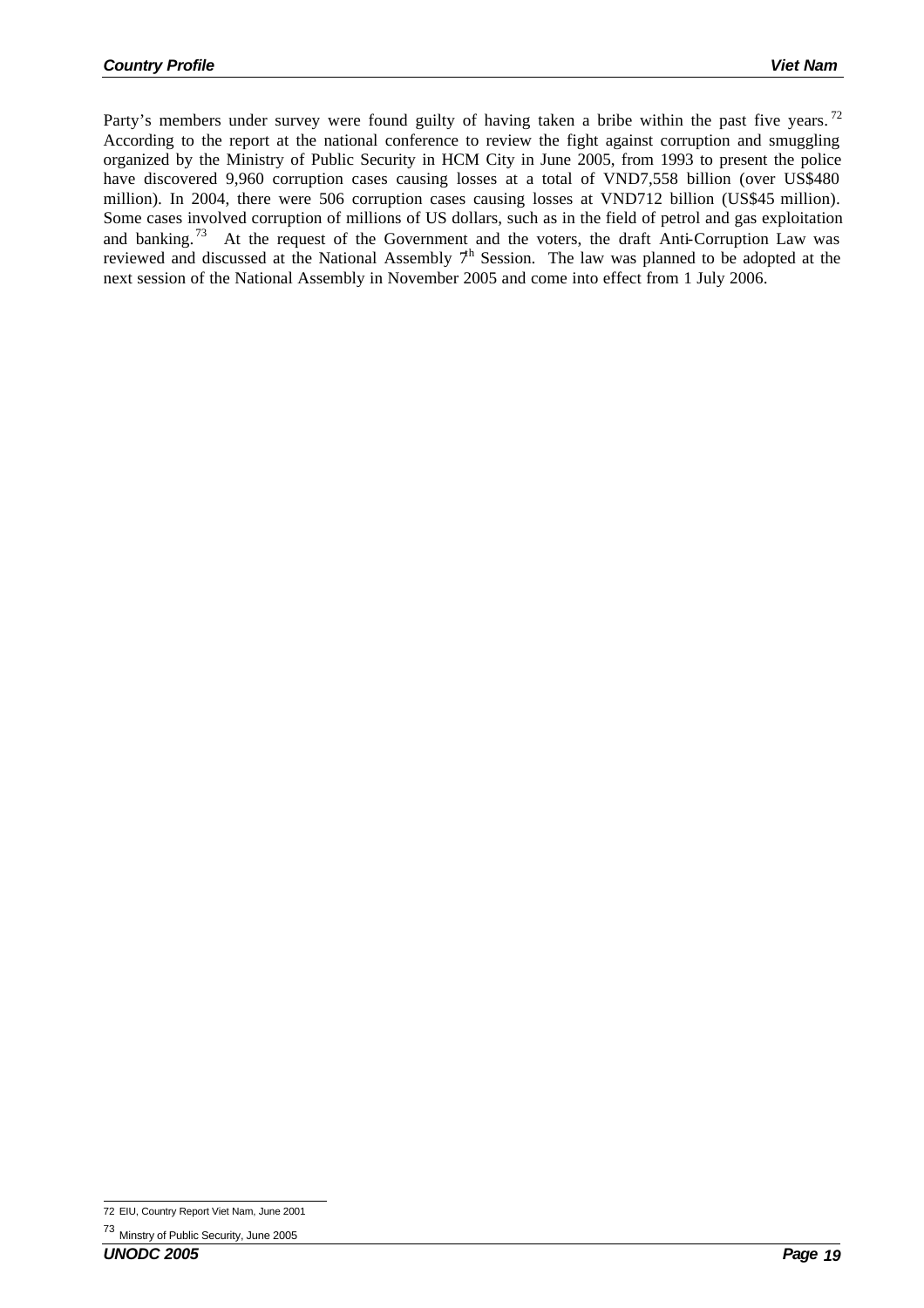# **Summary table of general statistics**

|                                                                     |               | Year* Source              | <b>Value</b> | <b>Developing</b> | <b>OECD</b> | World     |
|---------------------------------------------------------------------|---------------|---------------------------|--------------|-------------------|-------------|-----------|
| <b>Human Development</b>                                            |               |                           |              |                   |             |           |
| HDI Rank (total of 177 ranked countries)                            | 2003 HDR      |                           | 108          |                   |             |           |
| Land                                                                |               |                           |              |                   |             |           |
| Total area (thousand sq km)                                         | 2002 WDI      |                           | 325          |                   |             |           |
| Surface area (thousand sq km)                                       | 2005 WDI      |                           | 332          |                   |             |           |
| Land use, arable land (% of land area)                              | 2002 WDI      |                           | 20.6         | 11.9              | 21.1        | 10.8      |
| Population                                                          |               |                           |              |                   |             |           |
| Population (million)                                                |               | 2005 UN/DESA              | 84.2         | ND                | ND          | 6 4 6 4.7 |
| Population growth (annual %)                                        |               | 2000-2005 average UN/DESA | 1.37         | 1.43              | 0.3         | 1.21      |
| Life expectancy at birth, total (years)                             |               | 2005 UN/DESA              | 70.4         | 63.4              | 75.6        | 65.4      |
| Population age $15$ and above, $(\%)$                               |               | 2005 UN/DESA              | 70.5         | 69.3              | 83.1        | 71.8      |
| Population age 15 to 24, $(\%)$                                     |               | 2005 UN/DESA              | 20.7         | 18.9              | 13.7        | 17.9      |
| Urban population (% of total)                                       |               | 2005 UN/DESA              | 26.7         | 43.2              | 74.9        | 49.2      |
| <b>Economic Development</b>                                         |               |                           |              |                   |             |           |
| GDP growth (annual %)                                               | 2004 IMF      |                           | 7.7          | 7.3               | 3.1         | 3.8       |
| GDP (current million US\$)                                          | 2003 HDR      |                           | 39.2         | 6981.9            | 29 650.5    | 36 058.3  |
| GDP per capita, PPP (current international \$)                      | 2003 HDR      |                           | 2 4 9 0      | 4 3 5 9           | 25 915      | 8 2 2 9   |
| Imports of goods and services (% of GDP)                            | 2003 HDR      |                           | 68           | 33                | 22          | 24        |
| Exports of goods and services (% of GDP)                            | 2003 HDR      |                           | 60           | 35                | 21          | 24        |
| Agriculture, value added (% of GDP)                                 | 2004 ADB      |                           | 21.8         | ND                | ND          | ND        |
| Total debt service (% of GNI)                                       | 2003 HDR      |                           | 2.1          | 4.7               | ND          | ND.       |
| Public debt (% of GNI)                                              |               | 2004 ADB                  | 40.4         | <b>ND</b>         | ND          | ND        |
| Labor, Poverty, and Unemployment                                    |               |                           |              |                   |             |           |
| Labor force, total (millions)                                       | 2003 WDI      |                           | 43.3         |                   |             | 3 0 6 2   |
| Labor force, female (% of total labor force)                        | 2003 WDI      |                           | 48.6         | 38.3              | 42.8        | 40.8      |
| Labor force, children 10-14 (% of age group)                        | 2003 WDI      |                           | 4            | 14.6              | 1.0         | 10        |
| Living on less than \$1 a day (PPP) (% of people)                   | 2001 WDI      |                           | $<$ 2        | ND                | ND          | 21.1      |
| Income distribution ratio, (20% richest / 20% poorest)              |               | 2002 HDR                  | 6            | ND                | ND          | ND        |
| Unemplmnt, total (% of total labor force)                           |               | 2004 HDR                  | ND           | ND                | 6.8         | ND        |
| Unemplmnt, fem. (% of female labor force)                           |               | 2004 WDI                  | ND           | ND                | 7.1         | ND        |
| Unemplmnt, male (% of male labor force)                             |               | 2004 WDI                  | <b>ND</b>    | ND                | 6.6         | ND        |
| Unemplmnt, youth total (% of total labor force 15-24)               |               | 2004 OECD                 | <b>ND</b>    | ND                | 13.5        | ND        |
| Unemplmnt, youth fem. (% of fem. labor force 15-24)                 |               | <b>2004 OECD</b>          | ND           | ND                | 13.3        | ND        |
| Unemplmnt, youth male (% of male labor force 15-24)                 |               | 2004 OECD                 | ND           | <b>ND</b>         | 13.7        | ND        |
| <b>Health</b>                                                       |               |                           |              |                   |             |           |
| Health expenditure, public (% of GDP)                               | 2002 HDR      |                           | 1.5          | 2.9               | 5.8         | 5.6       |
| Improved sanitation facilities (% of population w. access) 2002 HDR |               |                           | 41           | 48                | ND          | 58        |
| Improved water source (% of population w. access)                   | 2002 HDR      |                           | 73           | 79                | 98          | 79        |
| 1990-2004 period HDR<br>Physicians (per 100,000 people)             |               |                           | 53           | <b>ND</b>         | <b>ND</b>   | ND        |
| Contraceptive prevalence rate (%)<br>1995-2003 period HDR           |               |                           | 79           | <b>ND</b>         | <b>ND</b>   | ND        |
| Births attended by skilled health personnel (%)1995-2003 period HDR |               |                           | 85           | 59                | 95          | 62        |
| AIDS deaths per 100,000 people, estimate end 2003                   |               | 2003 UNAIDS               | 11.1         | 191.1             | 4.5         |           |
| Education                                                           |               |                           |              |                   |             |           |
|                                                                     |               |                           |              |                   |             |           |
| Literacy rate, adult total (% of people 15 and above)               |               |                           | 90.3         | 73.6              | 89.8        |           |
| 2003-1999 UNESCO survey HDR                                         |               |                           |              |                   |             | 76.3      |
| Literacy rate, adult female (% of females 15 and above)             |               |                           |              |                   |             |           |
| 1999 UNESCO survey HDR                                              |               |                           | 86.9         | 67.8              | 86.5        | 69.5      |
| Literacy rate, adult male (% of males 15 and above)                 |               |                           |              |                   |             |           |
| 1999 UNESCO survey HDR                                              |               |                           | 93.9         | 79.4              | 93.2        | 83.1      |
| Comb. gr. enrolment ratio prm., scnd. and tert. schools (%)         |               |                           |              |                   |             |           |
|                                                                     |               | 2002/2003 UNESCO          | 64.0         | 63                | 89          | 67        |
| Net intake rate grade 1, fem. (% of off. school-age pop.)           |               |                           |              |                   |             |           |
|                                                                     | 2002/2003 HDR |                           | 92           | <b>ND</b>         | ND          | ND.       |
| Net intake rate grade 1, male (% of off. schoolage pop.)            |               |                           |              |                   |             |           |
|                                                                     |               | 2002/2003 UNESCO          | $\bf ND$     | ND                | ND          | ND        |
| Media                                                               |               |                           |              |                   |             |           |
| Radios (per 1,000 people)<br>1997-2003 period WDI                   |               |                           | 109          | 419               | 871.5       | 419.3     |
| Television sets (per 1,000 people)                                  | 2003 WDI      |                           | 197          | 275               | 632.4       | ND        |
| Telephone mainlines (per 1,000 people)                              | 2003 HDR      |                           | 53           | 113               | 494         | 184       |
| Internet users (per 1,000 people)                                   |               | 2003 HDR                  | 43           | 53                | 403         | 120       |

\* The source year refers to the latest survey whose data are still used for 2005 publications.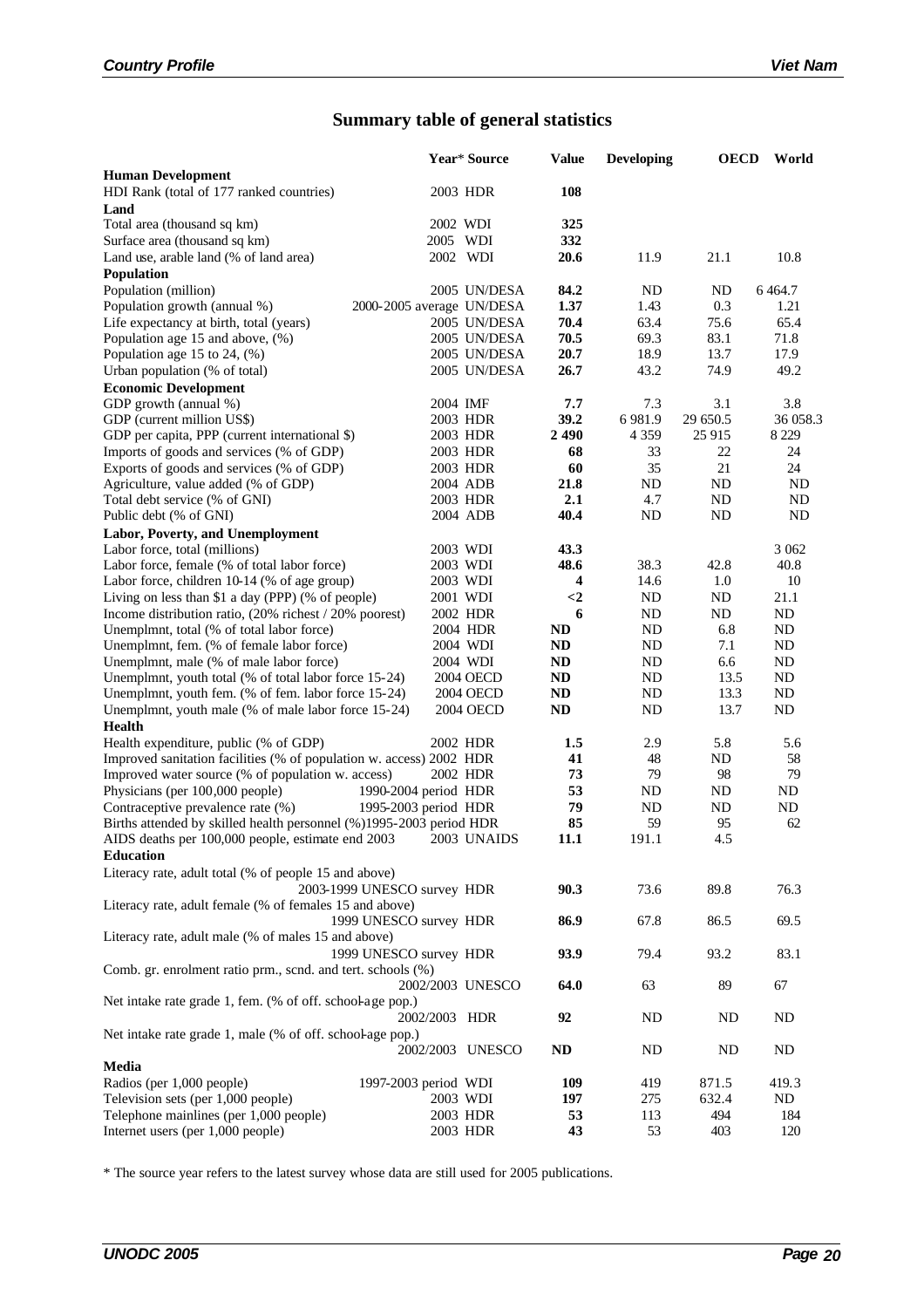#### Abbrevations

| ADB            | Asian Development Bank                                     |
|----------------|------------------------------------------------------------|
| <b>HDR</b>     | Human Development Report                                   |
| <b>WDI</b>     | World Development Indicators                               |
| <b>OECD</b>    | Organization of Economic Cooperation and Development       |
| ND.            | No data                                                    |
| <b>UN/DESA</b> | United Nations – Department of Economic and Social Affairs |
| <b>IMF</b>     | <b>International Monetary Fund</b>                         |

Note

For the following indicators :

Unemployment, total (% of total labor force)

Unemployment, fem. (% of female labor force)

Unemployment, male (% of male labor force)

Unemployment, youth total (% of total labor force 15-24)

Unemployment, youth fem. (% of fem. labor force 15-24)

Unemployment, youth male (% of male labor force 15-24)

There's no available data neither in 2005 HDR nor in 2005 WDI, only OECD figures were released in its publications and reported herewith.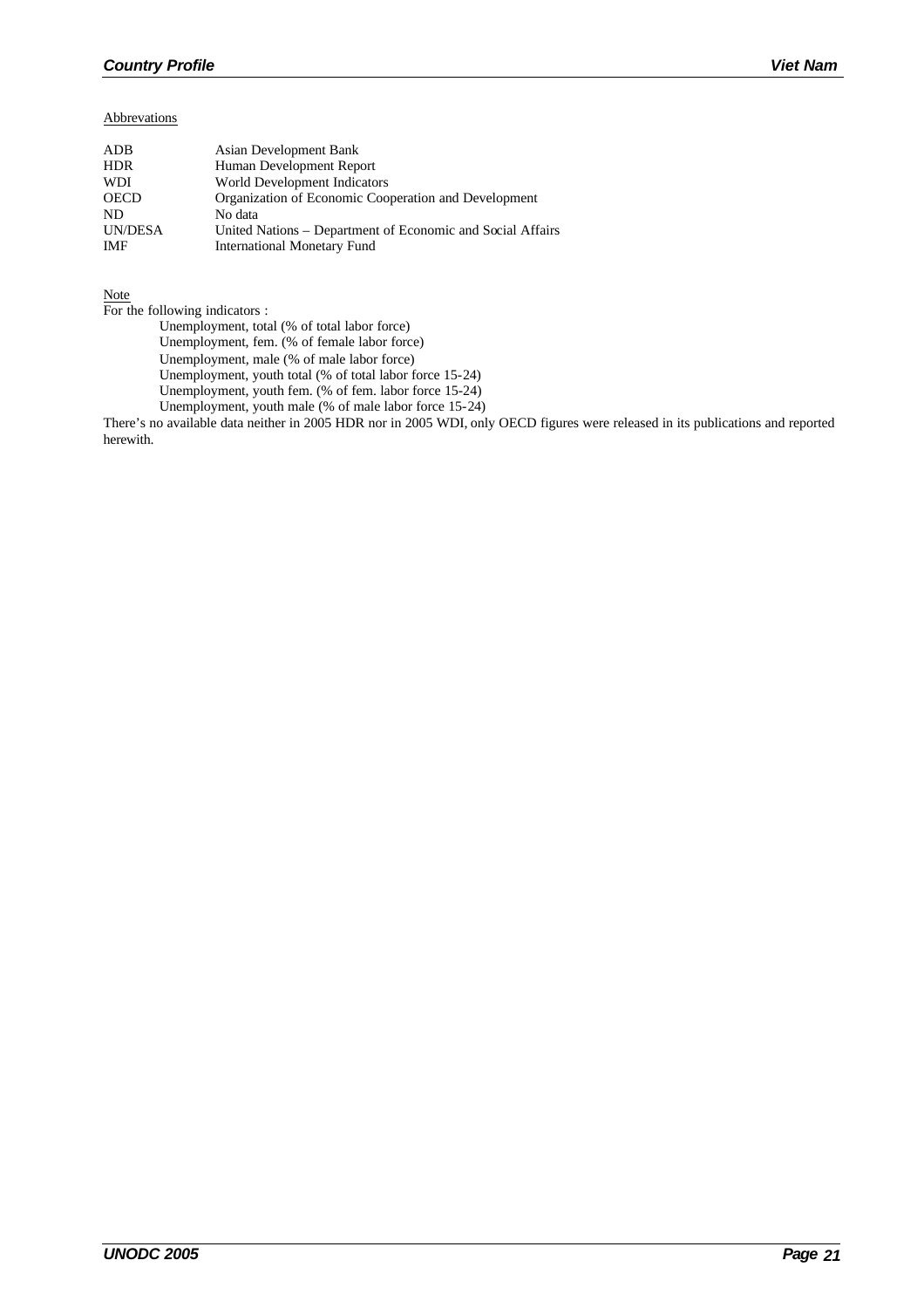## **5. Drug Situation**

## **Production and cultivation**

Viet Nam has recorded marked success in eradicating opium poppy cultivation. Over the past decade, the area of opium cultivation has been decreasing gradually. From an estimated 18,000 hectares in 1990, the cultivated area covered just 32, 4 hectares in June 2004, according to Government figures.<sup>74</sup> Cultivation is concentrated in the northern mountainous regions, along the borders with China and Lao PDR. According to unofficial estimates by the US Government (USG), the planted area is significantly higher than the official figure. In 2002, the USG estimated that the area under cultivation covered around 2,300 hectares, with a potential opium output of between 10 and 15 metric tons.<sup>75</sup> However the remote locations where cultivation often takes place makes it difficult to confirm accurate figures on cultivation and it is therefore possible that the area of cultivation is larger than the official figure. However, the USG's estimate is considered to be too high. The Government's monitoring activities take place on the ground and are conducted by the Ministry of Agriculture and Rural Development (MARD). Given the high presence of administrative and Government structures in all areas, including remote mountainous areas, as well as the strong will and commitment to eradicate if and where required, as proven over the last years, the Government's figures are considered to be reliable.

Opium cultivation is dominant among poor ethnic minority households, mainly among the Hmong, Khomu, Thai and Tay ethnic groups, who have traditionally cultivated opium and who experience chronic food shortages. The Government has limited resources for alternative development initiatives in its opium eradication strategy and consequently, limited small-scale re-cultivation has occurred in some areas.

Minor cultivation of cannabis is found in a number of southern provinces. The cultivation is scattered and no organized production is taking place. Due to the insignificant size of the cannabis cultivation, no specific statistics are available. The fact that Cambodia has emerged as a major cannabis producer in South East Asia, and thereby has become the main supplier of cheap cannabis for the Vietnamese market, is discouraging the establishment of any organized production in Viet Nam.

|                                                   | 1992   | 1993   | 1994  | 1995  | 1996  | 1997           | 1998           | 1999                           | 2000              | 2001             | 2002              | 2003           | 2004              |
|---------------------------------------------------|--------|--------|-------|-------|-------|----------------|----------------|--------------------------------|-------------------|------------------|-------------------|----------------|-------------------|
| <b>Planted</b><br>area (ha)                       | 15,442 | 12,796 | 3,738 | 2,357 | 2,885 | 680            | 881            | 442                            | 429               | 324              | 125.7             | 105            | 34.2              |
| <b>Eradicated</b><br>area (ha)                    | 3,243  | 8,528  | 672   | 477   | 1,143 | 340            | 439            | 442                            | 429               | 324              | 125.7             | 105            | 34.2              |
| <b>Actual</b><br>cultivation<br>area (ha)         | 12,199 | 4,268  | 3,066 | 1,880 | 1,743 | 340            | 442            | <i>signi</i><br><b>ficant</b>  | nsigni-<br>ficant | signi-<br>ficant | asigni-<br>ficant | signi<br>cant  | nsigni-<br>ficant |
| <b>Potential</b><br>production<br>(metric<br>ton) | 61     | 21     | 15    | 9     | 9     | $\overline{2}$ | $\overline{2}$ | <b>isigni</b><br><b>ficant</b> | nsigni-<br>ficant | signi-<br>ficant | asigni-<br>ficant | signi-<br>cant | nsigni-<br>ficant |

|  |  |  | Table 9. Estimated poppy cultivation and opium production in Viet Nam (1992-2004) |  |  |
|--|--|--|-----------------------------------------------------------------------------------|--|--|
|  |  |  |                                                                                   |  |  |

*Source: SODC's Report 2004, UNODC World Drug Report, 2005*

## **Manufacture**

It is unknown to what extent the manufacture of heroin and ATS is taking place in Viet Nam. The first clandestine laboratory engaged in the production of heroin was discovered in 1999 in Nghe An province,

l 74 Min<sub>i</sub>stry of Agriculture and Rural Development's report for 2004.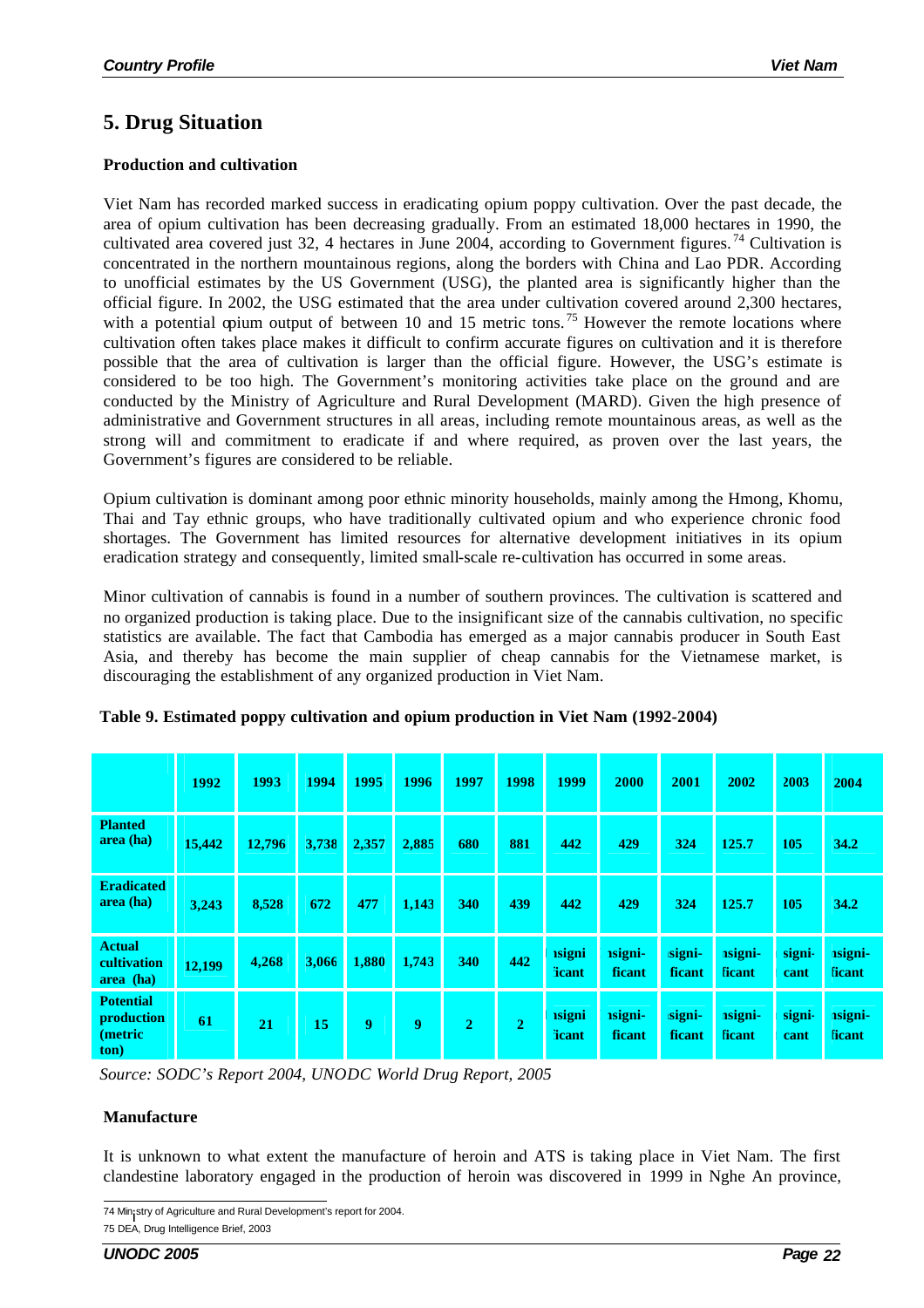close to the Lao border. Some 120 people operating in fourteen provinces and cities, both in Viet Nam and abroad, were involved in the drug ring. Over a five-year period, the ring engaged in the trafficking of more than one ton of opium and 270 kilograms of heroin.<sup>76</sup> No other manufacturing laboratories have been discovered since.

Statistics available on the trading in precursor chemicals used in the production of both heroin and ATS are very limited. Official control is insufficient and it is believed that illegal trading in these chemicals is taking place in Viet Nam.<sup>77</sup> The chemicals are smuggled from China, Singapore and Taiwan, and these same chemicals are then believed to be smuggled further into Cambodia.<sup>78</sup> The expected presence of an illegal trade in these chemicals suggests that there is a possibility that heroin and/or ATS are being manufactured in Viet Nam, but the extent and location of such is unknown.

## **Trafficking**

Viet Nam is an important Southeast Asian transit route for the trafficking of illicit drugs in – mainly heroin, opium, ATS and cannabis. Over the last five years, the number of drug trafficking cases has increased sharply, both in terms of the number of seizures made and in terms of the number of people involved.<sup>79</sup> With opium cultivation nearly eradicated in Viet Nam, it is estimated that as much as 95% of illicit drugs being transported inside Viet Nam, for either transit or domestic consumption, have been smuggled in from neighbouring countries. <sup>80</sup>

The amount of opium seized in Viet Nam decreased in 2004, with only 58.6kg confiscated, compared to 613kg in 2002.<sup>81</sup> While trafficking in opium has decreased, recent seizure data demonstrate the growing trade in heroin and ATS.<sup>82</sup> There are several reasons why the amount of opium seized has decreased. First, the area under opium cultivation in both Viet Nam and neighbouring countries has decreased in recent years, and domestic demand for opium has also decreased in Viet Nam as many drug users have begun to use heroin. Secondly, to maximize profit and to minimize detection many traffickers have shifted to heroin. In doing so they make more money trafficking smaller amounts as compared to opium, due to its bulk.

Most of the opium and heroin seized in Viet Nam is cultivated and manufactured in both Myanmar and Lao PDR,<sup>83</sup> the world's second and third largest producers of raw opium, despite the fact that both countries saw a 40% reduction in the area under opium poppy cultivation from 1999 to 2002.<sup>84</sup> Corresponding with the decrease in domestic opium cultivation (and local demand) there has been a shift from opium smuggling toward the trafficking of heroin and ATS, <sup>85</sup> and evidence suggests that ATS, heroin and psychotropic substances are tending to be smuggled together.<sup>86</sup>

Cannabis is also being smuggled into Viet Nam. In recent years, Cambodia has emerged as one of the major producers of cannabis in the Asian region. For Viet Nam, this has lead to increased domestic trafficking of cannabis. <sup>87</sup> It tends to be transported overland through Ho Chi Minh City and Hai Phong and Quang Ninh in the north from where a large proportion was shipped to North America and Europe. The police also reported seizures of ketamin from Thailand.

| <b>DRUG SEIZURES (1995-2004)</b>         |         |       |        |         |         |         |         |         |         |        |
|------------------------------------------|---------|-------|--------|---------|---------|---------|---------|---------|---------|--------|
|                                          | 1995    | 1996  | 1997   | 1998    | 1999    | 2000    | 2001    | 2002    | 2003    | 2004   |
| Opium (kg)                               | 1,418   | 710   | 919    | 1,100   | 495     | 567     | 589.4   | 613     | 280     | 58.6   |
| Heroin (kg)                              | 39.4    | 51.5  | 24.3   | 60      | 66.7    | 60.0    | 40.33   | 57.39   | 160     | 239.4  |
| <b>Doses of</b><br><b>Heroin (units)</b> | n.a.    | 2,861 | n.a.   | 122,649 | 97,335  | 92,329  | 49,369  | 62,784  | 60,000  | 21,543 |
| <b>Cannabis (kg)</b>                     | 578     | 369   | 7,986  | 379     | 400     | 2,200   | 1,272.5 | 243     | 750     | 1,021  |
| <b>Amphetamines</b><br>(units)           | n.a.    | n.a.  | n.a.   | n.a.    | 6,025   | 17,000  | 43,160  | 47,852  | 27,000  | 39,467 |
| <b>Psychotropics</b><br>(units)          | 115,150 | n.a.  | 10,214 | 59,000  | 115,595 | 119,465 | 125,328 | 110,232 | 236,830 | 5,528  |
| Source: SODC                             |         |       |        |         |         |         |         |         |         |        |
| 86 ibid                                  |         |       |        |         |         |         |         |         |         |        |

87 ibid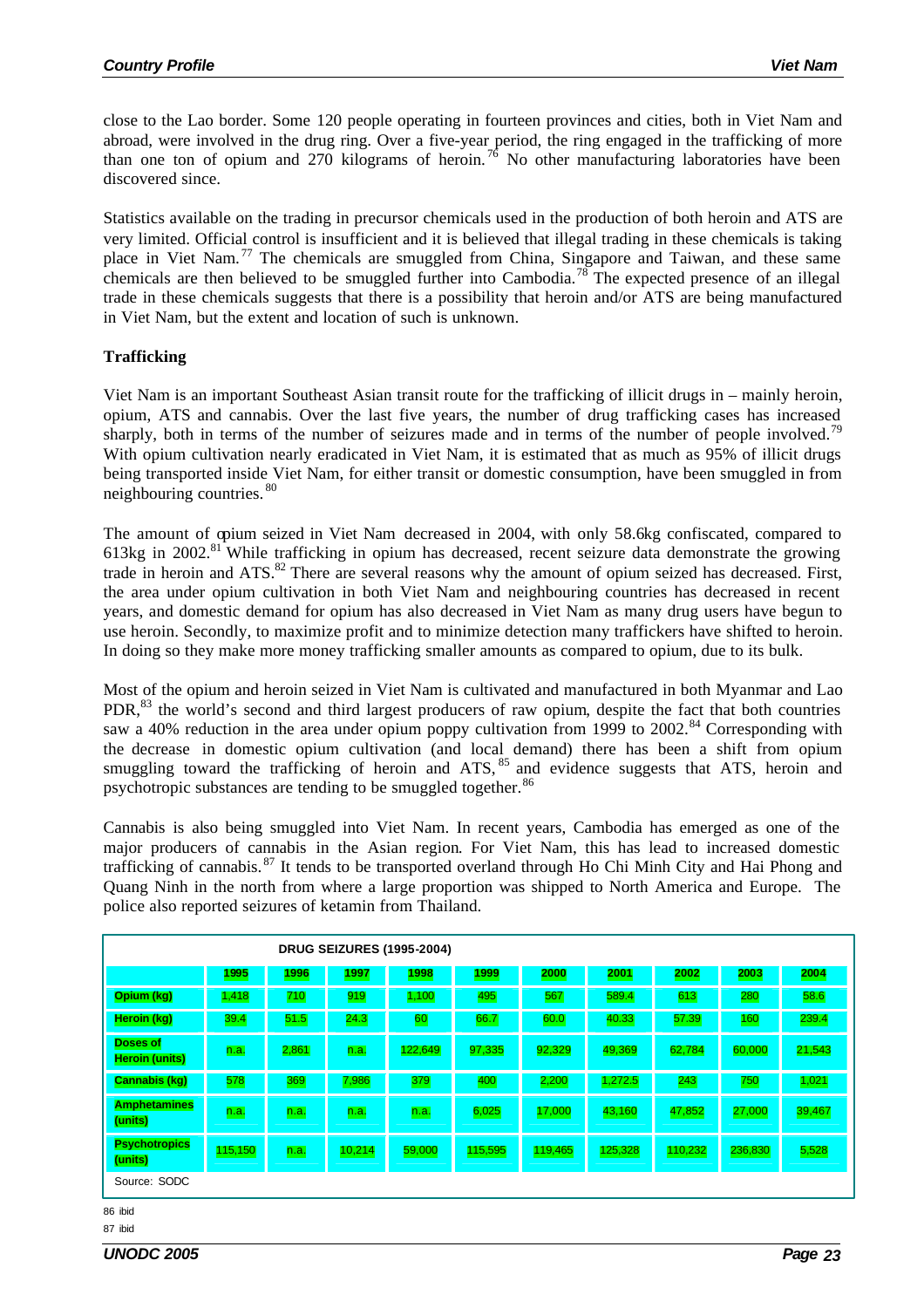Various types of ATS manufactured in Cambodia, China, Lao PDR, Myanmar and Thailand are smuggled into Viet Nam for local consumption. Currently ATS use is restricted largely to affluent young people in urban areas. One regional UNODC report states that methamphetamine pills are the most common form of ATS used in Viet Nam, followed by ecstasy.<sup>88</sup> It is reported that ecstasy is smuggled into Viet Nam from Europe and Hong Kong,and it is also believed that a number of international drug rings with networks in Southeast Asia, Europe and North America are exploiting Viet Nam's extensive borders.<sup>89</sup>

For several years psychotropic substances have been smuggled into the country, mainly over the Chinese border and recently from Cambodia. Customs officers in Ho Chi Minh City seized over half a ton of pharmaceuticals brought illegally through the airport during January-May 2004. Many of these shipments contained narcotic drugs and psychotropic substances.<sup>90</sup> There is a substantial black market for psychotropic pharmaceutical products, and this feeds the domestic illicit drug market.<sup>91</sup> In 2004 the country experienced a significant drop in psychotropic drug seizures.  $92$  The reason why this has occurred remains an open question engulfing whether it is the result of poor data collection and misreporting; or due to a change in trafficking routes or domestic drug use behaviour.



Source: UNODC, *Drug statistics Viet Nam*, 2004

The number of total drug-related arrests has grown rapidly through the last decade. From 1996 to 2003, the figure more than tripled, both in terms of arrests made and cases reported.<sup>93</sup> Viet Nam has become increasingly tough on drug traffickers. 41,353 drug cases and 55,828 drug traffickers were brought to courts in the last five years (1999-2004). Of which, death sentence was handed down to 357, life imprisonment to 408 and 15-20 years terms to  $2,589.^{94}$ 

## **Diversion of drugs and precursors**

Viet Nam's proximity to Southern China – a recognized source of precursors – and neighbouring countries with drug laboratories, makes it a vulnerable transit country for the diversion of precursors. Being aware of the problem of precursor diversion, Viet Nam included a chapter on precursors in the new national Law on Narcotic Drugs Prevention and Suppression. It also has issued two decrees on precursor control. Although the domestic precursor control system is in conformity with the 1988 Convention Against Illicit Traffic in Narcotic Drugs and Psychotropic Substances, the legal organizational structure remains weak. At the beginning of 2003 the Government approved a National Action Plan for Strengthening Precursor Control in the period 2003-2005.

93 Ibid

<sup>94</sup> Ministry of Public Security, November 2004

 88 UNODC, Amphetamine-type Stimulants in East Asia and the Pacific, 2003

<sup>89</sup> Standing Office on Drug Control 90 HCMC Custom Office, May 2004

<sup>91</sup> MOPS Report at the Conference to Review Three-Years' Implementation of National Action Program 2001-2005 in Hanoi, March 2004

<sup>92</sup> SODC's Report, 2004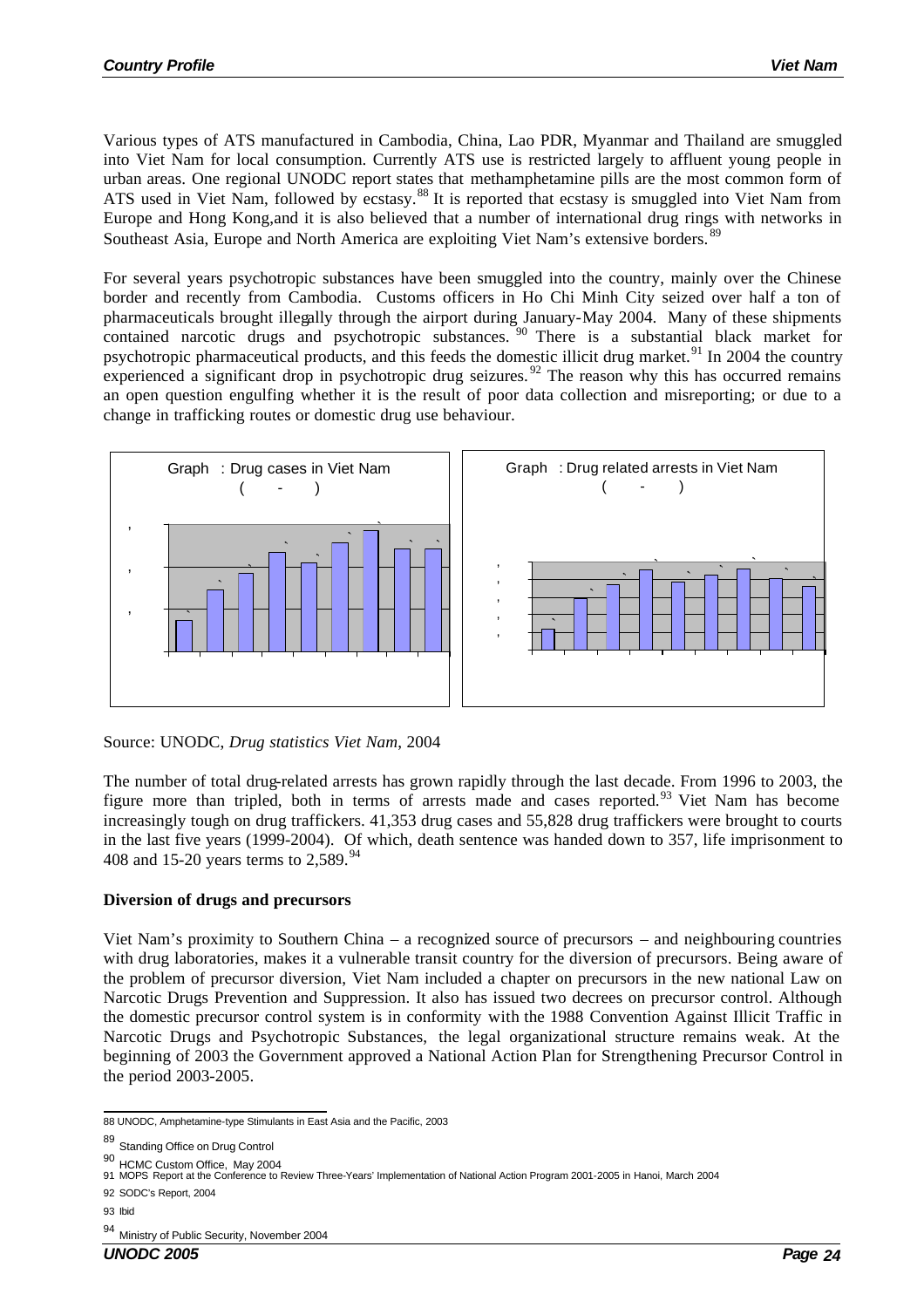## **Drug prices**

Information on prices in the illicit drug market is very limited. No regular survey on drug prices exists, for prices either at farm gate, at wholesale or retail levels. There has not been any systematic data collection related to drug prices in Viet Nam or any analysis related to purity. All information is *ad hoc* and usually collected during UNODC project activities.

Opium and heroin, which are the most commonly used drugs, can often be found at relatively cheap prices. The price per kilogram of heroin in 2004 was fluctuating between US\$16,000-20,000 (RAS: our range is 16,000 – 25,700 in 2002) in different periods and geographical regions in Viet Nam. ATS are relatively expensive (\$4.0-6.0 per tablet for methamphetamine, and \$16.00-19.00 per tablet for ecstasy)(RAS: amphetamine 4.7 – 11.7 for 2003 in WDR 2005), given the low level of income of the average drug user. Cannabis is available mainly in the southern regions of Viet Nam and sold at cheap prices given the supply from Cambodia.<sup>95</sup>

## **Demand**



Source: UNODC *Drug Statistics Viet Nam*, 2004

At the beginning of 2004, the official number of drug users was recorded to be 160,700, 13.3% higher compared to  $2002<sup>96</sup>$  According to the SODC, at the end of  $2004$  there were  $170,400$  drug users - an increase of 9,700 drug users over the course of the year. Although from 1995 to 2000 there seemed to be a consistent reduction in the number of users, the data provided by the Government for this period may reflect inaccuracies and discrepancies due to the absence of a national data collection standard, and the lack of statistical rigor in the analysis of raw data.

Drug use behaviour has changed significantly over the past decade. Opium smoking has given way to heroin injection, the average age of users has decreased, and the link between drug use and HIV transmission has been established unequivocally.<sup>97</sup> Although drug abuse was promoted as a problem only within highland ethnic minority communities, a UNODC and MOLISA survey showed that this is not the case. According to the survey, the Kinh ethnic majority account for the vast majority of drug users.<sup>98</sup> Even in highland provinces where ethnic minority groups often constitute a majority of the inhabitants, the Kinh ethnic group still account for the majority of known drug users.<sup>99</sup> In terms of gender, 93.8% of all drug users were male in 2003.<sup>100</sup> This figure is consistent across all age categories.

According to the Government's report for 2004, there were 170,400 drug users countrywide - an increase of 6% or 9,700 people as compared to 2003. The Ministry of Labour, Invalid and Social Affair reported

 95 Counter Narcotics Police Department's report for 2004.

<sup>96</sup> UNODC, Drug Statistics Viet Nam, 2004

<sup>97</sup> SODC's report, 2004

<sup>98</sup> UNODC & MOLISA Survey, 2000

<sup>99</sup> Institute of Social Development Studies's survey report, 2003

<sup>100</sup> UNODC, Drug statistics Viet Nam, 2004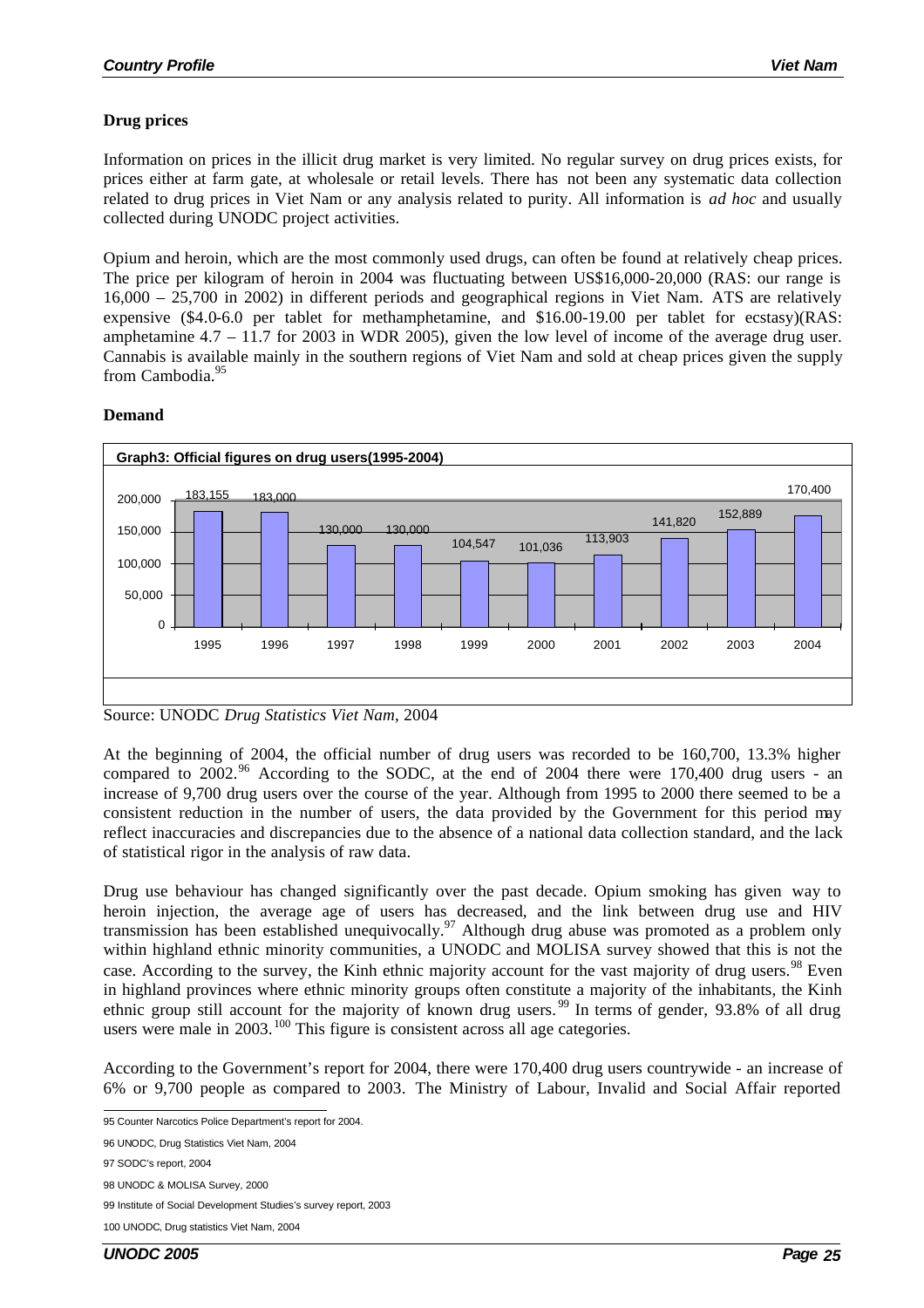increasing trends of drug abuse problem in 2004 indicating that the number of drug users is on the rise. The number of young drug users under 30 year old is fast increasing from 42% in 1995 to 70% in 2004 on the average, and to 80-90% in many provinces and cities. Drug abuse has spread to all 64 provinces over the country at varied extent. <sup>101</sup> Unemployment and drug consumption are generally considered to be interrelated factors, and figures for Viet Nam very much confirm this relationship. About 42% of all drug users in 1999 were unemployed, with figures for Hanoi and HCMC exceeding 50%. In light of the low official unemployment rate these figures appear to be high, but as mentioned earlier, high underemployment, increasing migration to urban areas and rising unemployment among young people are all impacting the country's drug use environment. Further, drug abuse is a major problem in many of the country's prisons. Based on official figures there are over 33,531 inmates who are drug users, accounting for approximately 20.8% of the total estimated number of drug users in Viet Nam.<sup>102</sup>

Despite the emergence of various types of ATS and psychotropic substances, heroin is still the preferred drug among users under 35 years old.<sup>103</sup> According to MOLISA report in 2004, 70% of drug population were heroin users.<sup>104</sup> More recent UNODC project-related assessments demonstrate that heroin remains the overwhelming drug of choice.<sup>105</sup> The proportion of users who prefer cannabis was very small. There is evidence that many drug users are changing from solely smoking or injecting heroin to also mixing heroin with psychotropic solutions. Surveys have found the number of IDUs is increasing.<sup>106</sup> It is estimated that 30 per cent of the country's drug users turn to injecting each year.<sup>107</sup> The main reasons why drug users shift to injecting are: injecting heroin is cheaper than smoking it; injecting heroin has a stronger and faster effect than smoking; and, injecting is more practical than smoking, e.g. if a person is in a hurry.<sup>108</sup>

#### **Consequences**

For several years the primary transmission cause of HIV has been linked to IDU. Although the epidemic is beginning to involve other populations in greater number, IDUs still account for about 60% of all detected HIV cases.<sup>109</sup> It is estimated that up to 80 per cent of all IDUs are sharing needles,<sup>110</sup> and as a result the proportion of drug users infected with HIV in Viet Nam is among the highest in Southeast Asia. The increasing number of IDUs is posing a substantial risk that the disease will spread even faster.

Since the first case of HIV+ was reported in Viet Nam in December 1990, the cumulative number of HIV infected people reported thoughout the country by December 2004 was 90,380. Of these, 14,428 had developed full-blown AIDS and 8,398 had already died.<sup>111</sup> However, the Government recognises that the actual number of HIV cases is much higher. According to the Ministry of Health's estimate and projection of HIV/AIDS infection conducted in 2004, there were around 198,000-284,000 people living with HIV/AIDS in Viet Nam in 2004, and the figures will increase to 267,000-356,000 by 2010. There is a noticeable trend towards a younger average age over the past years; 78.94% of reported cases are people at 20-39 years of age. The HIV infection rate of the 20-29 age group increased from 15% in 1993 to 55.17% in 2004.

A survey by WHO and MOH concluded that the rapidly expanding sex industry is increasingly contributing to the HIV epidemic. HIV prevalence among female sex workers increased from 0.6% in 1994 to 5.2% in 2002.<sup>112</sup> Official estimates put the number of sex workers at just under 37,000.<sup>113</sup> While HIV infections

106 MOLISA / DSEP Report, 2004

<sup>107</sup> MoLISA/DSEP, 2001

108 UNDCP, Patterns of Drug Use in Hanoi, 2001

109 The national strategy on HIV/AIDS Prevention and Control, till 2010 with a vision to 2020

110 Viet Nam News, 3 May 2001

111 Ministry of Health's report, 2004

112 Ministry of Health, 2003

113 MOLISA, 2004

*UNODC 2005 Page 26*

 101 MOLISA / DSEP Report, 2004

<sup>102</sup> UNODC, Drug Statistics Viet Nam, 2004

<sup>103</sup> UNDCP & MOLISA Survey, 2000

<sup>104</sup> MOLISA / DSEP Report, 2004

<sup>105</sup> UNODC Project AD/VIE/01/B85, unpublished data, 2003; and, UNODC Project AD/VIE/04/H61, unpublished data, 2005.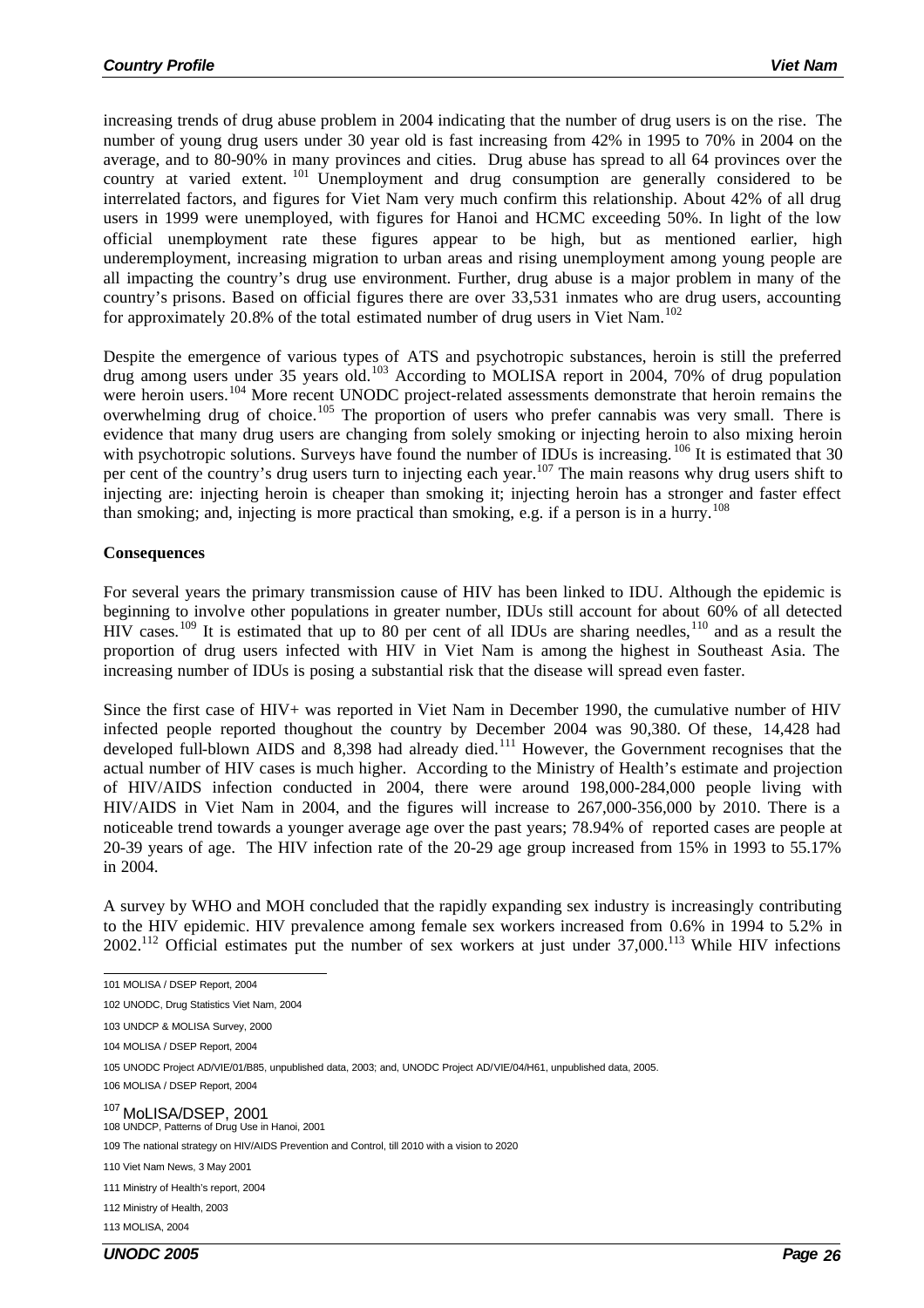may be spreading due to unsafe sex practices in this population, recent unpublished research by World Vision and the National Institute for Health and Epidemiology has demonstrated that a significant proportion of sex workers are also drug users – many of them admitting to IDU at least one time.  $^{114}$ Additional research in Hanoi has shown that female IDUs often share equipment, especially with their partners. <sup>115</sup>Therefore it is possible also that the increase in HIV prevalence among sex workers may be attributed to IDU behaviour.

## **6. Crime and justice situation**

### **Main characteristics**

Data on crime is not easily available in Viet Nam and is often not fully reliable due to discrepancies in figures provided by MOPS, the Prosecution Office and the Courts. To address this issue the Government has designated the People's Supreme Prosecution Office to be the institution responsible for crime statistics.

#### **Trends**

The average number of criminal cases happening each year in the last five years (2000-2004) increased 33.3% as compared with the last decade  $116$  Around 90% of people involved in serious crimes as murder, robbery and theft have been identified as drug users, and the majority of them are young people.<sup>117</sup> An escalation in the number of human trafficking-related cases has also occurred.

Counterfeit money is another escalating problem in Viet Nam and drug rings have been found to be involved in this illegal activity as well. Counterfeit money has been discovered in several drug-related cases. Fake US dollar notes are most common, but Chinese Yuan and Vietnamese Dong also have been discovered. The Government has launched an information campaign to make people aware of the presence of counterfeit notes and how to detect them.

#### **Issues of specific concern**

#### Human trafficking

Human trafficking in Viet Nam can be divided in two categories: trafficking in women, and trafficking in children. The line between these two forms of trafficking is not distinct since about 70% of the women trafficked across the border from Viet Nam are under 20 years old according to data released by the Ministry of Foreign Affairs (MOFA).<sup>118</sup> A large number of these trafficking victims are allegedly subject to sexual abuse and sexual exploitation.<sup>119</sup>

Trafficking in women began assuming serious proportions in the mid-1990s, when women were taken either to the Chinese or Cambodia border in order to be sent abroad for arranged marriages or to work as servants, or from rural to urban areas within the country for the prostitution industry. Today trafficking in women in Viet Nam is strongly influenced by global trafficking trends. Consequently, there is an organized network of traffickers, usually women who were formerly the victims of trafficking themselves. <sup>120</sup> The victims are fooled by deceptive job offers or tourist trips, even by the promise of matchmaking with foreigners. In this way traffickers deceive them and then sell and resell them abroad, most often to work as prostitutes in brothels.<sup>121</sup>

 114 World Vision , and the National Institute for Health and Epidemiology (NIHE), Hanoi, 2004.

<sup>115</sup> International Journal of Drug Policy 15 (2004) 182-195: Drug use, sexual behaviours and practices among male drug users in Hanoi, Viet Nam-a qualitative study, AND Drug use, sexual behaviours and practices among female sex workers in Hanoi, Viet Nam-a qualitative study.

<sup>116</sup> Ministry of Public Security, 2005

<sup>117</sup> National Conference to review fiive-year national crime control programme on 9 November 2004.

<sup>118</sup> Ministry of Foreign Affair, 2003

<sup>&</sup>lt;sup>119</sup> Ministry of Public Security - <sup>April 2004.</sup>

<sup>&</sup>lt;sup>120</sup> Ministry of Public Security - 2004

<sup>&</sup>lt;sup>121</sup> Ministry of Public Security - April 2004.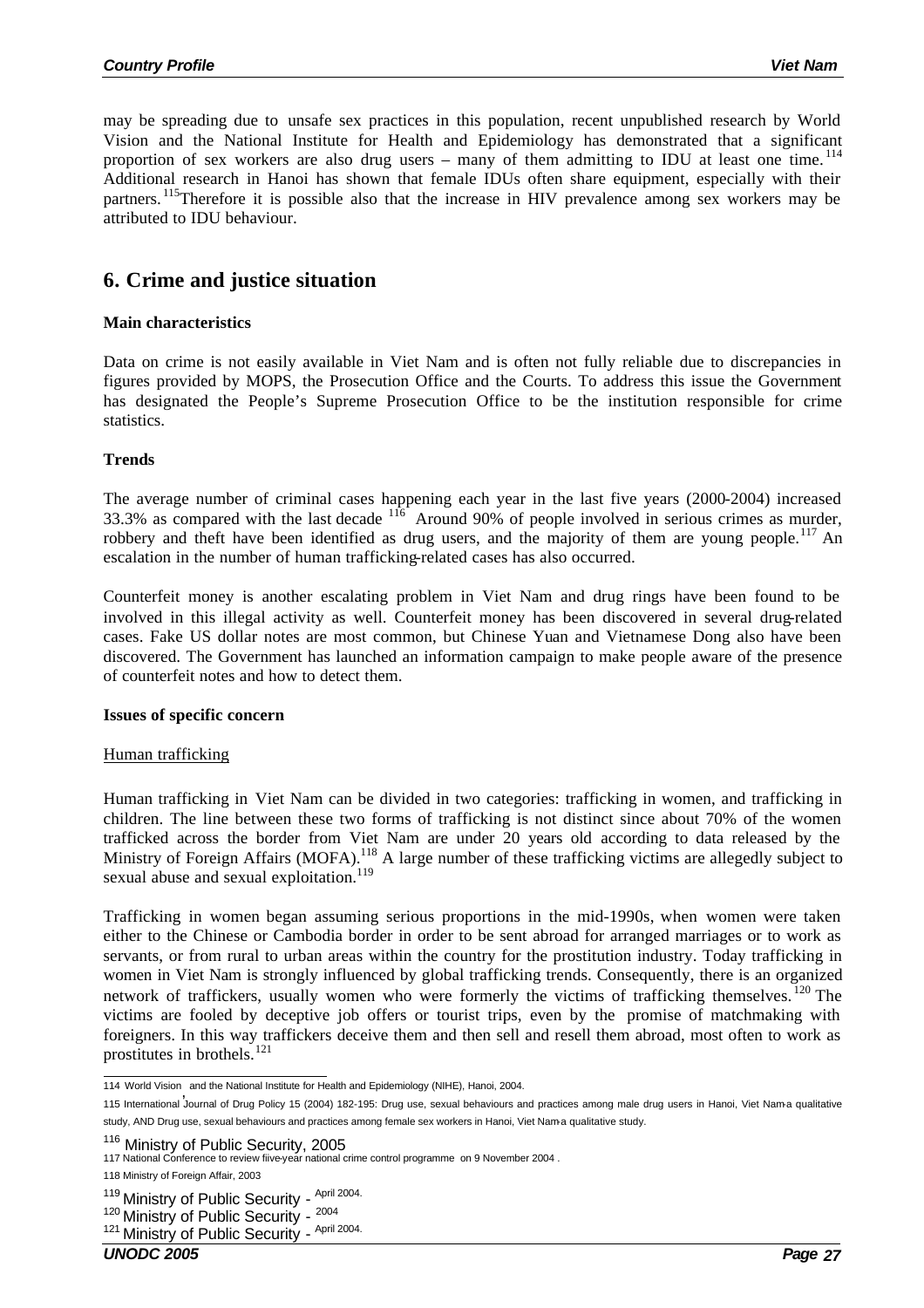Trafficking in children in Viet Nam can be viewed from two perspectives: the traffickers are either cooperating with the sex industry or working for the illegal adoption agencies. As mentioned above, many of the Vietnamese women sold abroad as prostitutes are minors. At the same time, the illegal child adoption problem is also assuming serious proportions. According to the Ministry of Justice and the National Committee for Child Protection and Care, 10,000 babies have been adopted by overseas families from 1995 to 2001, mostly by prospective parents in France followed by the United States, Belgium, Canada, Sweden and Denmark.<sup>122</sup> The government is well aware of the phenomena of baby selling and the related problem of counterfeit documents.

The Government has adopted numerous laws and policies to fight against human trafficking. Hundreds of cases have been prosecuted and a large number of traffickers have been arrested.<sup>123</sup> The National Action Programme against Human Trafficking for the period 2004-2010 has been approved. The programme aims at creating awareness of the public, improving the legal system and strengthening the law enforcement against illicit trafficking of women and children.

## **7. Terrorism situation**

#### **Main characteristics**

Terrorism is not yet a threat to Viet Nam. The Government has signed 8 out of the 12 international instruments on terrorism.

## **8. Policy**

#### **a. Drugs**

## **National drug control framework**

#### Adherence to Conventions

In 1997, Viet Nam acceded to the 1961 Single *Convention on Narcotic Drugs*, as amended by the 1972 Protocol, the 1971 *Convention on Psychotropic Substances*, and the 1988 UN *Convention Against Illicit Traffic in Narcotic Drugs and Psychotropic Substances*. Regarding the last of these, Viet Nam has made reservations concerning article 6 on 'extradition' and article 32, paragraph 2 and 3 on 'dispute settlement'.

## Legislation

Viet Nam has demonstrated a strong commitment to pursue a comprehensive national drug control policy, while also expanding its international drug control cooperation. The Government repeatedly has addressed drug control and prevention as a very high priority on its agenda. Despite this concern, national legislation on drug control and prevention has been fragmented. The first criminal code to include drug-related crimes was the 1985 *Penal Code*. The adoption of a new constitution in 1992 provided the fundamental basis for legislative controls to tackle the illicit production, trafficking and use of drugs.

In December 2000, the National Assembly adopted the first law on drug control and prevention. The *Law on Narcotic Drugs Prevention and Suppression*, drafted in 1993, came into force in June 2001. The law is seen as an important boost to enhance law enforcement by heightening the responsibilities of all parties involved in drug control and prevention. The new law recognizes that the prevalence of drugs is a social problem and that drug users are not offenders or criminals. This fundamental change allows for more responsive and efficient treatment of drug dependants. The treatment period has been lengthened to include rehabilitation, and young drug users 12 to 18 years old will be sent to detoxification centres if they fail to quit their drug habits at home.

l <sup>122</sup> Ministry of Justice - June 2004 123 General Department of Police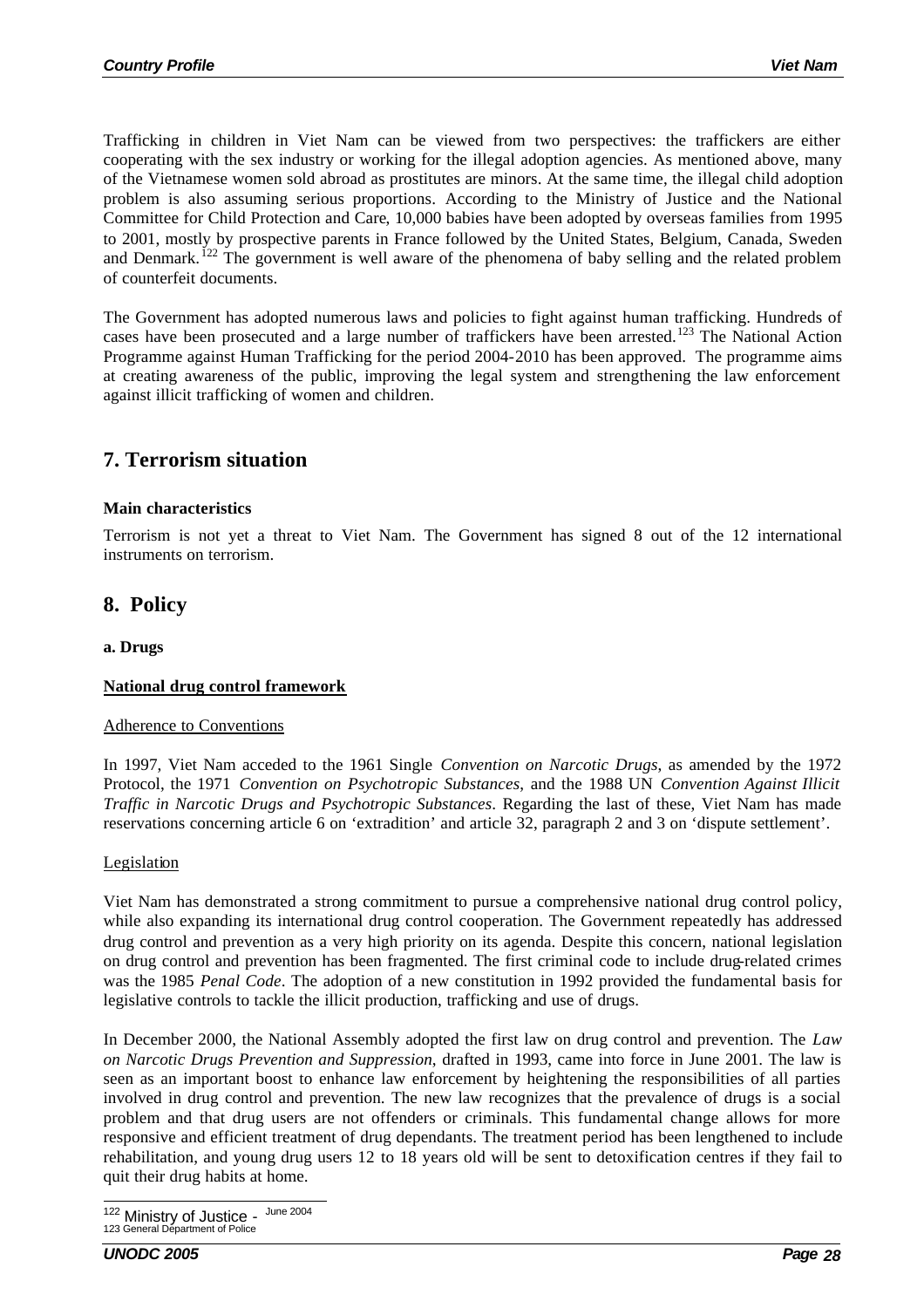### Drug control institutions

The institutional framework for drug control has been strengthened considerably in recent years. The former Office of National Drug Control Committee changed to become the SODC, under the MPS. The SODC now forms the backbone of the Government's drug control and prevention strategy and is the direct counterpart to UNODC. The change is part of the re-organization of those government bodies concerned with the prevention and control of HIV/AIDS, drugs and prostitution. The new organization came about due to the Prime Minister's Decision in June 2000 to create the NCADP. The NCADP merged the former Government Steering Committee for Social Evils, the National Drug Control Committee and the National AIDS Committee. Merging the three organizations to achieve a multi-sectoral approach to direct and coordinate the prevention of AIDS, drug abuse and prostitution allows for improved coordination and integration of activities across different sectors, ministries and mass organizations.

Along with the establishment of NCADP, it was decided to set up provincial steering committees for the prevention of AIDS, drugs and prostitution under provincial People's Committees. This should extend the operational reach of the NCADP to ensure that law enforcement is carried out at both the provincial and local levels. However, the effectiveness of these arrangements is yet to be proven. The Prime Minister called for tighter inter-ministerial cooperation in order to combat the increased trafficking of drugs and to create a more efficient treatment and rehabilitation system.

#### Main characteristics of a national drug control policy

With the issue of drugs placed high on the agenda, the Government is committed to pursuing a comprehensive national drug control policy. This is confirmed in the *National Drug Control Action Plan* 2001–2005, which lays out the Government's policies and strategies for drug control issues. The long-term drug control objectives are to:

- Measurably reduce drug consumption and to promote programmes on harm reduction and prevention of drug use and HIV/AIDS prevention and care;
- Reduce, and ultimately eliminate opium poppy cultivation and in its place, introduce permanent and sustainable measures to prevent future cultivation;
- Prevent and permanently eliminate the production of, and trafficking in, illicit drugs, including the identification and elimination of congregation points for illicit drug use;
- Eliminate illicit trafficking in licit drugs and precursors under international control, and effectively control the licit trade;
- Establish effective international cooperation in drug control.

Based on these objectives, eight main programme areas have been identified:

- Drug prevention (focus on high-risk groups);
- Drug prevention in schools;
- Opium poppy eradication;
- Law enforcement;
- Trafficking;
- Strengthening of treatment and rehabilitation;
- Application of traditional medicine;
- Drug-free communities;
- Strengthening of international cooperation.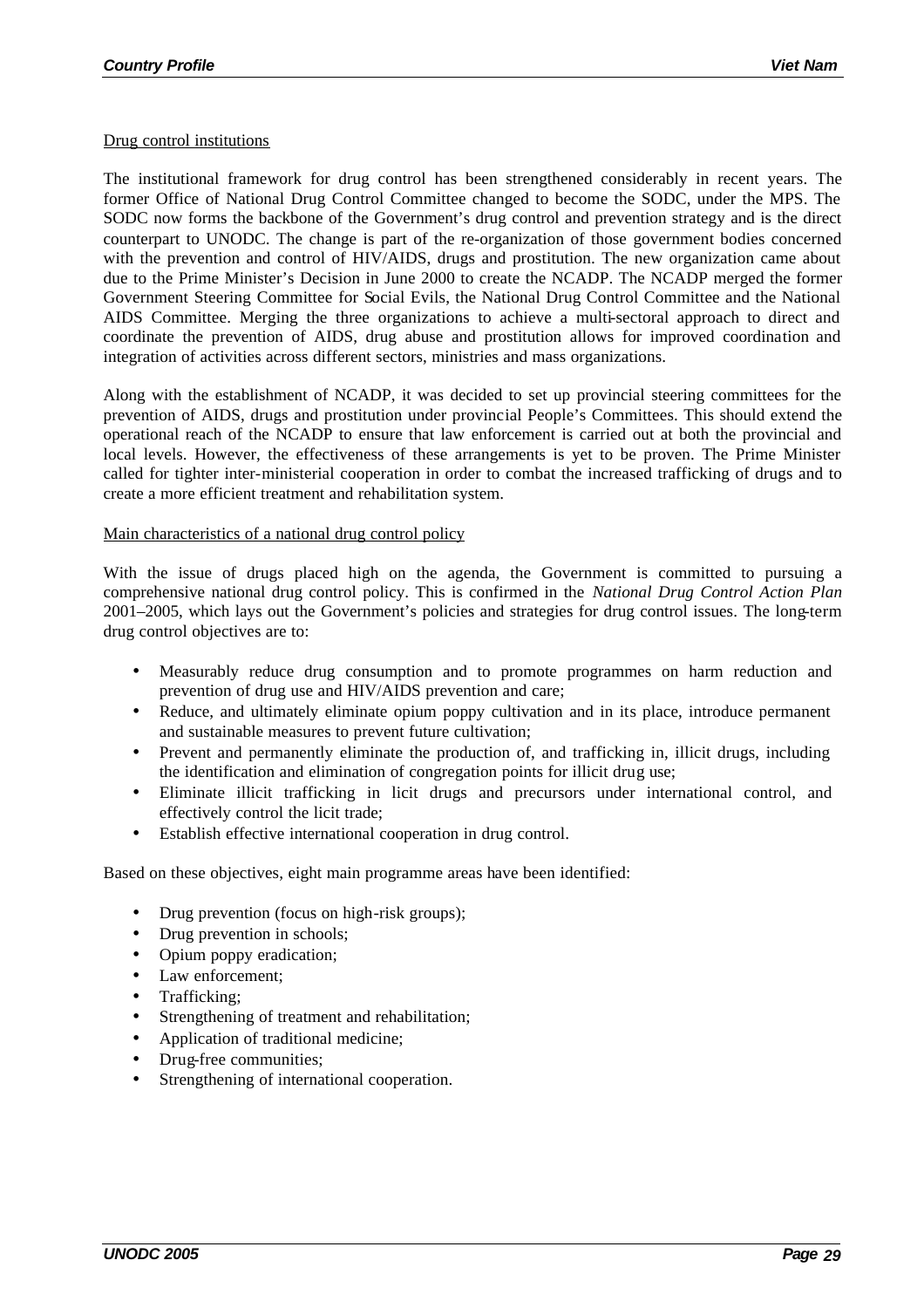Over the past three years, the state budget for drug control reached VND255 billion (around US\$16 million). In addition, VND800 billion (\$50 million) were taken from the local budget, in which HCM City funded VND600 billion (US\$37 million) for drug treatment programme.  $^{124}$ 

Another guiding tool for drug control is the *National Drug Control Master Plan to the Year 2010*, which was formulated with the assistance from UNODC and approved by the Government in March 2005. The masterplan aims at reducing the number of drug users by 20-30% as compared with 2001, setting targets to achieve by 2010 that 70% of the communes, city wards and townships will be free from drug abuse and drug crime; 90% of the workplaces, schools and armed force units will have no drug problems; and 80% of the drug abusers will receive treatment at the drug treatment centres.

### Licit control (drugs and precursors)

With only a small pharmaceutical industry, Viet Nam has to rely mainly on the import of licit pharmaceutical products. Licenses to open pharmacies are obtained easily and in the last decade, pharmacies have appeared all over Viet Nam; and, due to the privatization of pharmacies, most of the people involved in the sale of pharmaceutical products have little or no pharmacological education. Psychotropic drugs are inexpensive. Prescriptions by doctors are not always required in Viet Nam and therefore access to pharmaceutical drugs is easy. Further, due to the substantial black market for these pharmaceutical drugs, most licit drugs are being smuggled into Viet Nam via the Chinese border. However, little research has been conducted in this area and its extent is unknown.

#### Supply reduction

The most pending problem with regard to drug supply reduction is the inadequate and ineffective nature of border security enforcement. Drug trafficking has particularly increased along the Viet Nam-Cambodia border since 2003,. Over 80 per cent of drug trafficking are discovered inside the country, while only 15-18 per cent at the border areas.<sup>125</sup> Consequently, the Government wants to strengthen cooperation among relevant authorities operating in border areas, including counter-narcotics police, marine police, customs authorities and the border army.

#### Demand reduction: treatment and rehabilitation

At present, there are 112 drug treatment centres at provincial level (of which, 80 are managed by the Department of Labour, Invalid and Social Affair and the Youth Union, and 32 are established by Youth Union, civic associations and private sector) with a total capacity of 40,000 treatments per year. The increased number of drug users receiving treatment to a large extent can be ascribed to the Government's focus on treatment and rehabilitation efforts. According to the 2004 report of the Department of Social Evils Prevention in the Ministry of Labour, Invalid, Social Affair, 138,252 treatments were provided during 2001-2003. Of which, 65% was on compulsory and 35% on voluntary basis. The average number of treatments provided each year has been doubled to 40,000 as compared to the period 1994-2000. 25,876 people accounting for 18.5% of the total recovering drug users received vocational training and employment. However resources for treatment and rehabilitation are insufficient to meet the needs of all drug users. According to the Director of the Social Evils Prevention Department in MOLISA, the existing drug treatment centers can meet only 30% of the present requirement. Treatment facilities often lack qualified staff or do not have the resources to provide sufficient follow-up after detoxification. The relapse rate was reported to have reduced to 70-75% in 2004.<sup>126</sup>

The Government is acknowledging now the need for a more comprehensive treatment approach that includes therapy and rehabilitation.<sup>127</sup> A number of pilot programmes on community-based treatment and rehabilitation have been initiated. Efforts have been made also to unify treatment procedures. In light of the high cost of setting up and running treatment centres, community-based approaches have proven both effective and less expensive if well managed. Further funding is needed in order to extend and improve the

 124 Report of the Standing Office on Drug Control at the National Conference to review three-year implementation of the national drug control action plan 2001-2005 125 Pol.Gen. Nguyen Viet Thanh at MOPS's conference on drug trafficking control in border areas, HCM City, 16 Dec.2004

<sup>126</sup> MOLISA / DSEP Report for 2004

<sup>127</sup> National Drug Control Masterplan to 2010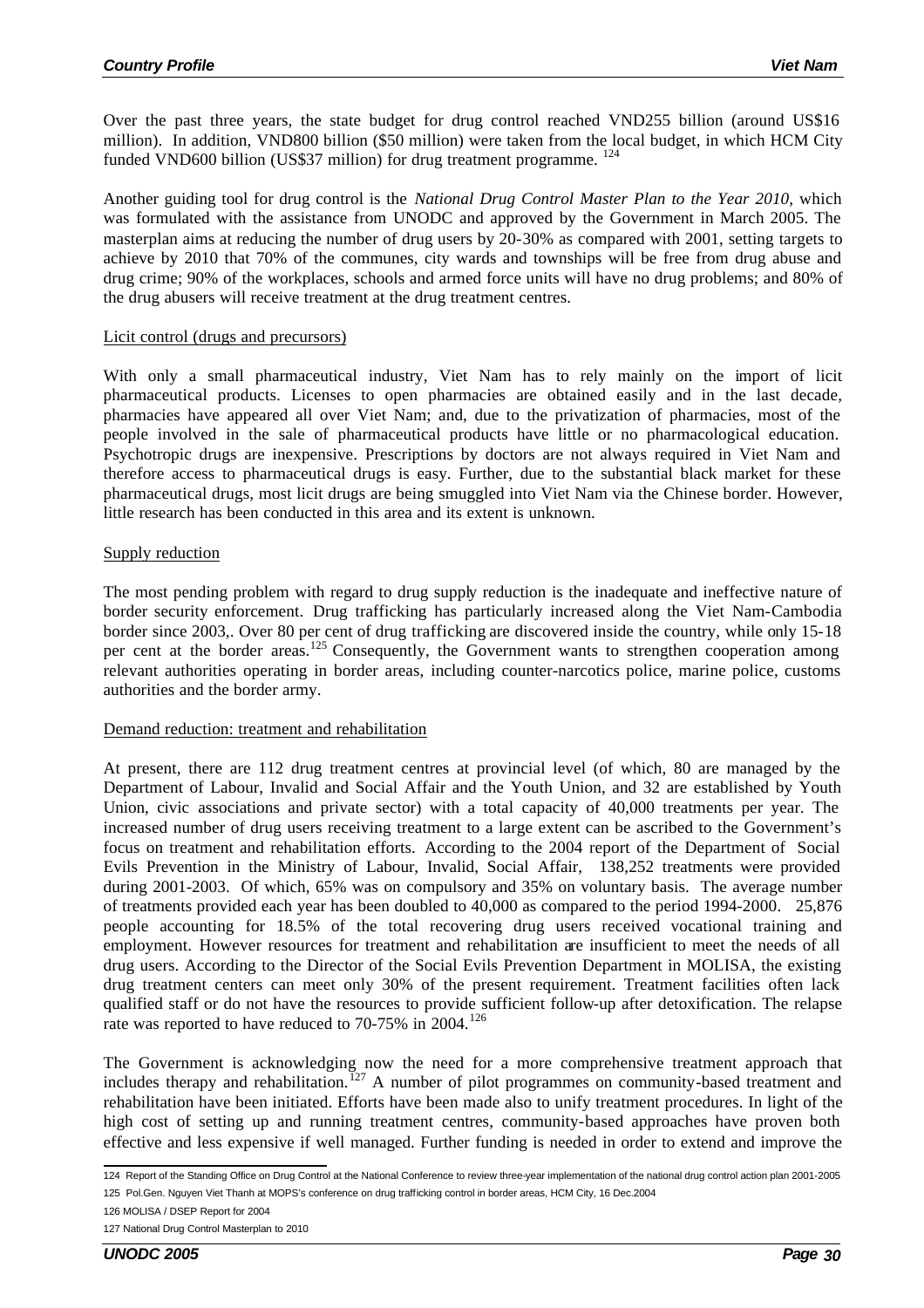number of existing treatment centres, as most centres are permanently overcrowded. Centres and hospitals are facing an increasing number of HIV-infected patients and patients suffering from AIDS, necessitating an urgent upgrade of medical facilities in order to provide sufficient treatment for these patients. Specific initiatives related to HIV/AIDS prevention and care in the context of injecting drug use in prison settings and trafficking in persons are needed.

### Prevention

With regard to drug control and prevention, special attention is given to young people and in particular to high-risk groups. However, a lack of resources is a major constraint for implementing a comprehensive prevention and treatment strategy. Although education and information campaigns on drug prevention and HIV/AIDS awareness have been improved in schools and workplaces, these campaigns do not target the most vulnerable groups – IDUs and sex workers. While there is a need to step up preventive work for all high-risk groups, the need for these two groups is particularly urgent. Both groups are increasing in number and are extremely vulnerable to contracting HIV. A number of surveys confirm that the spread of drug use and HIV/AIDS among these two groups is growing at alarming rates, requiring urgent action.

#### Money laundering control measures

Competent authorities in Viet Nam admitted that money laundering had already emerged in the country. The United Kingdom's Police also reported money laundering is a big problem between the UK and Viet Nam involving many Vietkieu (oversea Vietnameses)<sup>128</sup>. Currently money laundering has been defined in Article 251 of the Criminal Code and Article 7 under Chapter II of the Law on Narcotic Drug Prevention and Suppression, and in the Law on Credit Institutions. However, no one has been prosecuted under the Criminal Code and there is no bank reporting of suspicious transactions. The inadequate internal audit and control within banks and the weak banking supervision capacities of the State Bank further enhance the potential for money laundering activities.

In response to the increasing problem, the Government issued anti-money laundering decree in June 2005 providing a legal framework and guidance for setting up systems to report and to investigate suspicious transactions as well as stipulating sanctions against money laundering. The decree says that any transaction services made in cash or in gold worth VND200 million (US\$12,700) or more, or transactions related to any savings accounts worth VND500 million (\$31,600) or more, will be put under close supervision. The decree also clearly outlines measures such as freezing suspected accounts, sealing or temporarily seizing questionable assets, and detaining suspects. Money launderers will be punished in accordance with the Criminal Code.<sup>129</sup> An Anti-Money Laundering Information Centre, similar entity as financial intelligence unit (FIU) in other countries, has been established in the State Bank of Viet Nam to collect and deal with relevant information flow. The Decree will come into effect from 1 August 2005.

The external assistance so far provided to the Government on anti-money laundering has been through the ADB and the ASEM Anti-Money Laundering Project Office. The ASEM Office, in collaboration with the ADB, provided a consulting team in July 2003 to conduct training, assessment of technical assistance needs and two workshops on the findings. The ADB provided technical assistance to the State Bank of Viet Nam in the development of the Anti-Money Laundering Decree and in the establishment of the Anti-Money Laundering Information Centre with provision of technical inputs and a study tour to see first hand the actual functions of the FIUs in other countries. The French Development Agency (AFD) will provide \$1.5 million in support for commissioning the Anti-Money Laundering Information Centre, particularly for the infrastructure development.<sup>130</sup> The establishment of a UN mentorship on anti-money laundering/counterfinancing of terrorism (AML/CFT) matters in Viet Nam, Laos and Cambodia is will take place as of September 2005 in the context of a UNODC-World Bank partnership.

International cooperation

 128 Troels Vester, Project R21 Mission Report, June 2005

<sup>129</sup> Decree No.74 on Money Laundering dated 7 June 2005

<sup>130</sup> State Bank of Viet Nam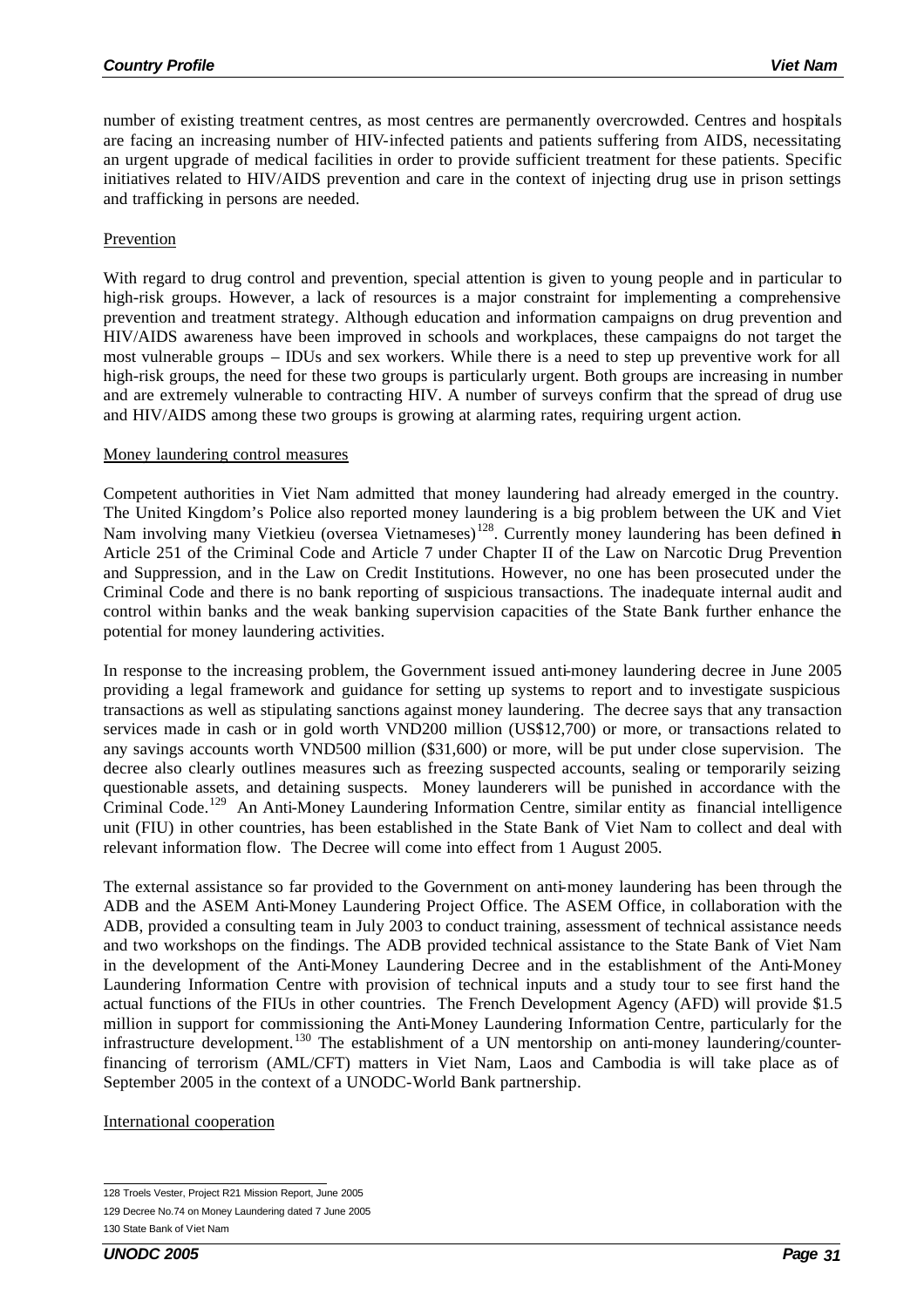Bilateral agreements in the areas of drug control and crime prevention were signed with Cambodia, China and Lao PDR in 2000. The focus has been on strengthening cooperation between counter-narcotic authorities in border areas, and to curb the increasing drug trafficking across the borders to Viet Nam. Viet Nam has counter-narcotics agreements with Cambodia, Lao PDR, Myanmar, Russia and Thailand, as well as bilateral agreements on mutual legal assistance and extradition with Belarus, China, Lao PDR, Poland, Mongolia and Russia. Viet Nam and the US have concluded a bilateral Letter of Agreement on Counternarcotics Cooperation, which includes training and technical assistance provided by the US.  $^{131}$ Additionally, Viet Nam has signed agreements on crime prevention, including drug crimes, with fifteen countries. <sup>132</sup> Viet Nam, along with Cambodia, China, Lao PDR, Myanmar, and Thailand, have signed the UNODC-supported MOU on drug control for the Greater Mekong Sub-region countries.

Viet Nam is also taking part in drug control cooperation within the ASEAN framework, as part of the strategy to eliminate illicit drugs in ASEAN by 2015. At the 2000 annual meeting of ASEAN foreign ministers the drug issue topped the agenda and member nations decided to launch a regional anti-drug campaign in 2003. The ASEAN and China Cooperative Operations in Response to Dangerous Drugs, ACCORD, launched in late 2000, was also proposed to be included in each country's national development plan. The ACCORD Plan of Action is composed of four task forces, "Civic awareness", "Demand reduction", "Law enforcement co-operation", and "Alternative development". In July 2004, the ACCORD Demand Reduction Task Force Meeting took place in Hanoi and was attended by eleven ACCORD countries, the ASEAN secretariat, UNODC and other organizations and some local embassies.

In June 2003, the third Annual ASEAN Senior Officers Meeting on Transnational Crime (SOMTC) and SOMTC+3 (Japan, China, and Republic of Korea) was held in Hanoi. The conference reached agreement on several measures in the fight against terrorism including exchanging confidential information about organizations involved in violence, and preventing the supply of finances to terrorists. The measures are expected to help control illegal immigration, the trafficking of women and children, piracy, weapons smuggling, and the use of biological and chemical weapons.

In 2004 the first ASEAN Ministerial Meeting on Transnational Crimes, with three dialogue partners - China, Japan and Republic of Korea (AMMTC+3) - took place in Bangkok.. The meeting focused on the exchange of experiences in fighting transnational crime, including terrorism, drug trafficking and human trafficking, especially international economic crime and cyber crime. In addition, the Government signed an agreement on crime prevention with China, and on extradition with the Republic of Korea.

## **b. Crime**

#### National crime prevention framework

In November 2004 the Government issued a directive to approve continued implementation of the crime control programme until 2010. The directive has mapped out major targets to continue reducing transnational and international organised crime cases, child abuse and the trafficking of women, drug-related crimes, corruption, smuggling, commercial fraud, and the abuse of advanced technology. It outlined measures to be undertaken including the use of educational methods to prevent serious crimes, the expansion of treatment centres for drug abusers, the completion of legal documents relating to the crime control effort, and the signing and implementation of agreements and treaties on legal assistance, antiterrorism and crime control with other countries and international organisations.

#### Organized Crime Convention adherence

Viet Nam has signed the 2000 Palermo Convention against Transnational Organized Crime (TOC) but has yet to ratify it. Viet Nam has not signed the Trafficking and Smuggling Protocols. The Ministry of Justice has conducted preliminary studies on the compatibility of national legislation with the TOC and has

 131 MOPS Report at the Conference to Review Three-Years' Implementation of National Action Program 2001-2005 in Hanoi, March 2004 132 These include, among others, Cambodia, Canada, China, Cuba, Hungary, the Democratic People's Republic of Korea, and Ukraine.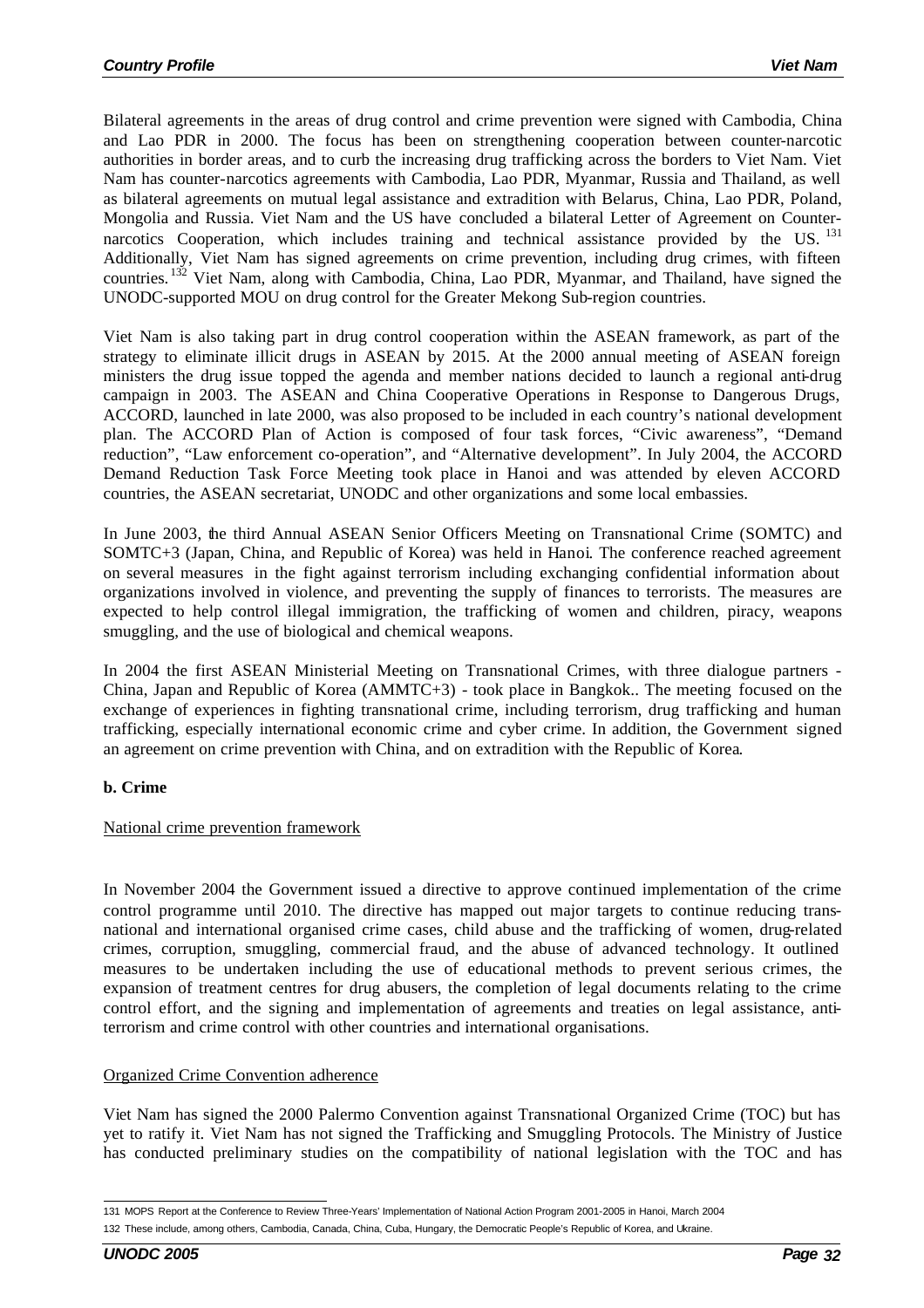detected gaps, in particular with regard to international cooperation on law enforcement and legal matters including mutual legal assistance and extradition.

The MOJ, cooperating with UNODC and UNICEF, completed a legal assessment report entitled "Assessment of the Legal System in Viet Nam in Comparison with the UN Protocols on Trafficking in Persons and Smuggling of Migrants, Supplementing the United Nations Convention against Transnational Organized Crime". The purpose of the assessment was to ascertain the capacity of Viet Nam to ratify or accede to and implement the Protocols and to support the design of legislative and other required measures. UNODC is presently assisting the Ministry of Justice to draft a legal assessment reform on the TOC in the same form.

## Legislation

Revisions to the penal code came into effect in July 2000. The amended penal code consists of 334 articles, including 2 specific articles on trafficking in women and children, $133$  whether international or domestic. Capital punishment applies to serious criminal acts. The Government passed the revised Criminal Procedure Code in November 2003, and it came into effect in July 2004. In May 2004 the Government approved the "Law on Child Care, Protection and Education" that will come into effect at the beginning of 2005. In July 2004, the Government issued Decree No.146/ND-CP, stipulating procedures and authority to make decisions on admission of drug users to drug treatment centres for rehabilitation and vocational training.

#### Crime control institutions

The National Programme on Crime Control was established in 1998 following Government Decree 09 on strengthening the prevention and control of crimes. Its steering board is tasked to develop crime fighting strategies and action plans, propose regulations to the Government, and to organize and to monitor national crime control activities. The primary responsibility of crime control is assigned to the MPS involving the Departments of Criminal Police and Economic Police. Money-laundering and corruption is dealt with by the Economic Police Department, which has around 200 staff at the central level and has divisions in all 64 provinces. The Supreme People's Prosecution Office was assigned in March 2003 with the task of maintaining crime statistics. With the decision of the Government to designate the Supreme People's Prosecution Office to be the Government agency responsible for crime statistics, the portfolio which used to be with the Police Department is now transferred to the new focal department in the Supreme People's Prosecution Office.

## **c. Terrorism**

#### National terrorism prevention framework

Viet Nam has set up an inter-ministerial coordination mechanism to oversee the publication of a report by its Counter Terrorism Committee, which was established pursuant to Security Council resolution 1373, with MOFA as the focal point. The Government has reported that it has investigated bank accounts held in its country and has found none that have prompted suspicion of terrorism. Furthermore, the Government states that it has developed a number of bilateral agreements to enhance cooperation in fields including crime and terrorism prevention and has expressed its willingness to cooperate with other countries to combat terrorism under the guidance of the UN and in line with international law. In particular, Viet Nam foresees this taking place through its membership in INTERPOL. In its capacity as a member of ASEAN, the Government signed on to the Declaration adopted at the ASEAN VII Summit in November 2001 which reaffirmed ASEAN's intention to "enhance the exchange of information and intelligence related to terrorists and terrorist groups, their movements and funding".

Twelve universal anti-terrorist conventions' and protocols' adherence

 133 'Trafficking in men' is not covered.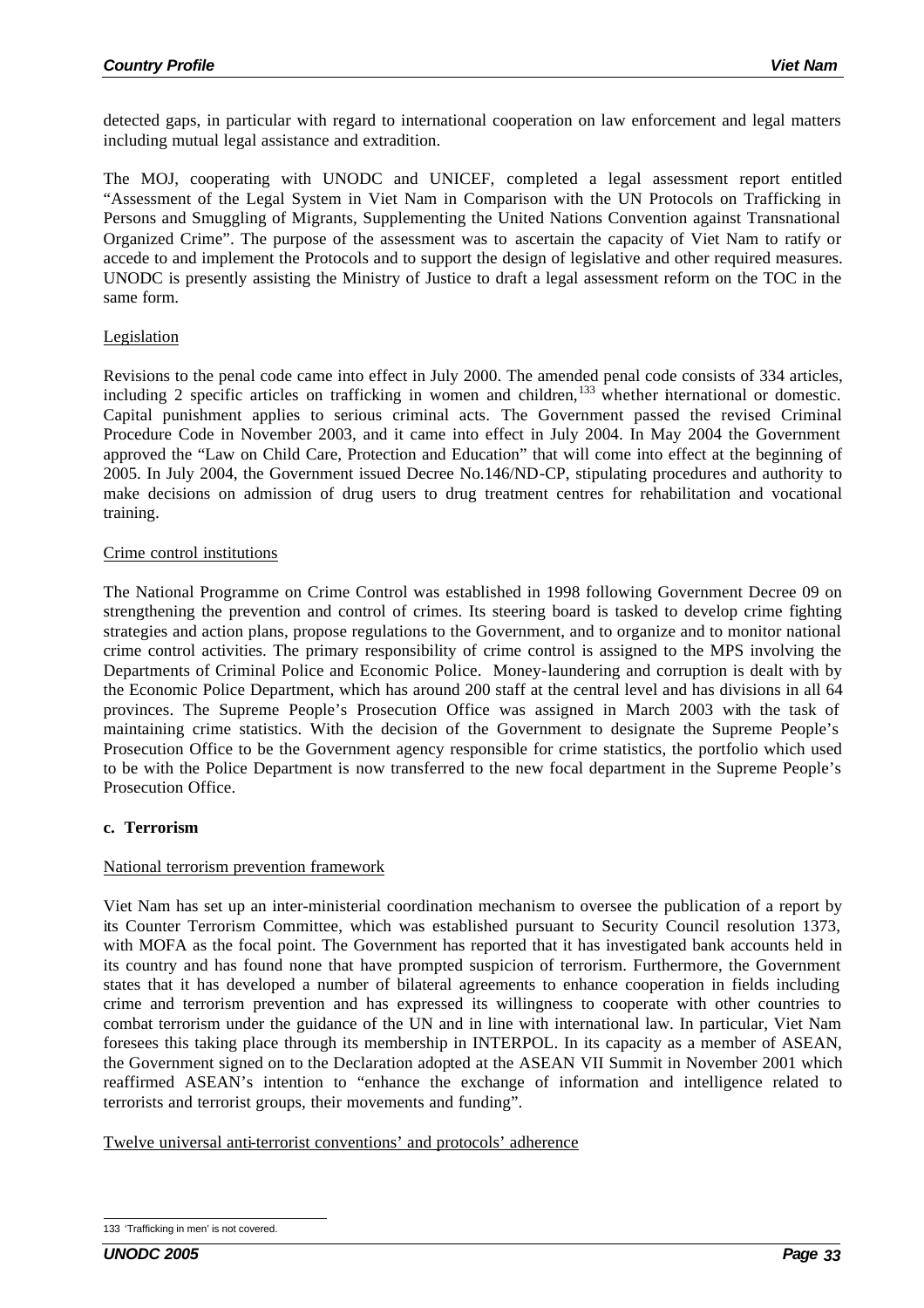Viet Nam is a party eight universal instruments pertaining to the subject of combating and suppressing international terrorism. The four Conventions not ratified by Vietnam include:

- International Convention Against the Taking of Hostages (1979);
- Convention on the Physical Protection of Nuclear Material (1979);
- Convention on the Marking of Plastic Explosives for the Purpose of Detection (1991);
- International Convention for the Suppression of Terrorist Bombings (1997).

### Legislation

Viet Nam's Penal Code addresses many acts associated with terrorist behaviour including, in particular, the collection of weapons and toxic or radioactive material. The Government views its Code as sufficient for protecting it against criminal acts that fall under the description of terrorism.

#### Terrorism control institutions

The MPS is primarily responsible for the fight against terrorism. There is no specialized department and task-force assigned with this particular task.

#### Main characteristics of national terrorism prevention strategy

The Government condemns terrorism in any form, regardless of motive. It holds that fighting terrorism should be based on the principle of independence, sovereignty and national integrity and it should be in accord with the UN Charter, international law, and specific conditions of every country. The Government has a policy to promote international cooperation in the world in the fight against terrorism.

#### **d. Cooperation with international bodies**

#### UNODC

Since 1994, when the UNODC Hanoi Liaison Office was established, UNODC has been active in the field of drug control and prevention in Viet Nam. In recognition of the Government's commitment and expanding activities, it was decided to upgrade the UNODC Liaison Office to a full Country Office in January 1998. UNODC has assisted the Government's implementation of activities within the framework of the first National Drug Control Master Plan (1996–2000). Emphasis was placed on a balanced approach to drug control, to elaborate a programme that encompassed capacity building in law enforcement agencies, prevention and treatment of drug use, and rural development of remote areas involved in illicit cultivation of opium poppy. Additional work continues in the area of providing legal assistance following the adoption of the Law on Drugs Prevention and Suppression in December 2000. Data collection is a necessary and important component and included in all projects implemented under the Master Plan to ensure a realistic depiction of drug trafficking and consumption in Viet Nam.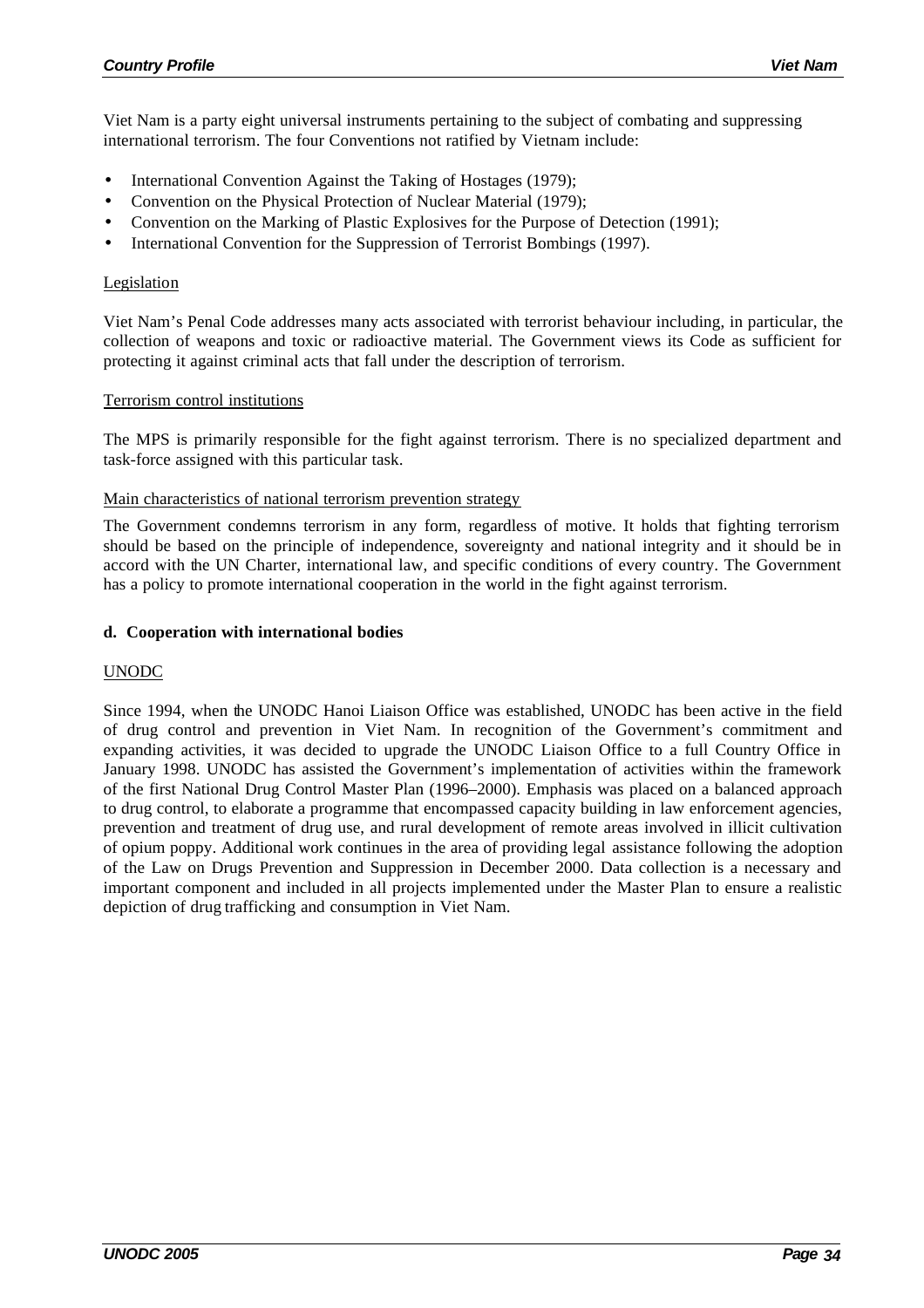| <b>PROJECT</b><br><b>NUMBER</b> | <b>PROJECT TITLE</b>                                                                                                                                      | <b>TOTAL BUDGET</b> |
|---------------------------------|-----------------------------------------------------------------------------------------------------------------------------------------------------------|---------------------|
| Ongoing                         |                                                                                                                                                           |                     |
| VIE/R21                         | Strengthening the legal and law enforcement institutions in<br>preventing and combating trafficking in persons in Viet Nam                                | 288,200             |
| VIE/G55                         | Interdiction and seizure capacity building with special emphasis<br>on ATS and precursors                                                                 | 736,800             |
| <b>VIE/H05</b>                  | Comprehensive drug prevention through communications and<br>community mobilization                                                                        | 479,400             |
| VIE/H61                         | Drug Abuse Prevention among Ethnic Minorities in Viet Nam<br>(Extension of VIE/01/B85)                                                                    | 706,300             |
| <b>VIE/R96</b>                  | Strengthening of the legal and law enforcement institutions in<br>preventing and combating trafficking in persons in Viet Nam -<br>Phase II of FS/VIE/R21 | 579,700             |
| <b>VNM/I66</b>                  | PAF Project-HIV/AIDS and preventive education at the drug<br>treatment centers in Viet Nam                                                                | 60,000              |
|                                 | <b>SUB-TOTAL</b>                                                                                                                                          | 2,850,400           |
| <b>Hard Pipeline</b>            |                                                                                                                                                           |                     |
| <b>VIE/H68</b>                  | Technical assistance to treatment and rehabilitation at<br>institutional and community level                                                              | 1,649,800           |
|                                 | <b>SUB-TOTAL</b>                                                                                                                                          | 1,649,800           |
| <b>Soft Pipeline</b>            |                                                                                                                                                           |                     |
| VIE/U02                         | Support to national drug control and crime prevention<br>coordination                                                                                     | 668,000             |
| <b>VIE/XXX</b>                  | UN Strategic Response to HIV in Viet Nam - Pilot community-<br>based intervention in northern provinces                                                   | 100,000             |
| <b>VIE/XXX</b>                  | Drug Abuse Prevention among Ethnic Minorities in Viet Nam<br>(Extension of VIE/04/H61)                                                                    | 1,300,000           |
| VIE/H63                         | HIV/AIDS prevention among injecting drug users                                                                                                            | 933,300             |
| <b>VIE/H64</b>                  | Prevention of drug abuse and negative social and health<br>consequences among street children                                                             | 490,000             |
| <b>VIE/H65</b>                  | Strengthening drug law enforcement agency information<br>collection and sharing procedures                                                                | 745,800             |
|                                 | <b>SUB-TOTAL</b>                                                                                                                                          | 4,237,100           |
|                                 | <b>GRAND TOTAL</b>                                                                                                                                        | 8,737,300           |

## **Country programme projects (2005-2007)**